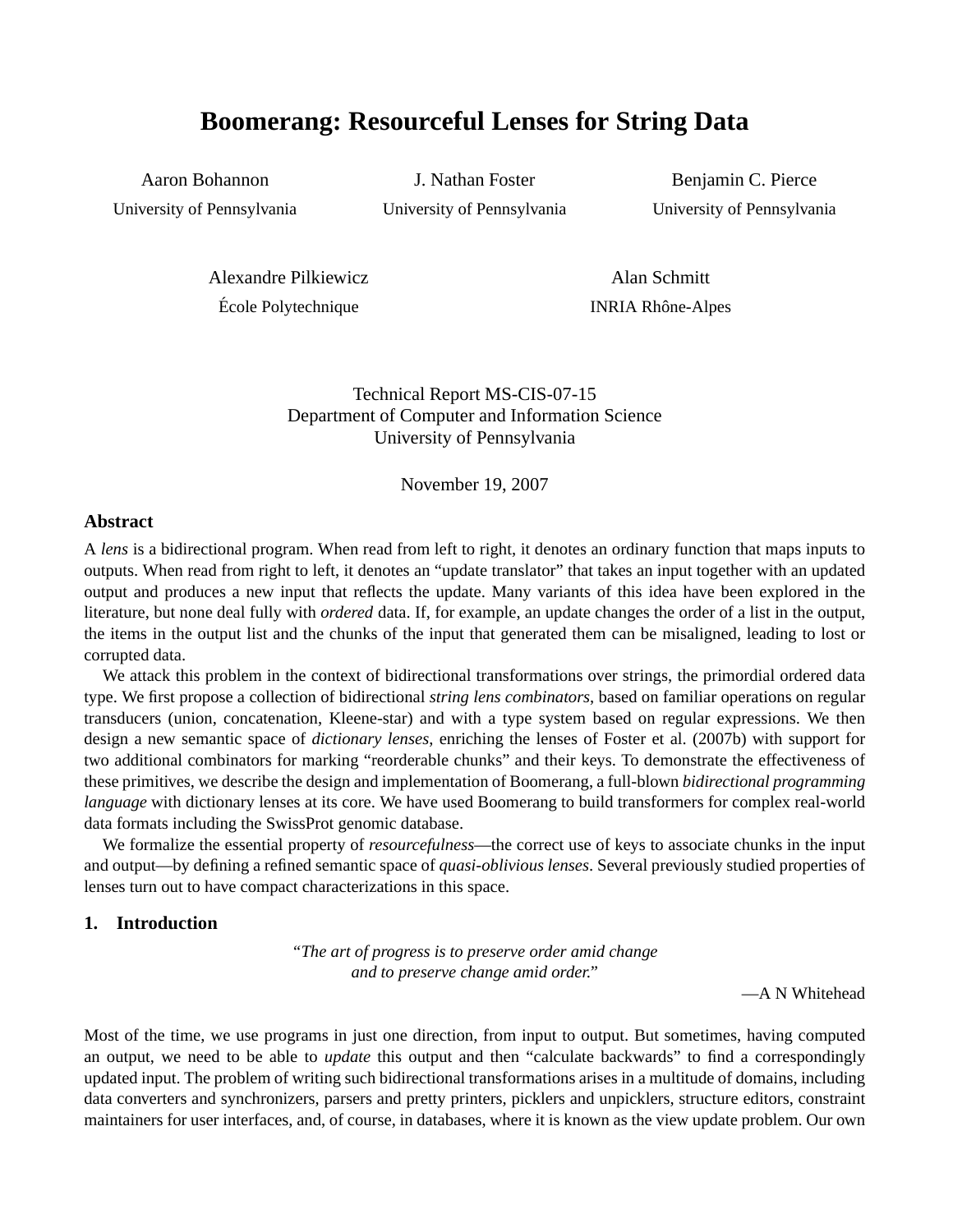study of bidirectional transformations is motivated by their application in a generic synchronization framework, called Harmony, where they are used to synchronize heterogeneous data formats against each other (Pierce et al. 2006; Foster et al. 2007a).

The naive way to write a bidirectional transformation is simply to write two separate functions in any language you like and check (by hand) that they fit together in some appropriate sense—e.g., that composing them yields the identity function. However, this approach is unsatisfying for all but the simplest examples. For one thing, verifying that the two functions fit together in this way requires intricate reasoning about their behaviors. Moreover, it creates a maintenance nightmare: both functions will embody the structure that the input and output schemas have in common, so changes to the schemas will require coordinated changes to both. (See the appendix for a concrete example.)

A better alternative is to design a notation in which both transformations can be described at the same time—i.e., a *bidirectional programming language*. In a bidirectional language, every expression, when read from left to right, denotes a function mapping inputs to outputs; when read from right to left, the same expression denotes a function mapping an updated output together with an original input to an appropriately updated version of the input. Not only does this eliminate code duplication; it also eliminates paper-and-pencil proofs that the two transformations fit together properly: we can design the language to guarantee it.

Many different bidirectional languages have been proposed, including constraint maintainers (Meertens 1998), pickler combinators (Kennedy 2004), embedding projection pairs (Benton 2005; Ramsey 2003), X/Inv (Hu et al. 2004), XSugar (Brabrand et al. 2007), biXid (Kawanaka and Hosoya 2006), PADS (Fisher and Gruber 2005), and bi-arrows (Alimarine et al. 2005). The design challenge for all these languages lies in striking a balance between expressiveness and reliability—making strong promises to programmers about the joint behavior of pairs of transformations and the conditions under which they can safely be used.

#### **Lenses**

The language described in this paper is an extension of our previous presentation on lenses (Foster et al. 2007b) called *basic lenses* here.<sup>1</sup> Among the bidirectional languages listed above, lenses are unique in their emphasis on strong guarantees on behavior and on compositional reasoning techniques for establishing those guarantees.

Formally, a basic lens  $l$  mapping between a set of inputs  $C$  ("concrete structures") and a set of outputs  $A$  ("abstract structures") comprises three functions

$$
l.get \in C \longrightarrow A
$$
  

$$
l.put \in A \longrightarrow C \longrightarrow C
$$
  

$$
l.create \in A \longrightarrow C
$$

obeying the following laws for every  $c \in C$  and  $a \in A$ :

| l.put (l.get c) $c = c$  | (GETPUT)    |
|--------------------------|-------------|
| l.get (l.put $a c$ ) = a | (PUTGET)    |
| l.get (l.create $a) = a$ | (CREATEGET) |

The set of basic lenses from C to A is written  $C \Longleftrightarrow A$ .

The *get* component of a lens may, in general, discard some of the information from the concrete structure while computing the abstract structure. The *put* component therefore takes as arguments not only an updated abstract structure but also the original concrete structure; it weaves the data from the abstract structure together with information from the concrete structure that was discarded by the *get* component, yielding an updated concrete

<sup>&</sup>lt;sup>1</sup> Readers familiar with the original presentation will notice some minor differences. First we handle situations where an element of  $C$  must be created from an element of A using a *create* function instead of enriching C with a special element Ω and using *put*. Second, as we are not considering lenses defined by recursion, we take the components of lenses to be total functions rather than defining lenses with *partial* components and establishing totality later. Finally, we take the behavioral laws as part of the fundamental definition of basic lenses, rather than first defining bare structures of appropriate type and then adding the laws—i.e., in the terminology of Foster et al. (2007b), basic lenses correspond to *well-behaved, total lenses*.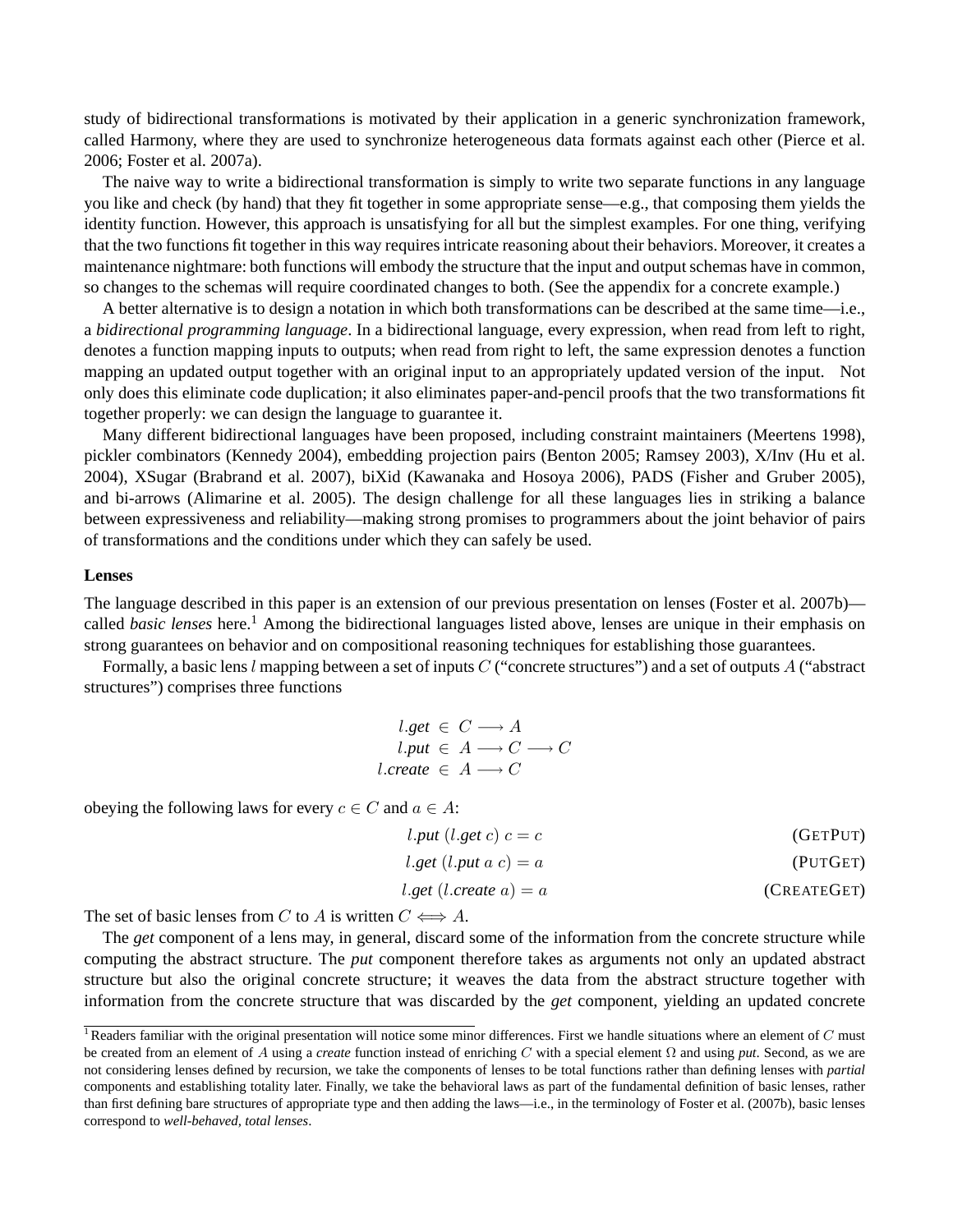structure. The *create* component is like *put* except that it only takes an A argument; it supplies defaults for the information discarded by *get* in situations where only the abstract structure is available.

Every lens obeys three laws. The first stipulates that the *put* function must restore all of the information discarded by the *get* if its arguments are an abstract structure and a concrete structure that generates the very same abstract structure; the second and third demand that the *put* and *create* functions propagate all of the information in the abstract structure back to the updated concrete structure. These laws are closely related to classical conditions on view update translators in the database literature (see Foster et al. (2007b) for a detailed comparison).

#### **Motivations and Contributions**

In previous work, we designed lenses for trees (Foster et al. 2007b) and for relations (Bohannon et al. 2006); in this paper we address the special challenges that arise when *ordered* data is manipulated in bidirectional languages. Our goals are both foundational and pragmatic. Foundationally, we explore the correct treatment of ordered data, embodied abstractly as a new semantic law stipulating that the *put* function must align pieces of the concrete and abstract structures in a reasonable way, even when the update involves a reordering. Pragmatically, we investigate lenses on ordered data by developing a new language based around notions of chunks, keys, and dictionaries. To ground our investigation, we work within the tractable arena of string transformations. Strings already expose many fundamental issues concerning ordering, allowing us to grapple with these issues without the complications of a richer data model.

While primary focus is on exposing fundamental issues, we have also tried to design our experimental language, Boomerang, to be useful in practice. There is a lot of string data in the world—textual database formats (iCalendar, vCard, BibTeX, CSV), structured documents (LaTeX, Wiki, Markdown, Textile), scientific data (SwissProt, Genebank, FASTA), and simple XML formats (RSS, AJAX data) and microformats (JSON, YAML) whose schemas are non-recursive—and it is often convenient to manipulate this data directly, without first mapping it to more structured representations. Since most programmers are already familiar with regular languages, we hope that a bidirectional language for strings built around regular operations (i.e., finite state transducers) will have broad appeal.

Our contributions can be summarized as follows:

- 1. We develop a set of *string lens combinators* with intuitive semantics and typing rules that ensure the lens laws, all based on familiar regular operators (union, concatenation, and Kleene-star).
- 2. We address a serious issue in bidirectional manipulation of ordered data—the need for lenses to be able to match up chunks of data in the concrete and abstract structures by key rather than by position, which we call *resourcefulness*—by adding two more combinators and interpreting all the combinators in an enriched semantic space of *dictionary lenses*.
- 3. We formalize a condition called *quasi-obliviousness* and use it to study properties of dictionary lenses. Some previously studied properties of basic lenses also have neat characterizations using this condition.
- 4. We sketch the design and implementation of *Boomerang*, a full-blown *bidirectional programming language* based on dictionary lenses, and describe some programs we have built for transforming real-world data structures such as SwissProt.

# **String Lenses**

To give a first taste of these ideas, let us consider a simple example where the concrete structures are newlineseparated records, each with three comma-separated fields representing the name, dates, and nationality of a classical composer

"Jean Sibelius, 1865-1957, Finnish Aaron Copland, 1910-1990, American Benjamin Britten, 1913-1976, English"

and the abstract structures include just names and nationalities: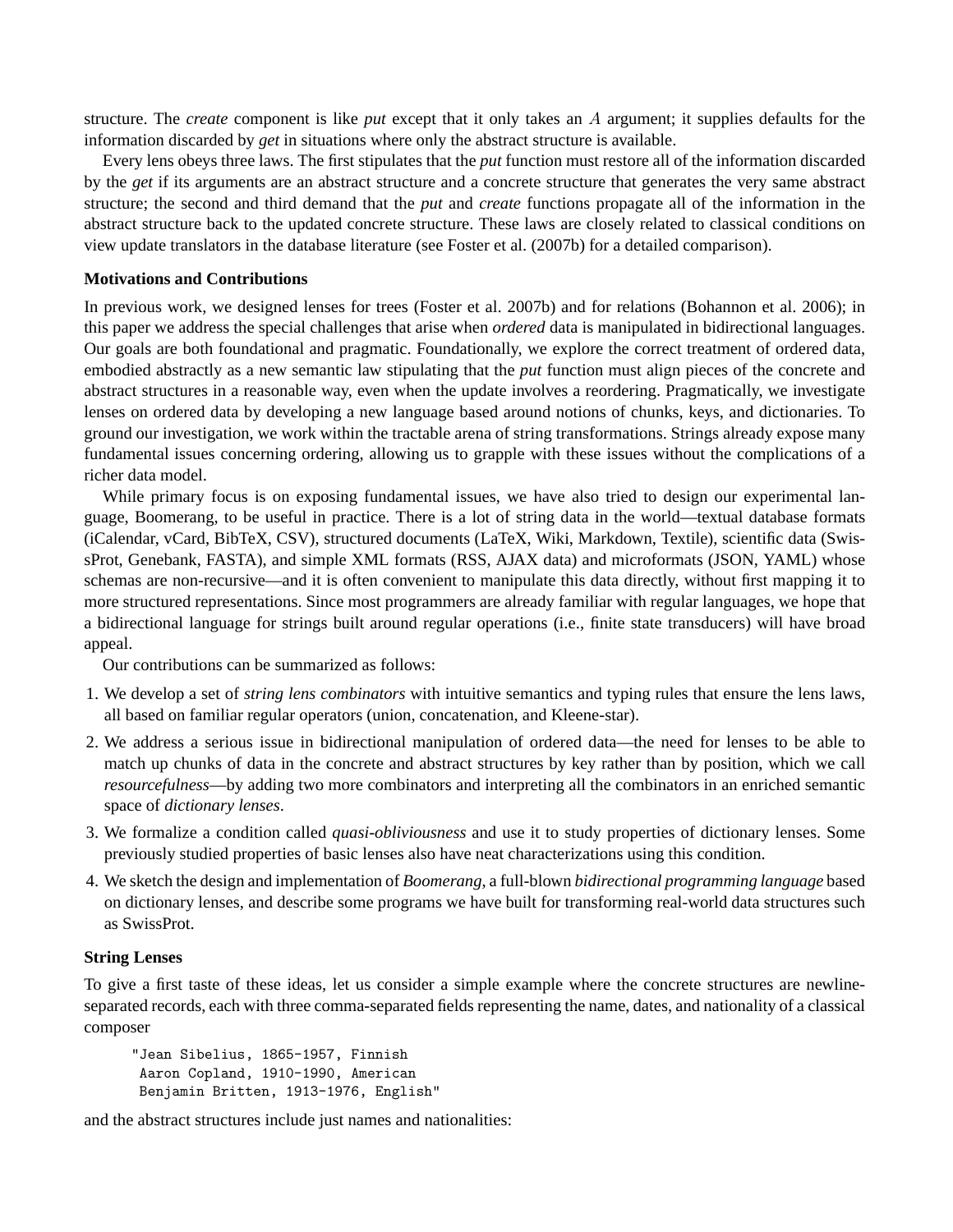```
"Jean Sibelius, Finnish
Aaron Copland, American
Benjamin Britten, English"
```
Here is a string lens that implements this transformation:

```
let ALPHA = [A-Za-z]+
let YEARS = [0-9]{4}. "-" . [0-9]{4}let comp = copy ALPHA . copy ", "
         . del YEARS . del ", "
         . copy ALPHA
```
let comps = copy "" | comp . (copy "\n" . comp)\*

The first two lines define ordinary regular expressions for alphabetical data and year ranges. We use standard POSIX notation for character sets ( $[A-Za-z]$  and  $[0-9]$ ) and repetition (+ and  $\{4\}$ ).

The lens that processes a single composer is comp; lists of composers are processed by comps. In the *get* direction, these lenses can be read as ordinary string transducers, written in regular expression style: copy ALPHA matches ALPHA in the concrete structure and copies it to the abstract structure, and copy ", " matches and copies a literal comma-space, while del YEARS matches YEARS in the concrete structure but adds nothing to the abstract structure. The union (1), concatenation (.), and iteration (\*) operators work as expected. Thus, the *get* component of comp matches an entry for a single composer, consisting of a substring matching the regular expression ALPHA, followed by a comma and a space (all of which are copied to the output), followed by a string matching YEARS and another comma and space (which are not copied) and a final ALPHA. The *get* of comps matches either a completely empty concrete structure (which it copies to the output) or a newline-separated concatenation of entries, each of which is processed by comp.

The *put* component of comps restores the dates positionally: the name and nationality from the nth line in the abstract structure are combined with the years from the nth line in the concrete structure, using a default year range to handle cases where the abstract structure has more lines than the concrete one. We will see precisely how all this works in Section 2; for now, the important point is that the *put* component of comps operates by splitting both of its arguments into lines and invoking the *put* component of comp on the first line from the abstract structure together with the first line from the concrete structure, then the second line from the abstract structure together with the second line from the concrete structure, etc. For some updates—e.g., when entries have been edited and perhaps added at the end of the abstract structure but the order of lines has not changed—this policy does a good job. For example, if the update to the abstract structure replaces Britten's nationality with "British" and adds an entry for Tansman, the *put* function combines the new abstract structure

"Jean Sibelius, Finnish Aaron Copland, American Benjamin Britten, British Alexandre Tansman, Polish"

with the original concrete structure and yields

"Jean Sibelius, 1865-1957, Finnish Aaron Copland, 1910-1990, American Benjamin Britten, 1913-1976, British Alexandre Tansman, 0000-0000, Polish"

(the default year range 0000-0000 is generated by the del lens in comp from the regular expression YEARS).

# **Problems with Order**

On other examples, however, the behavior of this *put* function is highly unsatisfactory. If the update to the abstract string breaks the positional association between lines in the concrete and abstract strings, the output will be mangled—e.g., when the update to the abstract string is a reordering, combining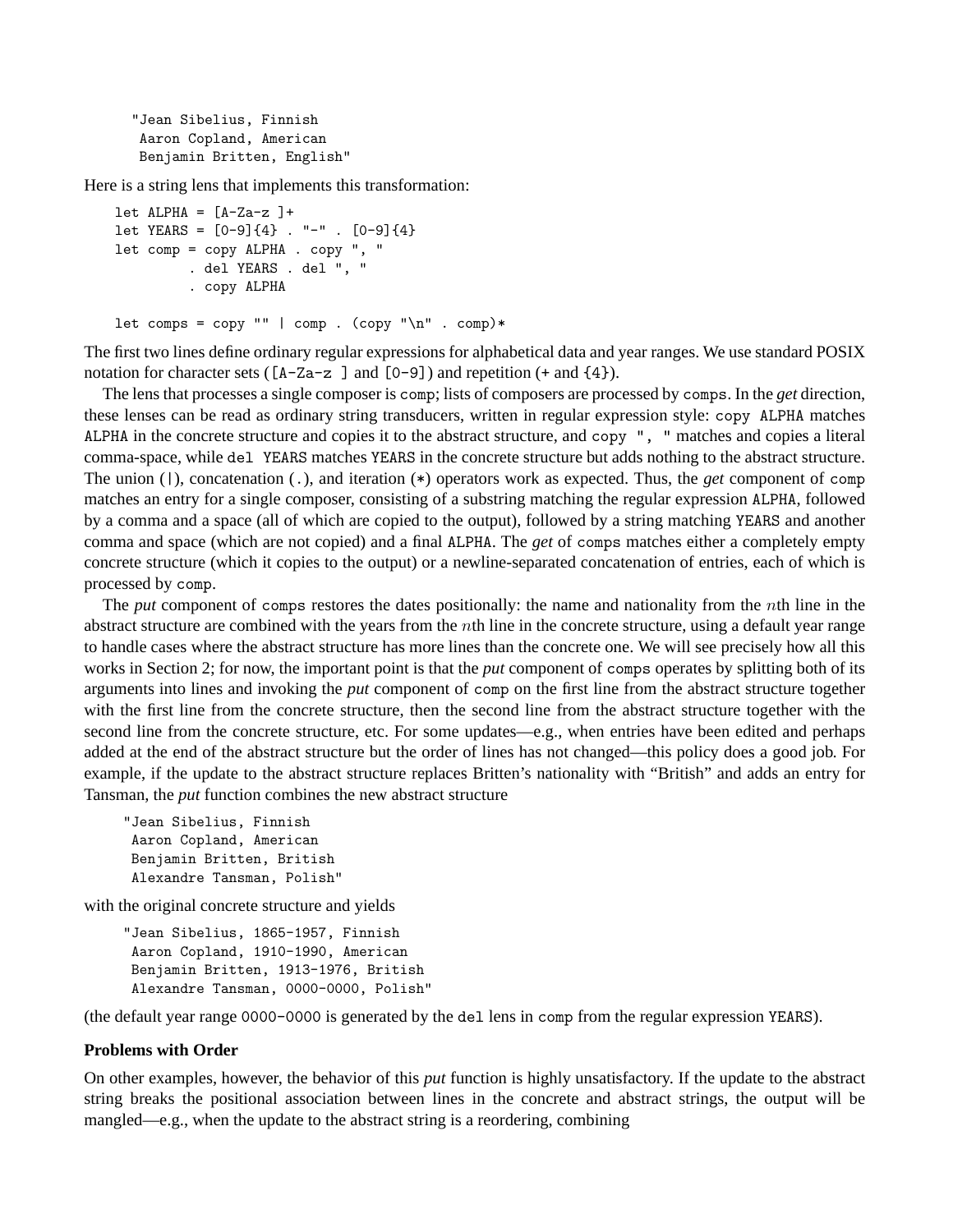```
"Jean Sibelius, Finnish
Benjamin Britten, English
Aaron Copland, American"
```
with the original concrete structure yields an output

```
"Jean Sibelius, 1865-1957, Finnish
Benjamin Britten, 1910-1990, English
Aaron Copland, 1913-1976, American"
```
where the year data has been taken from the entry for Copland and inserted into into the entry for Britten, and vice versa.

This is a serious problem, and a pervasive one: it is triggered whenever a lens whose *get* function discards information is iterated over an ordered list and the update to the abstract list breaks the association between elements in the concrete and abstract lists. It is a show-stopper for many of the applications we want to write.

What we want is for the *put* to align the entries in the concrete and abstract strings by matching up lines with identical name components. On the inputs above, this *put* function would produce

"Jean Sibelius, 1865-1957, Finnish Benjamin Britten, 1913-1976, English Aaron Copland, 1910-1990, American"

but neither basic lenses nor any other existing bidirectional language provides the means to achieve this effect.

# **Dictionary Lenses**

Our solution is to enrich lenses with a simple mechanism for tracking *provenance* (Cui and Widom 2003; Buneman et al. 2001, etc.). The idea is that the programmer should identify *chunks* of the concrete string and a *key* for each chunk. These induce an association between chunks and pieces of the abstract string, and this association can be used by *put* during the translation of updates to find the chunk corresponding to each piece of the abstract, even if the abstract pieces have been reordered. Operationally, we retool all our *put* functions to use this association by parsing the whole concrete string into a dictionary, where each concrete chunk is stored under its key, and then making this dictionary, rather than the string itself, available to the *put* function. We call these enriched structures *dictionary lenses*.

Here is a dictionary lens that gives us the desired behavior for the composers example:

```
let comp = key ALPHA . copy ", "
           . del (YEARS . ", ")
           . copy ALPHA
let comps = "" | \langlecomp> . (\n\cdot\ n\cdot \langle \cdot \rangle)^*
```
The first change from the earlier version of this program is that the two occurrences of comp in comps are marked with angle brackets, indicating that these subexpressions are the reorderable chunks of information. The corresponding substring of the concrete structure at each occurrence (which is passed to the *put* of comp) is obtained not positionally but by matching keys. The second change is that the first copy at the beginning of comp has been replaced by the special primitive key. The lens key ALPHA has the same copying behavior as copy ALPHA, but it additionally specifies that the matched substring is to be used as the key of the chunk in which it appears—i.e., in this case, that the key of each composer's entry is their name. This choice means that we can both reorder the entries in the abstract structure and edit their nationalities, since the correspondence between chunks in the concrete and abstract structures is based just on names. We do not actually demand that the key of each chunk be unique—i.e., these "keys" are not required to be keys in the strict database sense. If several pieces of the abstract structure have the same key, they are matched by position.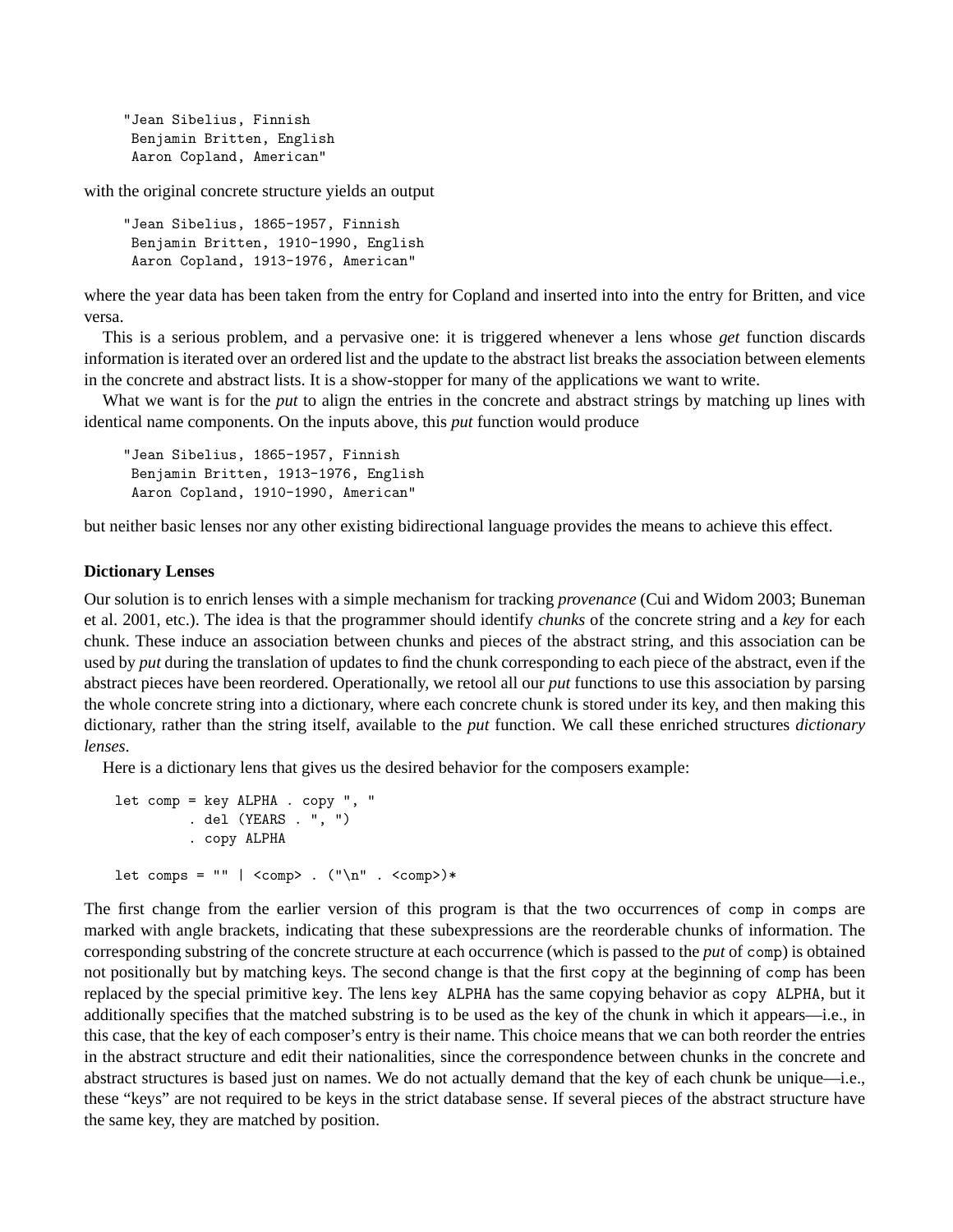# **Quasi-Obliviousness**

For the composers example, the behavior of the new dictionary lens is clearly preferable to that of the original basic lens: its *put* function has the effect of translating a reordering on the abstract string into a corresponding reordering on the concrete string, whereas the *put* function of the original lens works by position and produces a mangled result. We would like a characterization of this difference—i.e., a way of expressing the intuition that the second lens does something good, while the first does not.

To this end, we define a semantic space of lenses called *quasi-oblivious lenses*. Let l be a lens in  $C \iff A$  and let ∼ be an equivalence relation on C. We say that l is a quasi-oblivious lens with respect to ∼ if its *put* function ignores differences between equivalent concrete arguments.

We are primarily interested in lenses that are quasi-oblivious with respect to an equivalence relating concrete strings up to reorderings of chunks. It should be clear that a dictionary lens that operates on dictionaries in which the relative order of concrete lines is forgotten will be quasi-oblivious with respect to such an equivalence, while the analogous basic lens, which operates on lines positionally, is not. Using the above condition on *put*, we can derive intuitive properties for many such quasi-oblivious lenses—e.g., for the dictionary lens for composers above, we can show that updates to the abstract list consisting of reorderings are translated by the *put* as corresponding reorderings on the concrete list.

Lenses that are quasi-oblivious with respect to equivalences other than reordering are also interesting. Indeed, we can characterize some important special cases of basic lenses (*oblivious* and *very well behaved* lenses) in terms of quasi-obliviousness.

## **Boomerang**

Our theoretical development focuses on a small set of basic combinators. Of course, writing large programs entirely in terms of such low-level primitives would be tedious; we don't do this. Instead, we have implemented a full-blown programming language, called Boomerang, in which the combinators are embedded in a functional language, *a la `* Algol-60. That is, a Boomerang program is a functional program over the base type "lens"; to apply it to string data, we first evaluate the functional program to produce a lens, and then apply this lens to the strings. This functional infrastructure can be used to abstract out common patterns as generic bidirectional libraries (e.g., for processing XML structures) that make higher-level programming quite convenient.

Boomerang also comes equipped with a type checker that infers lens types and checks the conditions needed to ensure that a dictionary lens satisfies the lens laws. The domain and codomain types for dictionary lenses are regular languages, so the analysis performed by this checker is very precise—a huge aid in writing correct lens programs.

Using Boomerang, we have developed several large lenses for processing a variety of data including vCard, CSV, and XML address books, BibTeX and RIS bibliographic databases, LaTeX documents, iTunes libraries, and databases of protein sequences represented in the ASCII SwissProt format and XML.

## **Outline**

Section 2 introduces notation and formally defines the basic string lenses used in the first example above. Syntax, semantics, and typing rules for dictionary lenses are given in Section 3. Section 4 defines the refined semantic space of quasi-oblivious lenses. Sections 5 and 6 describe Boomerang and our experiences building lenses for real-world data formats. Section 7 discusses related work. Section 8 describes extensions and ideas for future work.

# **2. Basic String Lenses**

Before presenting dictionary lenses, let us warm up by formalizing the language for basic lenses from the first example in the introduction. Let  $\Sigma$  be a fixed alphabet (e.g., ASCII). A language is a subset of  $\Sigma^*$ . Metavariables  $u, v, w$  range over strings in  $\Sigma^*$ , and  $\epsilon$  denotes the empty string. The concatenation of two strings u and v is written u·v; concatenation is lifted to languages  $L_1$  and  $L_2$  in the obvious way:  $L_1 \cdot L_2 = \{u \cdot v \mid u \in L_1 \text{ and } v \in L_2\}$ . We write  $L^*$  to denote the iteration of L: i.e.,  $L^* = \bigcup_{n=0}^{\infty} L^n$  where  $L^n$  denotes the *n*-fold concatenation of L with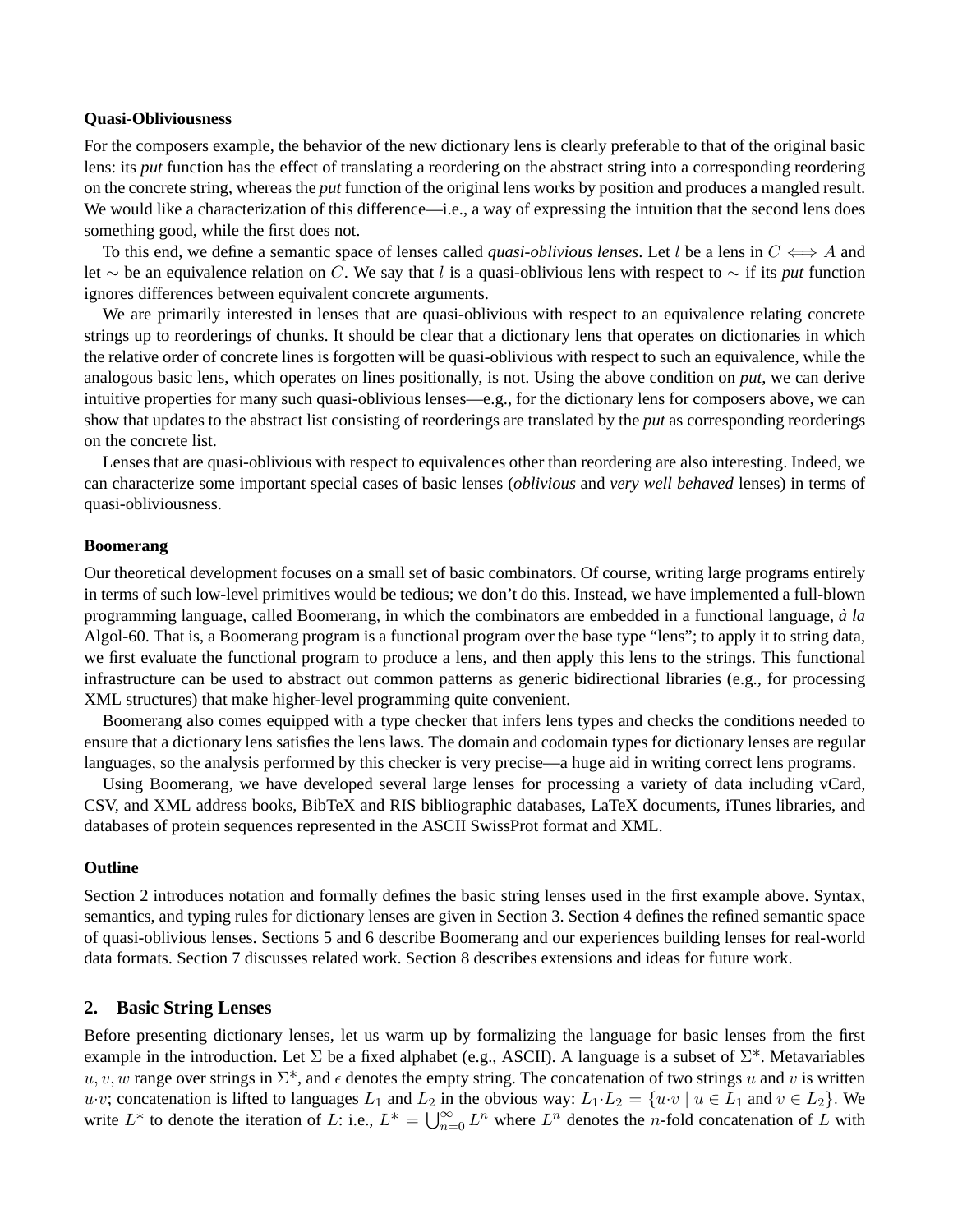itself

$$
L^0 = \{ \epsilon \} \text{ and } L^1 = L, L^2 = L \cdot L, \dots
$$

The typing rules for some lenses require that for every string belonging to the concatenation of two languages, there be a unique way of splitting that string into two substrings belonging to the concatenated languages. Two languages  $L_1$  and  $L_2$  are unambiguously concatenable, written  $L_1$   $^!L_2$ , if for every  $u_1$ ,  $v_1$  in  $L_1$  and  $u_2$ ,  $v_2$  in  $L_2$ if  $u_1 \cdot u_2 = v_1 \cdot v_2$  then  $u_1 = v_1$  and  $u_2 = v_2$ . Similarly, a language L is unambiguously iterable, written  $L^{1*}$ , if for every  $u_1, \ldots, u_m, v_1, \ldots, v_n \in L$ , if  $u_1 \cdots u_m = v_1 \cdots v_n$  then  $m = n$  and  $u_i = v_i$  for every i from 1 to n.

**2.1 Fact:** It is decidable whether two regular languages  $L_1$  and  $L_2$  are unambiguously concatenable and whether a single language  $L$  is unambiguously iterable.

**Proof sketch:** Let  $M_1$  and  $M_2$  be DFAs accepting  $L_1$  and  $L_2$ . Construct an NFA  $N_{12}$  for  $L_1 \cdot L_2$  using the standard Thompson construction. An NFA  $N$  is ambiguous iff there exists a string for which there are two distinct paths through N; ambiguity of NFAs can be decided by *squaring* (Berstel et al. 2005, Prop. 4.3): N is ambiguous iff there is a path through  $N \times N$  that does not lie entirely on the diagonal. It is easy to show that  $L_1$  and  $L_2$  are unambiguously concatenable iff  $N_{12}$  is unambiguous. Unambiguous iteration is similar.

Regular expressions are generated by the grammar

$$
\mathcal{R} \ ::= \ u \ | \ \mathcal{R} \cdot \mathcal{R} \ | \ \mathcal{R} | \mathcal{R} \ | \ \mathcal{R}^*
$$

where u ranges over arbitrary strings (including  $\epsilon$ ). The notation  $\llbracket E \rrbracket$  denotes the (non-empty) language described by  $E \in \mathcal{R}$ . The function  $choose(E)$  picks an arbitrary element from  $\llbracket E \rrbracket$ .

With that notation in hand, we now define five combinators for building basic string lenses over regular languages. Recall that we write  $l \in C \iff A$  when l is a basic lens mapping between strings in C and A. Each basic lens expects to be applied to arguments in its domain/codomain—it is nonsensical to do otherwise. In our implementation, we perform a membership test on every string before supplying it to a lens. (We do this check just once, at the top level: internally, the typing rules guarantee that every sublens is provided with well-typed inputs.)

The simplest primitive, *copy* E, copies every string belonging to (the language denoted by) E from the concrete structure to the abstract structure, and conversely in the *put* direction. The components of *copy* are precisely defined in the box below. The second primitive lens, *const*  $E u v$  maps every string belonging to  $E$  to a constant string  $u$ . Its *put* function restores its concrete argument. It also takes as an argument a default v belonging to E, which is used by *create* when no concrete argument is available. Note that *const* satisfies PUTGET because its codomain is a singleton set.

The inference rules should be read as the statements of lemmas that each combinator is a basic lens at the given type.

|                     | $E \in \mathcal{R}$<br>$copy E \in \boxed{E} \Longleftrightarrow \boxed{E}$ |     |                                                                                    |  |
|---------------------|-----------------------------------------------------------------------------|-----|------------------------------------------------------------------------------------|--|
|                     | get c<br>put $a c$<br>create a                                              | $=$ | C<br>$\overline{a}$<br>$\alpha$                                                    |  |
| $E \in \mathcal{R}$ | $u \in \Sigma^*$                                                            |     | $v \in \llbracket E \rrbracket$<br>const E u $v \in [E] \Longleftrightarrow \{u\}$ |  |
|                     | get c                                                                       |     | $\mathfrak{u}$                                                                     |  |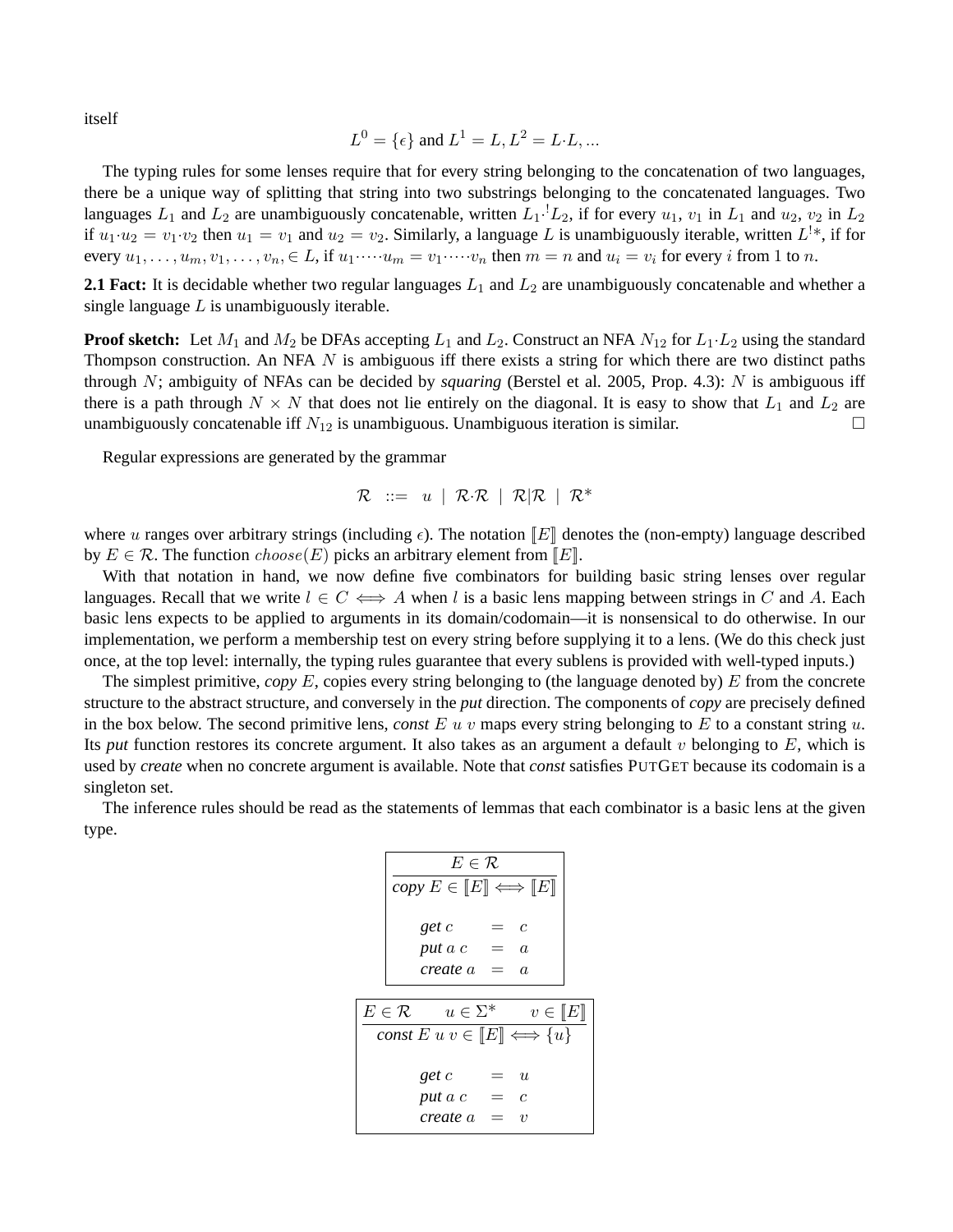Several lenses can be expressed as syntactic sugar using *const*:

$$
E \leftrightarrow u \in [E] \iff \{u\}
$$
  
\n
$$
E \leftrightarrow u = \text{const } E \ u \ (\text{choose } E)
$$
  
\n
$$
\text{del } E \in [E] \iff \{\epsilon\}
$$
  
\n
$$
\text{del } E = E \leftrightarrow \epsilon
$$
  
\n
$$
\text{ins } u \in \{\epsilon\} \iff \{u\}
$$
  
\n
$$
\text{ins } u = \epsilon \leftrightarrow u
$$

They behave as follows:  $E \leftrightarrow u$  is like *const*, but uses an arbitrary element of E for *create*; the *get* function of *del* E deletes a concrete string belonging to E and restores the deleted string in the *put* direction; *ins* u inserts a fixed string u in the *get* direction and deletes u in the opposite direction.

The next three combinators build bigger lenses from smaller ones using regular operators. Concatenation is simplest:

> $C_1$ <sup>[</sup> $C_2$   $A_1$ <sup>[</sup> $A_2$ ]  $l_1 \in C_1 \Longleftrightarrow A_1 \quad l_2 \in C_2 \Longleftrightarrow A_2$  $l_1 \cdot l_2 \in C_1 \cdot C_2 \Longleftrightarrow A_1 \cdot A_2$ *get*  $(c_1 \cdot c_2)$  =  $(l_1.get \ c_1) \cdot (l_2.get \ c_2)$  $put (a_1 \cdot a_2) (c_1 \cdot c_2) = (l_1.put a_1 c_1) \cdot (l_2.put a_2 c_2)$  $\text{create}(a_1 \cdot a_2) = (l_1 \text{.create } a_1) \cdot (l_2 \text{.create } a_2)$

The notation  $c_1 \cdot c_2$  used in the definition of concatenation assumes that  $c_1$  and  $c_2$  are members of  $C_1$  and  $C_2$ respectively; we use this convention silently in the rest of the paper.

The typing rule for concatenation requires that the concrete domains and the abstract codomains each be unambiguously concatenable. This condition is essential for ensuring that the components of the lens are welldefined functions and that the whole lens is well behaved. As an example of what would go wrong without these conditions, consider the (ill-typed) lens  $l_{ambio}$ , defined as  $(a \leftrightarrow a \mid aa \leftrightarrow aa) \cdot (a \leftrightarrow b \mid aa \leftrightarrow b)$  (we assume " $\leftrightarrow$ " binds tighter than "|", which is defined formally below). The *get* component is not well defined since, according to the above specification,  $l_{ambiq}$  *get* aaa = ab if we split aaa into a aa and  $l_{ambiq}$  *get* aaa = aab if we split it into aa·a. This issue could be side-stepped using a fixed policy for choosing among multiple parses (e.g., with a shortest match policy, lambig .*get* aaa = ab). However, doing so would not always give us a lens that satisfies the lens laws; intuitively, just because one direction uses a given match policy does not mean that the string it produces will split the same way using the same policy in the other direction. Consider  $l_{\text{bogus}}$  defined as  $k \cdot k$  where k is  $(a \leftrightarrow bb \mid aa \leftrightarrow a \mid b \leftrightarrow b \mid ba \leftrightarrow ba)$ . Then using the shortest match policy we have  $l_{\text{bogus}}.get$  aas equals  $(k.get a) \cdot (k.get aa)$ , which is bba, but  $l_{bogus}.put$  bba aaa equals  $(k.put b a) \cdot (k.put ba aa)$ , which is bba. That is, the GETPUT law fails. For these reasons, we require that each pair of  $C_1$  and  $C_2$  and  $A_1$  and  $A_2$  be unambiguously concatenable.

The Kleene-star combinator is similar:

$$
\frac{l \in C \Longleftrightarrow A \quad C^{!*} \quad A^{!*}}{l^* \in C^* \Longleftrightarrow A^*}
$$
\n
$$
\begin{aligned}\n\text{get } (c_1 \cdots c_n) &= (l.\text{get } c_1) \cdots (l.\text{get } c_n) \\
\text{put } (a_1 \cdots a_n) \ (c_1 \cdots c_m) &= c'_1 \cdots c'_n \\
\text{where } c'_i &= \begin{cases}\n l.\text{put } a_i \ c_i & i \in \{1, \dots, \min(m, n)\} \\
 l.\text{create } a_i & i \in \{m+1, \dots, n\} \\
 \text{create } (a_1 \cdots a_n) &= (l.\text{create } a_1) \cdots (l.\text{create } a_n)\n \end{cases}\n\end{aligned}
$$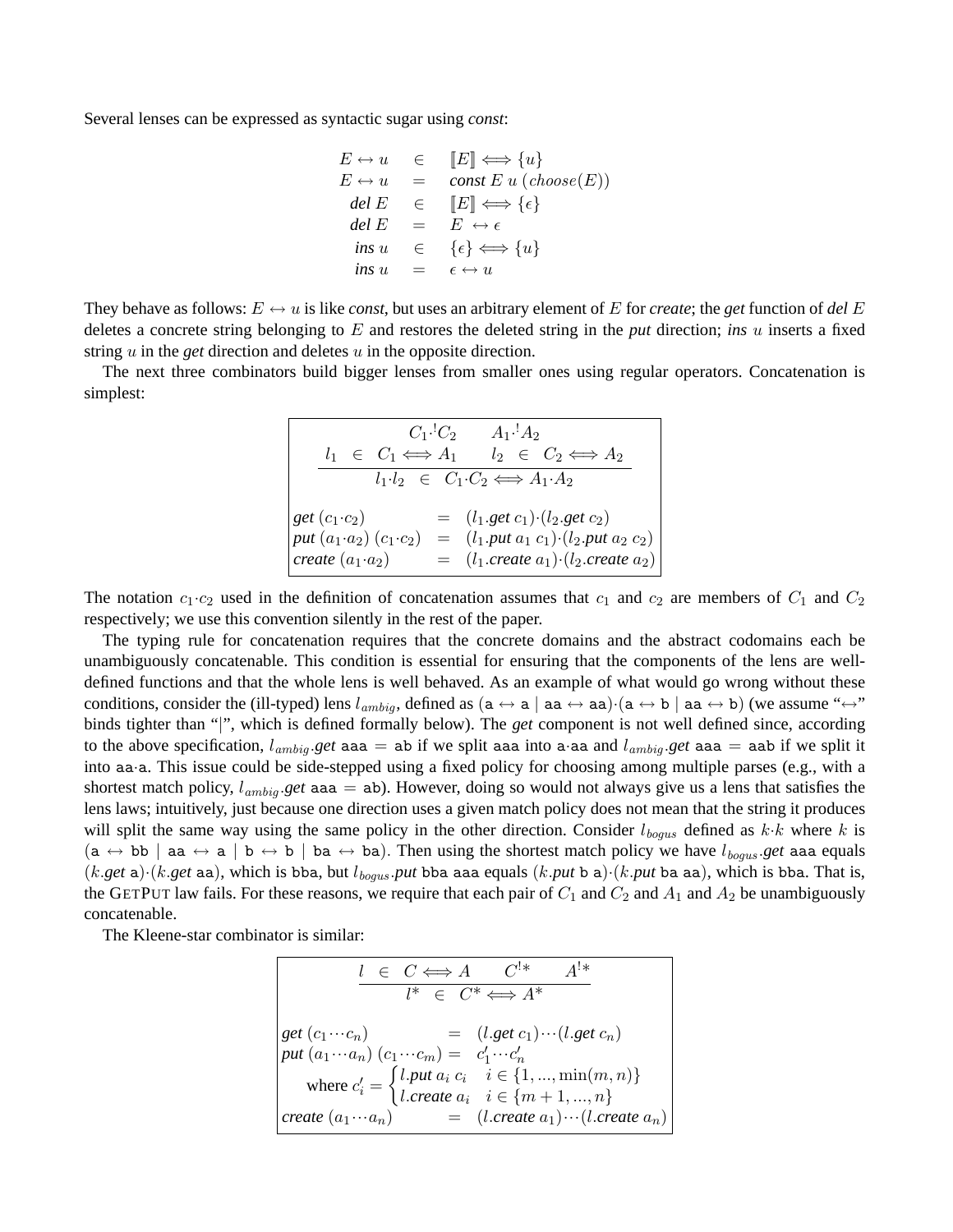Note that the *put* component of  $l^*$  calls the *put* of  $l$  on elements of  $A$  and  $C$  having the same index in their respective lists. This is the root of the undesirable behavior in the example in the introduction.<sup>2</sup> Also note that it must handle cases where the number of As is not equal to the number of  $\overline{C}$ s. Since the number of As produced by the *get* of  $l^*$ equals the number of Cs in its argument, the result of the *put* function must have exactly as many Cs as there are As in its abstract string—otherwise, PUTGET would not hold. When there are more Cs than As, the lens simply ignores the extra Cs. When there are more As, it must put them back into the concrete domain, but it has no concrete argument to use. It uses l.*create* to process these extra pieces.

The final combinator forms the union of two lenses:

$$
C_1 \cap C_2 = \emptyset
$$
\n
$$
\frac{l_1 \in C_1 \Longleftrightarrow A_1 \quad l_2 \in C_2 \Longleftrightarrow A_2}{l_1 \mid l_2 \in C_1 \cup C_2 \Longleftrightarrow A_1 \cup A_2}
$$
\n
$$
get \ c = \begin{cases} l_1.get \ c & \text{if } c \in C_1 \\ l_2.get \ c & \text{if } c \in C_2 \end{cases}
$$
\n
$$
put \ a \ c = \begin{cases} l_1.put \ a \ c & \text{if } c \in C_1 \land a \in A_1 \\ l_2.put \ a & \text{if } c \in C_2 \land a \in A_2 \\ l_1.create \ a & \text{if } c \in C_2 \land a \in A_1 \setminus A_2 \\ l_2.create \ a & \text{if } c \in C_1 \land a \in A_2 \setminus A_1 \end{cases}
$$
\n
$$
create \ a = \begin{cases} l_1.create \ a & \text{if } a \in A_1 \\ l_2.create \ a & \text{if } a \in A_2 \setminus A_1 \\ l_2.create \ a & \text{if } a \in A_2 \setminus A_1 \end{cases}
$$

The typing rule forces  $C_1$  and  $C_2$  to be disjoint. Like the ambiguity condition in the rule for concatenation, this condition is essential to ensure that the lens is well defined. The abstract codomains, however, may overlap. In the *put* direction, when the abstract argument belongs to  $A_1 \cap A_2$ , the union lens uses the concrete argument to select a branch. In the *create* function, since no concrete argument is available, it just uses  $l_1$ . (This choice is arbitrary, but is not a limitation: to use  $l_2$  by default, the programmer writes  $l_2 \mid l_1$ . It does mean, though, that union is not commutative.)

In some situations, the *put* function is invoked with an original concrete view c belonging to the concrete domain of the lens on one side of the union (say  $l_1$ ) and an updated abstract view a belonging to the abstract codomain of the opposite lens  $(l_2)$ . Although c is not an element of  $C_2$ , it may still have information that can be represented in C2. If such information was thrown away when computing the abstract view, then we would like for the *put* function to reintegrate it, in some manner, with a. The original presentation of basic lenses (Foster et al. 2007b) included a notion of "fixup" functions—from  $C_2$  to  $C_1$  and vice versa—for extracting the common information and mapping it into a concrete argument of appropriate type. Semantically fixup functions are exactly what is needed—one can show that the conditional lens formulated using them is most general. But syntactically they are very unattractive, because the programmer has to write down two additional functions on the concrete domains! We believe that dictionary lenses may offer a better alternative because, in their basic form, they have the ability to transfer information from one side of a union to another via the dictionary without requiring explicit fixup functions (see Section 3). Thus, we refrain from introducing fixup functions here and make the simple, but arguably sub-optimal, choice of discarding the concrete argument in these cases.

# **3. Dictionary Lenses**

Now that we've seen basic string lenses, let us define lenses that deal more flexibly with ordering. We will accomplish this by adding two new primitives, *match* (written with angle brackets in the concrete syntax of

 $2\overline{W}$  We cannot, however, repair the problem just by fixing Kleene-star; the same issues come up with concatenation.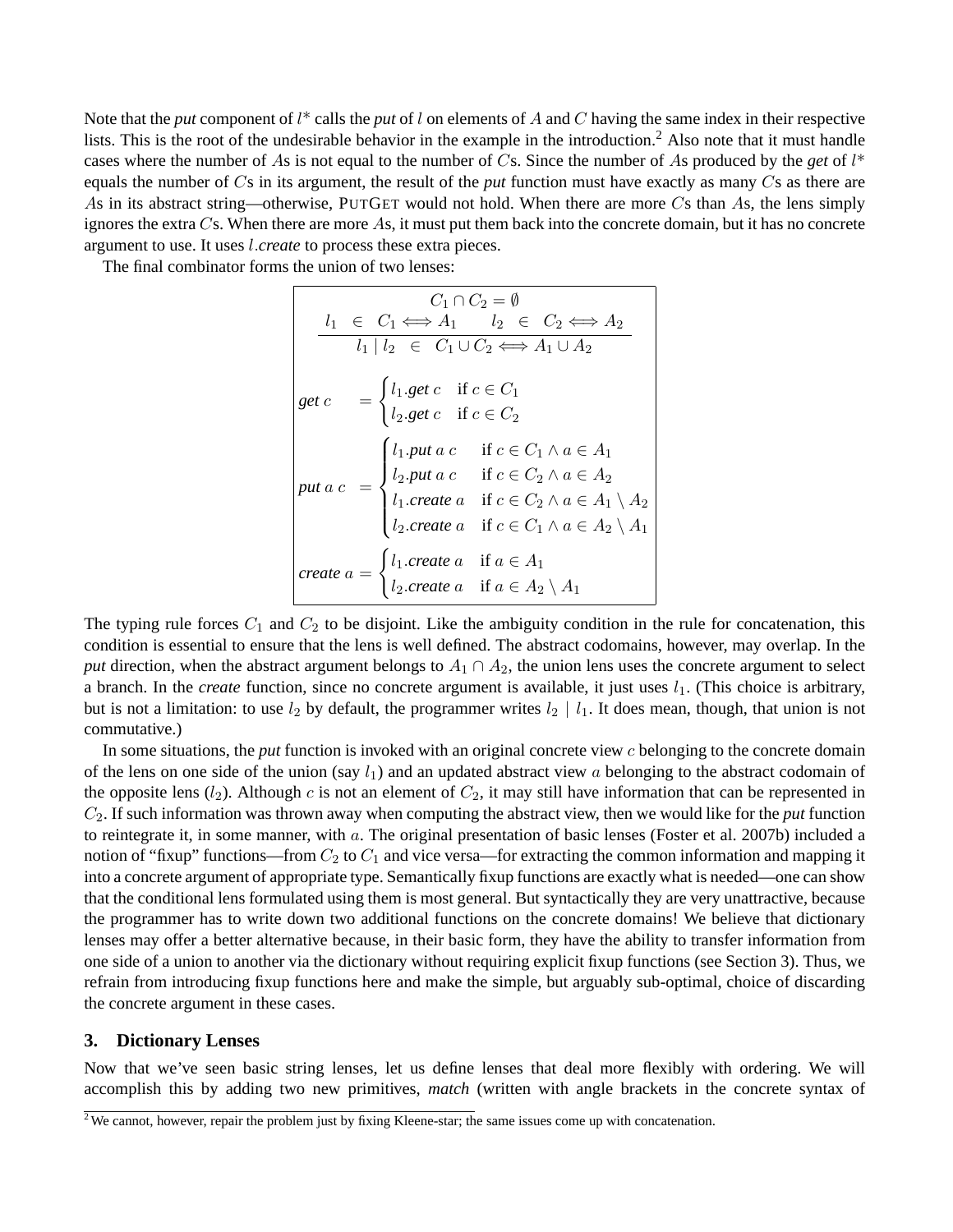Boomerang) and *key*, and interpreting these new primitives and the primitives defined in the previous section in a refined space called *dictionary lenses*.

The main difference between basic and dictionary lenses is that their *put* components operate on different types of structures—strings and dictionaries respectively. Dictionary lenses also include two new components: *parse*, which is used to build a dictionary out of a concrete string, and *key*, which is used to compute the key of data that goes into a dictionary.

In a dictionary lens, the work of the basic lens *put* function is divided into two phases. In the first, the concrete string is given to *parse*, which splits it into two parts: a collection of concrete chunks organized as a dictionary and a *skeleton* representing the parts of the string outside of the chunks. In the second, the *put* function uses the abstract string, the skeleton, and the dictionary to build an updated concrete string (and a new dictionary). These phases occur in strict sequence: given a dictionary lens l, an abstract string a, and a concrete string c, we first *parse* c, which yields a skeleton s and dictionary d; these are then passed, together with a, to l's *put* function, which walks recursively over the structure of s and a, threading d through l's sublenses and pulling chunks out as needed.

To streamline the exposition, we start with the definition of dictionary lenses, which relies on several notions we have not seen yet—skeleton sets S, the set of keys K, dictionary type specifications L, dictionary types  $D(L)$ , and an infix operation  $+$  that appends dictionary values. These are defined below.

A dictionary lens from  $C$  to  $A$  with skeleton type  $S$  and dictionary type specification  $L$  has components

$$
l.get \in C \longrightarrow A
$$
  
\n
$$
l.parse \in C \longrightarrow S \times D(L)
$$
  
\n
$$
lkey \in A \longrightarrow K
$$
  
\n
$$
l.create \in A \longrightarrow D(L) \longrightarrow C \times D(L)
$$
  
\n
$$
l.put \in A \longrightarrow S \times D(L) \longrightarrow C \times D(L)
$$

obeying the following behavioral laws:<sup>3</sup>

$$
s, d' = l.parse \ c \ d \in D(L)
$$
  

$$
l.put (l.get c) (s, (d' + d)) = c, d
$$
 (GETPUT)

$$
\frac{c, d' = l.put \, a \, (s, d)}{l.get \, c = a}
$$
 (PUTGET)

$$
c, d' = l.create \ a \ d
$$
\n
$$
l.get \ c = a
$$
\n(CREATEGET)

We write  $C \stackrel{S,L}{\iff} A$  for the set of dictionary lenses with this type.

Both *create* and *put* consume dictionaries. We thread dictionaries through calls to these functions in a functional style that simulates a global, mutable dictionary, and remove entries as they are used, so that the next lookup of the same key finds the (positionally) next chunk from the concrete string. The *put* function takes a skeleton argument, whereas the *create* function does not. The skeleton, when available, represents the original concrete string with the chunks removed and provides enough information to reconstruct the original concrete string in cases where GETPUT requires it.

To see how the components of a dictionary lens fit together, let us see how to build a basic lens  $\bar{l}$  from a dictionary lens l:

*l.get c* = *l.get c*  
\n*l.put a c* = 
$$
\pi_1(l.put a (l.parse c))
$$
  
\n*l.create a* =  $\pi_1(l.create a \{\})$ 

This definition embodies the strict phase separation between *parse* and *put* discussed above. It is easy to show that the dictionary lens laws guarantee the original laws for basic lenses built this way.

 $3$  In law GETPUT, the extra dictionary  $d$  shows that all and only the chunks originating from  $c$  are used by the *put* function.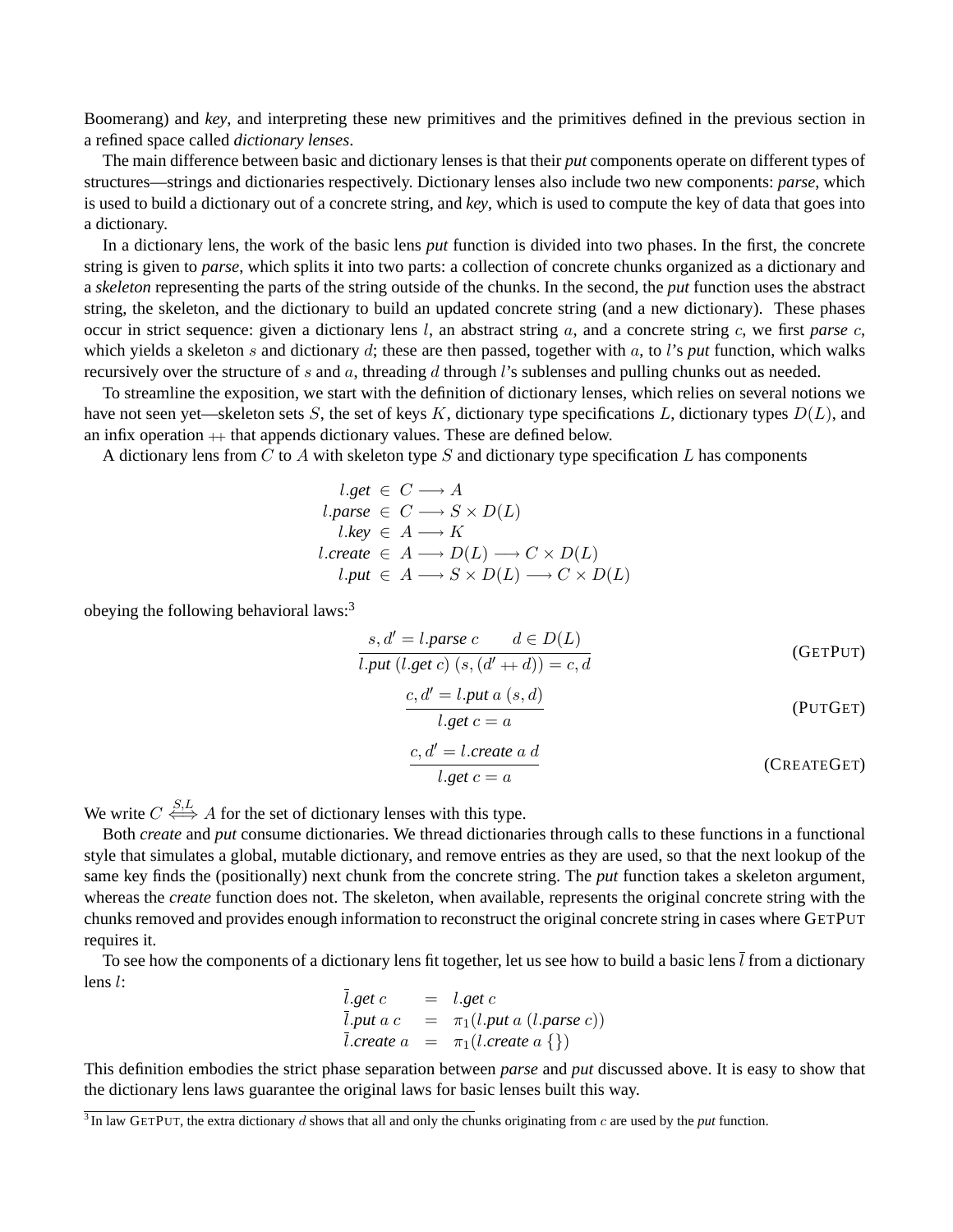**3.1 Theorem:** If  $l \in C \iff A$  then  $\overline{l} \in C \iff A$ .

## **Proof:**

GETPUT: Let  $c \in C$  and  $d \in D(L)$  with  $s, d = l$ .*parse* c and  $a = l$ .get c. We calculate as follows:

|       | $\overline{l}.put(\overline{l}.get\ c)$                       |                           |
|-------|---------------------------------------------------------------|---------------------------|
|       | $\pi_1(\overline{l}.put(\overline{l}.get\ c)\ (l. parse\ c))$ | by definition of $l. put$ |
|       | $= \pi_1(l.put \, a \, (s, d))$                               | by assumptions            |
|       | $= \pi_1(c, \{\})$                                            | by GETPUT for $l$         |
| $=$ c |                                                               | by definition $\pi_1$ .   |

PUTGET: Let  $a \in A$  and  $c \in C$  with  $s, d = l$ . parse c. We calculate as follows:

| $\overline{l}$ .get ( $\overline{l}$ .put a c)                     |                                     |
|--------------------------------------------------------------------|-------------------------------------|
| $\overline{l}$ get $(\pi_1(\overline{l}.put \ a \ (l.parse \ c)))$ | by definition of $\overline{l}.put$ |
| $=$ l.get $(\pi_1(l.put \, a \, (s, d)))$                          | by assumption                       |
| $=$ $l.get(\pi_1(c', d'))$                                         | for some $c', d'$                   |
| $=$ $\overline{l} . get (c')$                                      | by definition $\pi_1$               |
| $\alpha$                                                           | by PUTGET for $l$ .                 |

CREATEGET: Let  $a \in A$ . We calculate as follows:

*l.get* (*l.create a*)  
\n*l.get* (
$$
\pi_1
$$
(*l.create a* {}\)) by definition of *l.create*  
\n
$$
= \overline{l.get} (\pi_1(c', d'))
$$
 for some *c'*, *d'*  
\n
$$
= \overline{l.get} (c')
$$
 by definition  $\pi_1$   
\n
$$
= a
$$
 by CREATEGET for *l*.

 $\Box$ 

We now give the definitions deferred previously. We write h: t for the list with head h and tail t, List(X) for the set of lists of X and, and  $l_1 \, \text{O} \, l_2$  for the concatenation of lists  $l_1$  and  $l_2$ . We write  $X \times Y$  for the set of pairs  $\{(x, y) \mid x \in X \text{ and } y \in Y\}.$  We take the set of skeletons S to be the smallest set closed under these operations that includes plain strings and a distinguished atom  $\Box$ , which is used to mark the locations of chunks in skeletons. Formally,  $S = \bigcup_{n=0}^{\infty} S_n$ , where  $S_0 = \Sigma^* \cup \{\Box\}$  and  $S_{i+1} = S_i \cup (S_i \times S_i) \cup \text{List}(S_i)$ . We define K, the set of keys, to be just  $\Sigma^*$  (richer structures are also possible; see Section 8).

As chunks may be nested within chunks (by nesting the *match* combinator), the type of dictionaries is recursive. A dictionary is a total function from keys to lists of pairs, each consisting of a skeleton and another dictionary. Formally, the set of dictionaries is defined recursively on the structure of a list of sets of skeletons  $L \in \text{List}(\mathcal{P}(\mathcal{S}))$ specifying the skeletons that may appear at each level, as follows:

$$
D(\parallel) = K \longrightarrow {\parallel}
$$
  

$$
D(S::L) = K \longrightarrow List(S \times D(L))
$$

We write  $\{\}\$ for the dictionary that maps every k to the empty list. Let d be a dictionary, k a key, and v a skeletondictionary pair list of appropriate type. The update of a dictionary, written  $d[k \leftarrow v]$ , is defined as

$$
d[k \leftarrow v](k') = \begin{cases} d(k') & \text{if } k' \neq k \\ v & \text{if } k' = k \end{cases}
$$

We write  $\{k_1 \mapsto v_1, \ldots, k_n \mapsto v_n\}$  for  $\{\}[k_1 \leftarrow v_1] \cdots [k_n \leftarrow v_n]$ . The concatenation of two dictionaries  $d_1$  and  $d_2$ , written  $d_1 + d_2$ , is defined using list concatenation as follows:  $(d_1 + d_2)(k) = d_1(k) \otimes d_2(k)$ . It is easy to check that this concatenation operation is associative.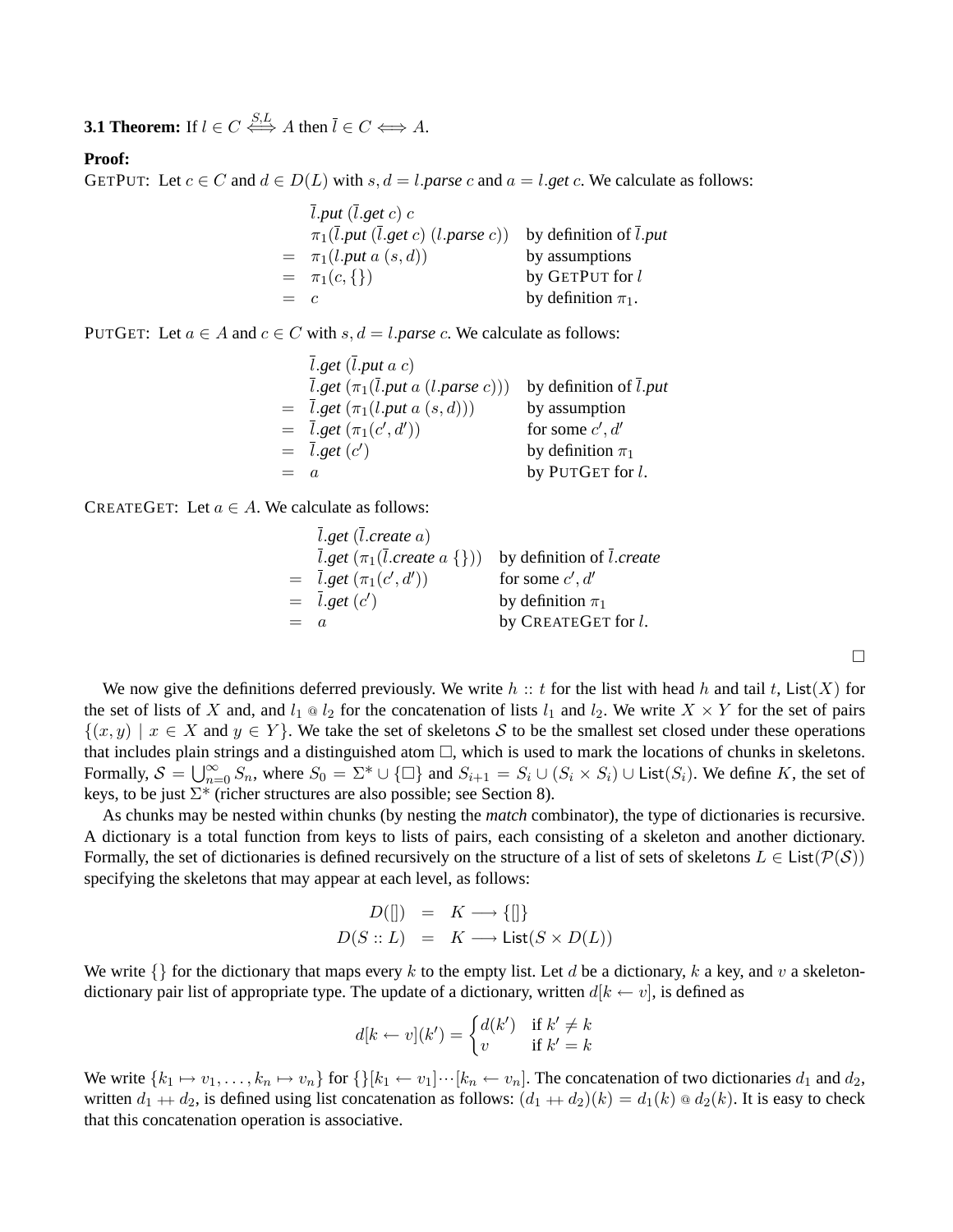**3.2 Lemma:** For all  $d_1, d_2, d_3 \in D(L)$ ,  $(d_1 + d_2) + d_3 = d_1 + (d_2 + d_3)$ .

**Proof:** Let  $k \in K$ . Then

$$
= (d_1 + d_2) + d_3)(k)
$$
  
=  $(d_1(k) \circledcirc d_2(k)) \circledcirc d_3(k)$   
=  $d_1(k) \circledcirc (d_2(k) \circledcirc d_3(k))$   
=  $(d_1 + (d_2 + d_3))(k)$ 

Dictionaries are accessed using a partial function *lookup* that takes a key k and a dictionary d as arguments. When it finds a matching value, lookup returns the value found and the dictionary that remains after deleting that value.

$$
lookup(k, d) = \begin{cases} e, d[k \leftarrow l] & \text{if } d(k) = e::l \\ \text{undefined} & \text{otherwise} \end{cases}
$$

We now reinterpret each combinator from the previous section as a dictionary lens and give the definitions of the new combinators *key* and *match*. The *key* combinator is nearly identical to *copy*, except that the *key* component of *copy* is a constant function (returning  $\epsilon$ ), while the *key* component of *key* returns the abstract string.

| $E\in\mathcal{R}$ | $L \in \mathsf{List}(\mathcal{P}(\mathcal{S}))$                                               |
|-------------------|-----------------------------------------------------------------------------------------------|
| copy E<br>$\in$   | $\llbracket E \rrbracket \stackrel{\llbracket E \rrbracket, L}{\iff} \llbracket E \rrbracket$ |
| get c             | $\epsilon$                                                                                    |
| parse c           | $c, \{\}$                                                                                     |
| key a             | E                                                                                             |
| create a d        | a, d                                                                                          |
| put $a(s,d)$      | a, d                                                                                          |

**3.3 Lemma:**  $copy E \in [E] \stackrel{[E], L}{\iff} [E].$ 

#### **Proof:**

GETPUT: Let  $c \in [E]$  and  $d \in D(L)$  with  $s, d' = (copy E)$ . parse c. Then  $s = c$  and  $d' = \{\}$  by the definition of (*copy* E).*parse*. We calculate as follows:

> $(copy E)$ *put*  $((copy E)$ *.get*  $c)$   $(s, (d' + d))$  $= (copy E).put c (c, (\{\} + d))$  $=$  (*copy* E). put  $c(c, d)$  $=$   $c, d$ .

PUTGET: Let  $a, s \in [E]$  and  $d \in D(L)$  with  $c, d' = (copy E)$ . put  $a (s, d)$ . Then  $c = a$  and  $(copy E)$ . get  $c =$  $(copy E).get a = a$ , as required.

CREATEGET: Let  $a, c \in [E]$  and  $d \in D(L)$  with  $c, d' = (copy E)$ . *create* a d. Then  $c = a$  and  $(copy E)$ . get  $c =$  $(copy E)$ *.get*  $a = a$ , as required.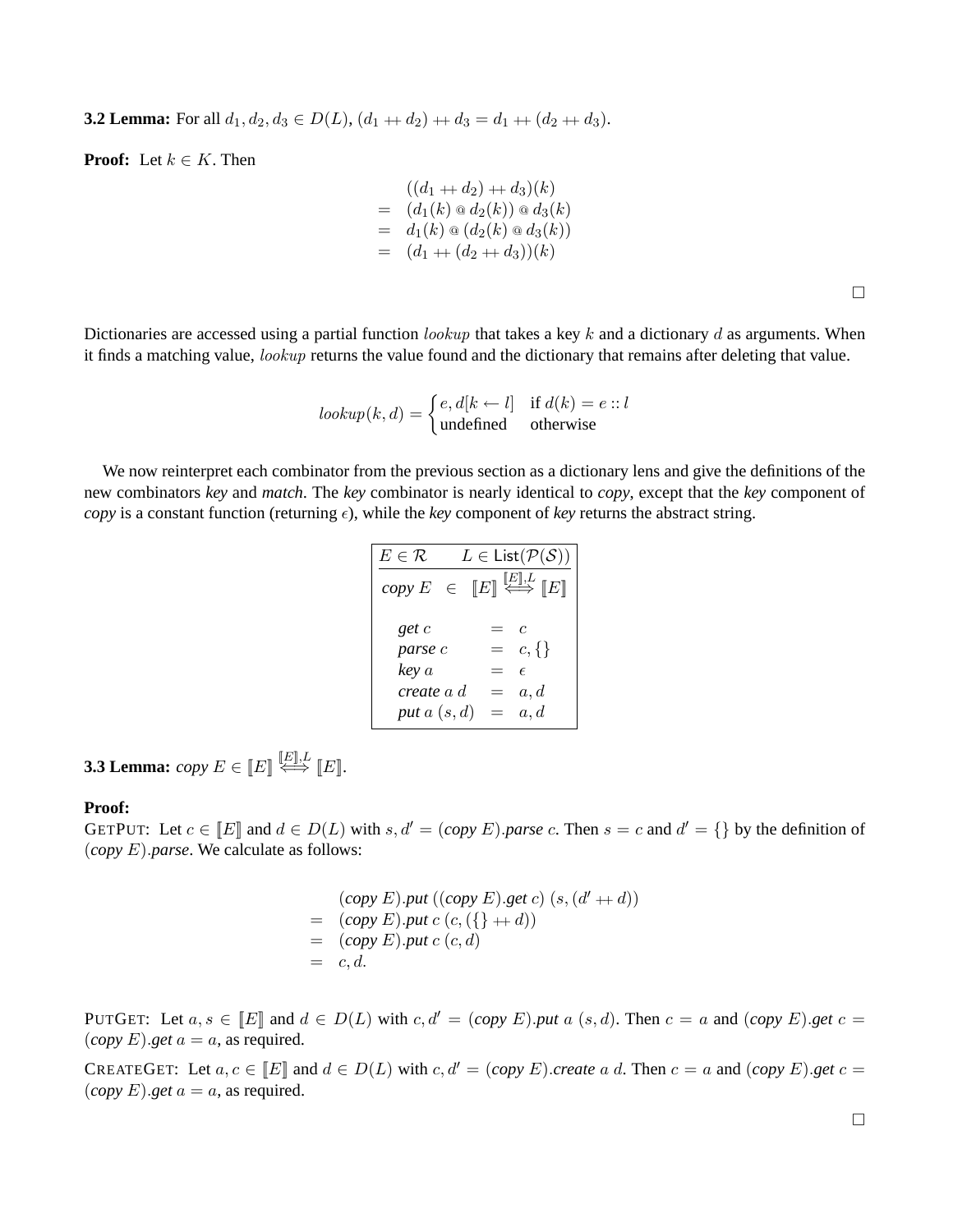| $E \in \mathcal{R}$                     |     | $L \in \mathsf{List}(\mathcal{P}(\mathcal{S}))$                                               |
|-----------------------------------------|-----|-----------------------------------------------------------------------------------------------|
| key E<br>$\in$                          |     | $\llbracket E \rrbracket \stackrel{\llbracket E \rrbracket, L}{\iff} \llbracket E \rrbracket$ |
| get c<br>parse c<br>key a<br>create a d | $=$ | $\mathcal{C}$<br>$c, \{\}$<br>$\alpha$<br>a, d                                                |
| put $a(s,d)$                            |     | a, d                                                                                          |

**3.4 Lemma:**  $key E \in [E] \stackrel{[E],L}{\iff} [E].$ 

## **Proof:**

GETPUT: Identical to the proof for *copy* E.

PUTGET: Identical to the proof for *copy* E.

CREATEGET: Identical to the proof for *copy* E.

 $\Box$ 

 $\Box$ 

The refined definition of *const* is also straightforward.

| $E \in \mathcal{R}$ | $u \in \Sigma^*$                                                                                         | $v \in \llbracket E \rrbracket$ | $L \in \mathsf{List}(\mathcal{P}(\mathcal{S}))$ |
|---------------------|----------------------------------------------------------------------------------------------------------|---------------------------------|-------------------------------------------------|
|                     | $\textit{const}\;E\;u\;v\;\;\in\;\;\llbracket E\rrbracket\stackrel{\llbracket E\rrbracket,L}{\iff}\{u\}$ |                                 |                                                 |
|                     | get c                                                                                                    | $=$ u                           |                                                 |
|                     | parse c                                                                                                  | $= c, \{\}$                     |                                                 |
|                     | key a                                                                                                    | $=$ $\epsilon$                  |                                                 |
|                     | create $u d = v, d$                                                                                      |                                 |                                                 |
|                     | put $u(s, d) = s, d$                                                                                     |                                 |                                                 |

**3.5 Lemma:** *const*  $E$   $u$   $v \in [E] \stackrel{[E],L}{\iff} \{u\}.$ 

# **Proof:**

GETPUT: Let  $c \in [E]$  and  $d \in D(L)$  with  $s, d' = (const E u v)$ . *parse* c. Then  $s = c$  and  $d' = \{\}$  by the definition of (*const* E u v).*parse*. We calculate as follows:

$$
\begin{array}{ll}\n\text{(const } E \ u \ v) . \text{put } ((\text{const } E \ u \ v) . \text{get } c) \ (s, (d' + d)) \\
= & (\text{const } E \ u \ v) . \text{put } u \ (c, (\{\} + d)) \\
= & (\text{const } E \ u \ v) . \text{put } u \ (c, d) \\
= & c, d.\n\end{array}
$$

PUTGET: Let  $a \in \{u\}$  and  $s \in [E]$  and  $d \in D(L)$  with  $c, d' = (const E u v)$ . *put*  $a (s, d)$ . Then  $a = u$  and (*const*  $E$  *u v*).*get*  $c = u$ , as required.

CREATEGET: Let  $a \in \{u\}$  and  $d \in D(L)$  with  $c, d' = (const E u v)$ . *create* a d. Then  $a = u$  and (*const*  $E u v$ ).*get*  $c = u$ , as required.

Concatenation is similar to string lenses, but *create* and *put* thread the dictionary through the corresponding sublens functions.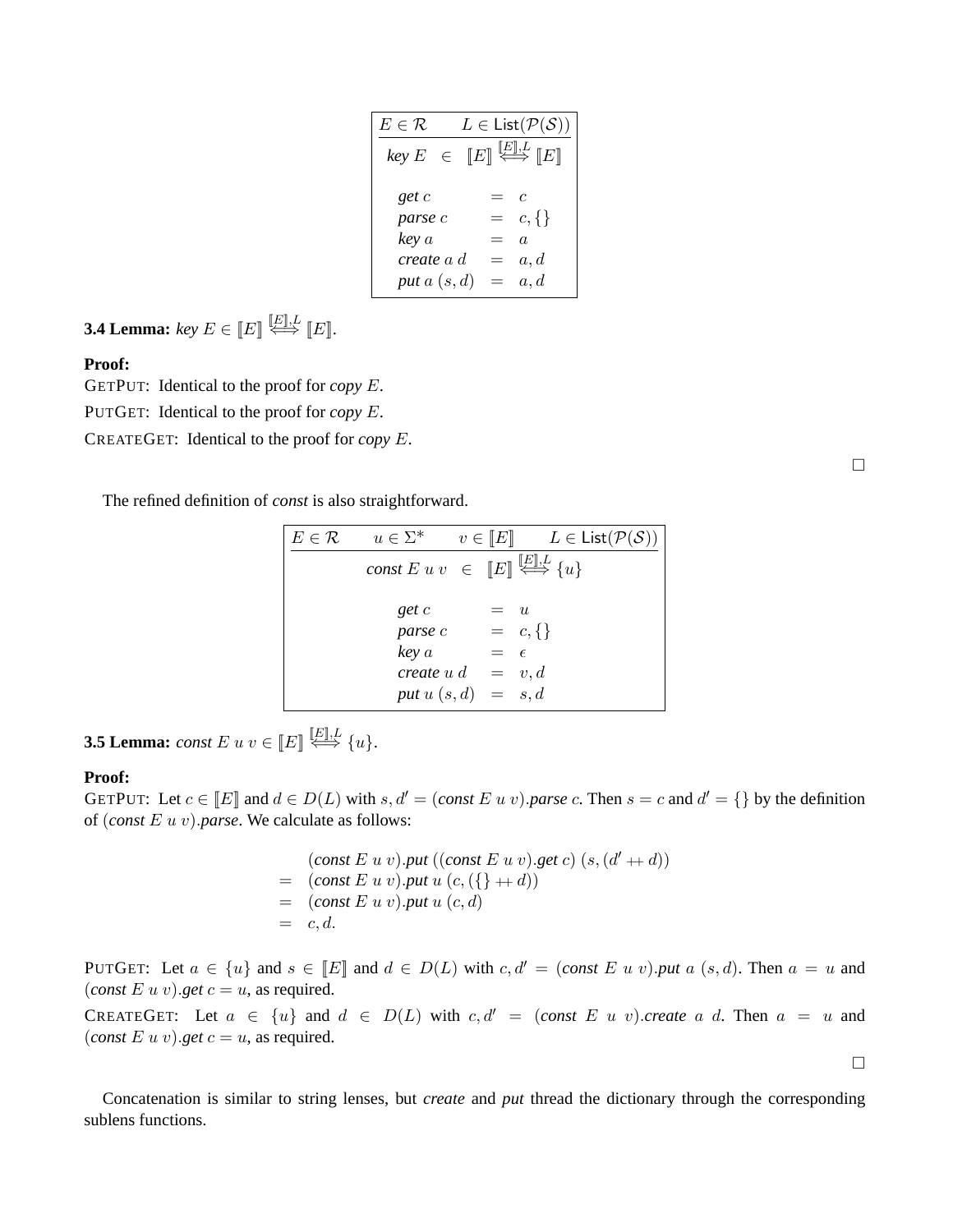$$
l_1 \in C_1 \overset{S_1,L}{\Longleftrightarrow} A_1 \quad C_1 \cdot {}^1C_2
$$
\n
$$
\frac{l_2 \in C_2 \overset{S_2,L}{\Longleftrightarrow} A_2 \quad A_1 \cdot {}^1A_2}{l_1 \cdot l_2 \in C_1 \cdot C_2} \overset{S_1 \times S_2,L}{\Longleftrightarrow} A_1 \cdot A_2
$$
\n*get c*<sub>1</sub>·c<sub>2</sub> =  $(l_1.get c_1) \cdot (l_2.get c_2)$   
\n*parse c*<sub>1</sub>·c<sub>2</sub> =  $(s_1, s_2), d_1 + d_2$   
\nwhere  $s_i, d_i = l_i$ -*parse c*<sub>i</sub>  
\n*key a*<sub>1</sub>·a<sub>2</sub> =  $l_1$ .*key a*<sub>1</sub>·l<sub>2</sub>.*key a*<sub>2</sub>  
\n*create a*<sub>1</sub>·a<sub>2</sub> d<sub>1</sub> =  $c_1$ ·c<sub>2</sub>, d<sub>3</sub>  
\nwhere  $c_i, d_{i+1} = l_i$ .*create a*<sub>i</sub> d<sub>i</sub>  
\n*put a*<sub>1</sub>·a<sub>2</sub> ((s<sub>1</sub>, s<sub>2</sub>), d<sub>1</sub>) =  $c_1$ ·c<sub>2</sub>, d<sub>3</sub>  
\nwhere  $c_i, d_{i+1} = l_i$ .*put a*<sub>i</sub> (s<sub>i</sub>, d<sub>i</sub>)

**3.6 Lemma:**  $l_1 \cdot l_2 \in C_1 \cdot C_2 \stackrel{S_1 \times S_2, L}{\iff} A_1 \cdot A_2.$ 

#### **Proof:**

GETPUT: Let  $c \in C_1 \cdot C_2$  and  $d \in D(L)$  with  $s, d' = (l_1 \cdot l_2)$  *parse c.* 

Since  $C_1$ <sup>1</sup> $C_2$ , there is a unique  $c_1 \in C_1$  and  $c_2 \in C_2$ , such that  $c_1$  $c_2 = c$ . By the definition of  $(l_1 \cdot l_2)$ *parse* we have  $s = (s_1, s_2)$  and  $d' = d'_1 + d'_2$  where  $s_i, d'_i = l_i$  *parse*  $c_i$  for  $i \in \{1, 2\}$ .

Similarly, by the definition of  $(l_1 \cdot l_2)$  *get* we have  $(l_1 \cdot l_2)$  *get*  $c = a$  where  $a = a_1 \cdot a_2$  and  $a_i = l_i$  *get*  $c_i$  for  $i \in \{1,2\}$ . Moreover, by  $A_1 \cdot A_2$ , the strings  $a_1 \in A_1$  and  $a_2 \in A_2$  are the unique elements of those sets whose concatenation is a.

We calculate as follows:

$$
(l_1 \cdot l_2).put ((l_1 \cdot l_2).get c) (s, (d' + d))
$$
  
=  $(l_1 \cdot l_2).put (a_1 \cdot a_2) ((s_1, s_2), (d'_1 + d'_2 + d))$   
=  $(c'_1 \cdot c'_2), d_3$   
where  $c'_1, d_2 = l_1.put a_1 (s_1, (d'_1 + d'_2 + d))$   
and  $c'_2, d_3 = l_2.put a_2 (s_2, d_2)$ 

By the GETPUT property for  $l_1$ , we have  $c'_1 = c_1$  and  $d_2 = d'_2 + d$ . Similarly, by the GETPUT property for  $l_2$  we have  $c'_2 = c_2$  and  $d_3 = d$ . Putting all these facts together, we have  $(c'_1 \cdot c'_2)$ ,  $d_3 = c$ , d, as required.

PUTGET: Let  $a \in A_1 \cdot A_2$  and  $s = (s_1, s_2) \in S_1 \times S_2$  and  $d_1 \in D(L)$ . Since  $A_1 \cdot A_2$ , there exist unique elements  $a_1 \in A_1$  and  $a_2 \in A_2$  such that  $(a_1 \cdot a_2) = a$ .

Let  $c_i, d_{i+1} = l_i$  *put*  $a_i$   $(s_i, d_i)$  for  $i \in \{1, 2\}$ . By  $C_1$  <sup>1</sup> $C_2$ , the strings  $c_1 \in C_1$  and  $c_2 \in C_2$  are the unique elements of those sets whose concatenation is  $(c_1 \cdot c_2)$ .

By the PUTGET property for  $l_1$  and  $l_2$ , we have  $l_i.get$   $c_i = a_i$  for  $i \in \{1, 2\}$ . By the definition of  $(l_1 \cdot l_2)$ . *put*, we have  $(l_1 \tcdot l_2)$ *put*  $a(s, d_1) = (c_1 \tcdot c_2)$ ,  $d_3$ . Using these facts, we calculate as follows:

$$
(l_1 \cdot l_2).get (c_1 \cdot c_2)
$$
  
= (l\_1.get c\_1) \cdot (l\_2.get c\_2)  
= a\_1 \cdot a\_2  
= a

as required.

CREATEGET: Let  $a \in A_1 \cdot A_2$  and  $d_1 \in D$ . Since  $A_1 \cdot A_2$ , there exist unique elements  $a_1 \in A_1$  and  $a_2 \in A_2$  such that  $(a_1 \cdot a_2) = a$ 

Let  $c_i, d_{i+1} = l_i$  *create*  $a_i d_i$  for  $i \in \{1, 2\}$ . By  $C_1 \cdot C_2$ , the strings  $c_1 \in C_1$  and  $c_2 \in C_2$  are the unique elements of those sets whose concatenation is  $(c_1 \cdot c_2)$ .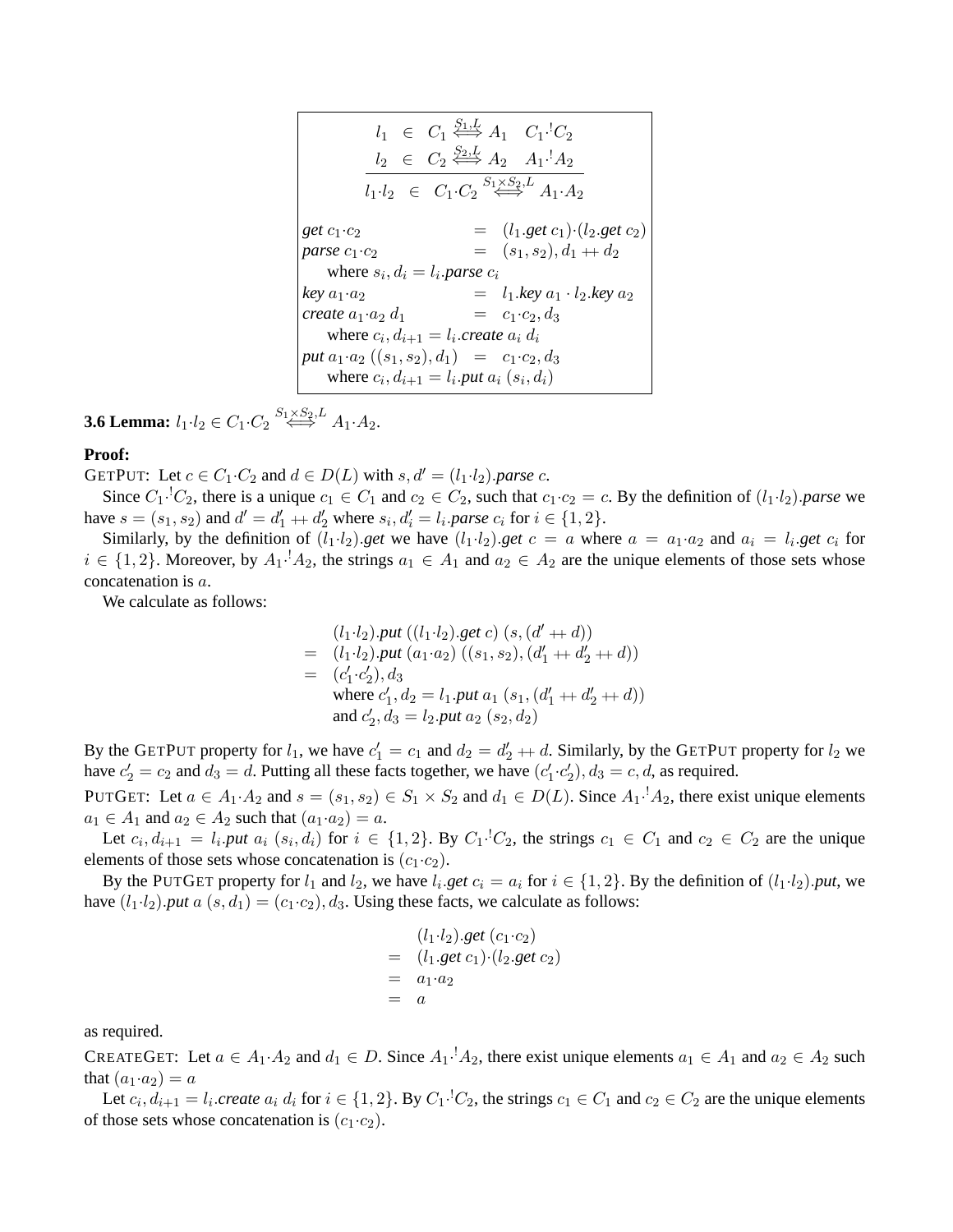By the CREATEGET property for  $l_1$  and  $l_2$ , we have  $l_i.get$   $c_i = a_i$  for  $i \in \{1,2\}$ . By the definition of  $(l_1 \cdot l_2)$ .*create*, we have  $(l_1 \tcdot l_2)$ .*create* a s  $d_1 = (c_1 \tcdot c_2)$ ,  $d_3$ . Using these facts, we calculate as follows:

$$
(l_1 \cdot l_2).get (c_1 \cdot c_2)
$$
  
=  $(l_1.get c_1) \cdot (l_2.get c_2)$   
=  $a_1 \cdot a_2$   
=  $a$ ,

as required.  $\Box$ 

Lens concatenation is associative, modulo coercion to basic lenses: even though the skeleton structure of a lens differentiates  $(l_1·l_2)·l_3$  from  $l_1·(l_2·l_3)$ , we have  $\overline{(l_1·l_2)·l_3} = \overline{l_1·(l_2·l_3)}$ .

**3.7 Fact:** If 
$$
l_1 \cdot (l_2 \cdot l_3) \in C \stackrel{S_1 \times (S_2 \times S_3), L}{\iff} A
$$
, then  $(l_1 \cdot l_2) \cdot l_3 \in C \stackrel{(S_1 \times S_2) \times S_3, L}{\iff} A$  and  $\overline{l_1 \cdot (l_2 \cdot l_3)} = \overline{(l_1 \cdot l_2) \cdot l_3}$ .

Moreover, our combinators do not take advantage of the ability to distinguish  $S_1 \times (S_2 \times S_3)$  from  $(S_1 \times S_2) \times S_3$ . Thus, we implicitly associate lens concatenation (and the corresponding set-theoretic operations) to the left.

To illustrate the definitions we have seen so far, consider the following dictionary lens:

$$
l_{\$} = \text{key } x^* \cdot \text{del } y^* \cdot \text{copy } (z^* \cdot \$)
$$
  
with 
$$
l_{\$} \in x^* \cdot y^* \cdot z^* \cdot \$ \stackrel{S, []}{\iff} x^* \cdot z^* \cdot \$
$$
  
and 
$$
S = x^* \times y^* \times z^* \cdot \$.
$$

(We implicitly coerce a regular expression to its corresponding language in these examples.) The *parse* function of  $l_{\$}$  breaks apart a string according to the structure of the concrete domain:

$$
l_{\$}.\text{parse xyz\$} = (xx, y, z\$), \{\} + \{\} + \{\}
$$

(The dictionary is empty because none of the sublenses use the *match* operator.) The *key* function returns the xx...x prefix of an abstract string. This *key* function tells us, for example, that the concrete string xxyzz\$ has the same key as the abstract string xxz\$, because

$$
l_{\$}.\text{key } (l_{\$}.get \text{xxyzz\$}) = l_{\$}.\text{key} \text{xxzz\$} = \text{xx} = l_{\$}.\text{key} \text{xxx\$}.
$$

The other components of this lens induce the same functions as in the basic lens semantics.

The iteration combinator is analogous to the concatenation operator. Its *parse* function builds a concatenated dictionary and its *put* and *create* functions thread their dictionary argument (from left to right) through the corresponding sublens functions.

$$
\underbrace{l \in C \overset{S,L}{\Longleftrightarrow} A \quad C^{!*} \quad A^{!*}}_{l^* \in C^* \overset{\text{List}(S),L}{\Longleftrightarrow} A^*}
$$
\n
$$
\text{get } c_1 \cdots c_n = (l_1 \cdot \text{get } c_1) \cdots (l \cdot \text{get } c_n)
$$
\n
$$
\text{parse } c_1 \cdots c_n = [s_1, \dots, s_n], d_1 + \cdots + d_n
$$
\n
$$
\text{where } s_i, d_i = l.\text{parse } c_i
$$
\n
$$
\text{key } a_1 \cdots a_n = l.\text{key } a_1 \cdots l.\text{key } a_n
$$
\n
$$
\text{create } a_1 \cdots a_n d_1 = (c_1 \cdots c_n), d_{n+1}
$$
\n
$$
\text{where } c_i, d_{i+1} = l.\text{create } a_i d_i
$$
\n
$$
\text{put } a_1 \cdots a_n ([s_1, \dots, s_m], d_1) = (c_1 \cdots c_n), d_{n+1}
$$
\n
$$
\text{where } c_i, d_{i+1} = \begin{cases} l.\text{put } a_i (s_i, d_i) \\ i \in \{1, \dots, \min(m, n)\} \\ l.\text{create } a_i d_i \\ i \in \{m+1, \dots, n\} \end{cases}
$$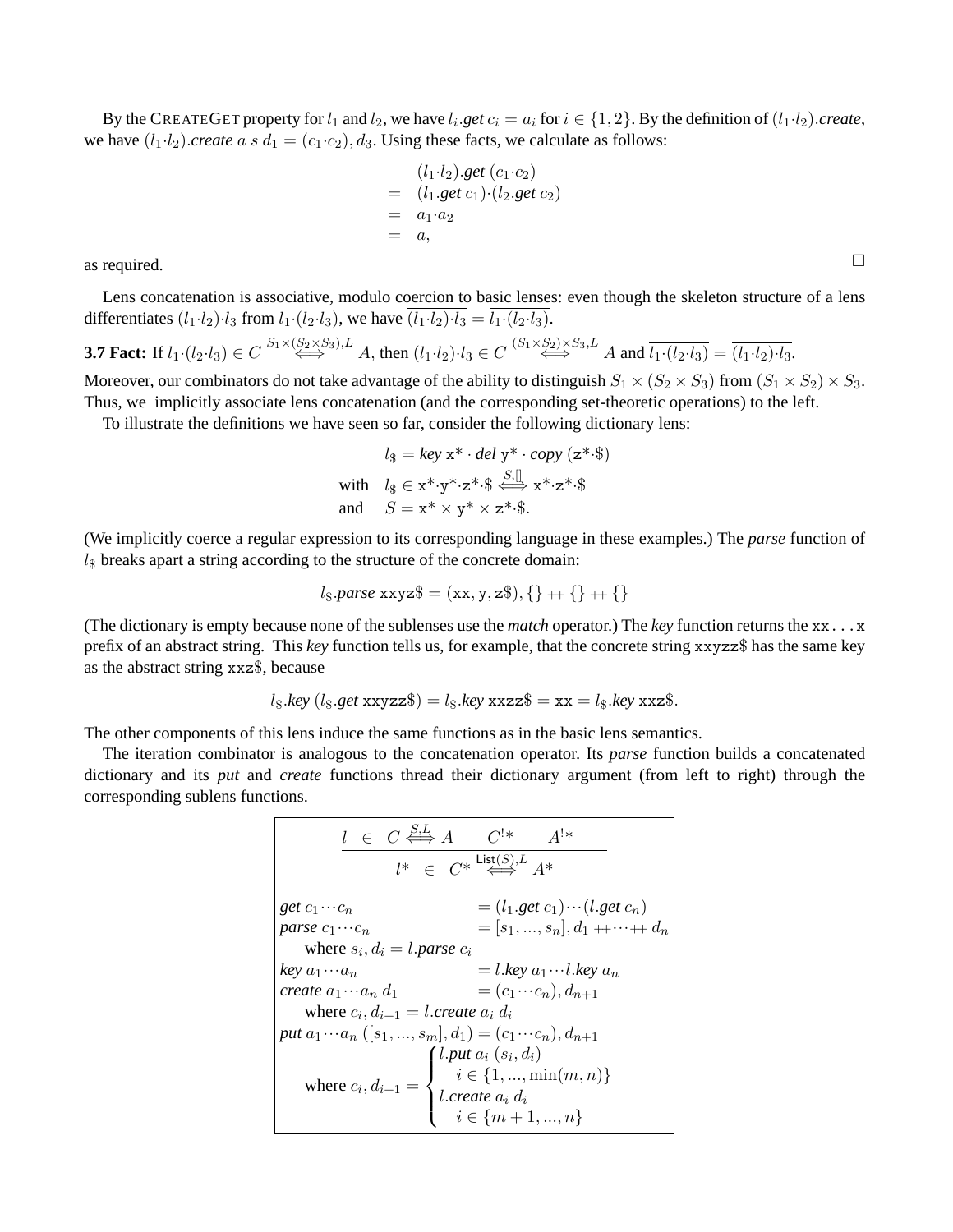**3.8 Lemma:**  $l^* \in C^* \stackrel{\mathsf{List}(S),L}{\iff} A^*$ .

# **Proof:**

GETPUT: Since  $C^{!*}$ , for all  $c \in C^*$ , there is a unique n and sequence  $c_1, \ldots, c_n$ , such that  $c_1 \cdots c_n = c$  and each  $c_i \in C$ . In this proof, we will use the notation  $len(c)$  for this unique value n and the notation  $c[i]$  for the unique substring  $c_i$ .

**Claim:** For all  $c \in C^*$ ,  $d \in D(L)$ , if  $n = len(c)$  and  $s_i, d_i = l$  *parse*  $c[i]$  for  $i \in \{1, ..., n\}$ , then for all  $j \in \{1, ..., n\},\$ 

$$
(l^*).put\ ((l^*).get\ c)\ ([s_1,...,s_n],(d_1+ \cdots + d_n + d))=c[1]\cdots c[j]\cdot c',d
$$

where

$$
c' = \pi_1((l^*).put ((l^*).get (c[j + 1] \cdots c[n])) ([s_{j+1}, ..., s_n], (d_{j+1} + \cdots + d_n + d))).
$$

First note that this claim implies GETPUT (letting  $j = n$ ). Now we prove this claim by induction on  $len(c)$ . **Case**: Case  $n = len(c) = 0$ .

Then

$$
(l^*).put ((l^*).get \epsilon) ([s_1,...,s_n], (d_1 + \cdots + d_n + d))
$$
  
= (l^\*).put  $\epsilon$  ([l,d)  
=  $\epsilon$ , d

and

$$
\pi_1((l^*).put ((l^*).get (c[j + 1] \cdots c[n])) ([s_{j+1}, ..., s_n], (d_{j+1} + \cdots + d_n + d)))
$$
\n
$$
= \pi_1((l^*).put ((l^*).get \epsilon) ([], d))
$$
\n
$$
= \pi_1((l^*).put \epsilon ([], d))
$$
\n
$$
= \pi_1(\epsilon, d)
$$
\n
$$
= \epsilon
$$

as required.

**Case**: Case  $n = len(c) > 0$ .

Then, letting j be an arbitrary value from  $\{1,...n\}$ ,

$$
(l^*).put ((l^*).get (c[1]...c[n])) ([s_1,...,s_n], (d_1 + \cdots + d_n + d))
$$
\n= (l^\*).put (l.get c[1] · ((l^\*).get (c[2]...c[n]))) ([s\_1,...,s\_n], (d\_1 + \cdots + d\_n + d))  
\n(by the definition of (l^\*).get)  
\n= c<sub>1</sub> · (l^\*).put ((l^\*).get (c[2]...c[n])) ([s<sub>2</sub>,...,s<sub>n</sub>], d'<sub>2</sub>)  
\nwhere c<sub>1</sub>, d'<sub>2</sub> = l.put (l.get c[1]) (s<sub>1</sub>, (d<sub>1</sub> + \cdots + d<sub>n</sub> + d))  
\n(by the definition of (l^\*).put and by A<sup>1\*</sup>)  
\n= c[1] · (l^\*).put ((l^\*).get (c[2]...c[n])) ([s<sub>2</sub>,...,s<sub>n</sub>], (d<sub>2</sub> + \cdots + d<sub>n</sub> + d))  
\n(by the law GETPUT on l)  
\n= c[1] · (c[2]...c[j]) · c', d  
\nwhere c' = π<sub>1</sub>((l^\*).put ((l^\*).get (c[j + 1]...c[n])) ([s<sub>j+1</sub>,...,s<sub>n</sub>], (d<sub>j+1</sub> + \cdots + d<sub>n</sub> + d)))  
\n(by the IH),

as required.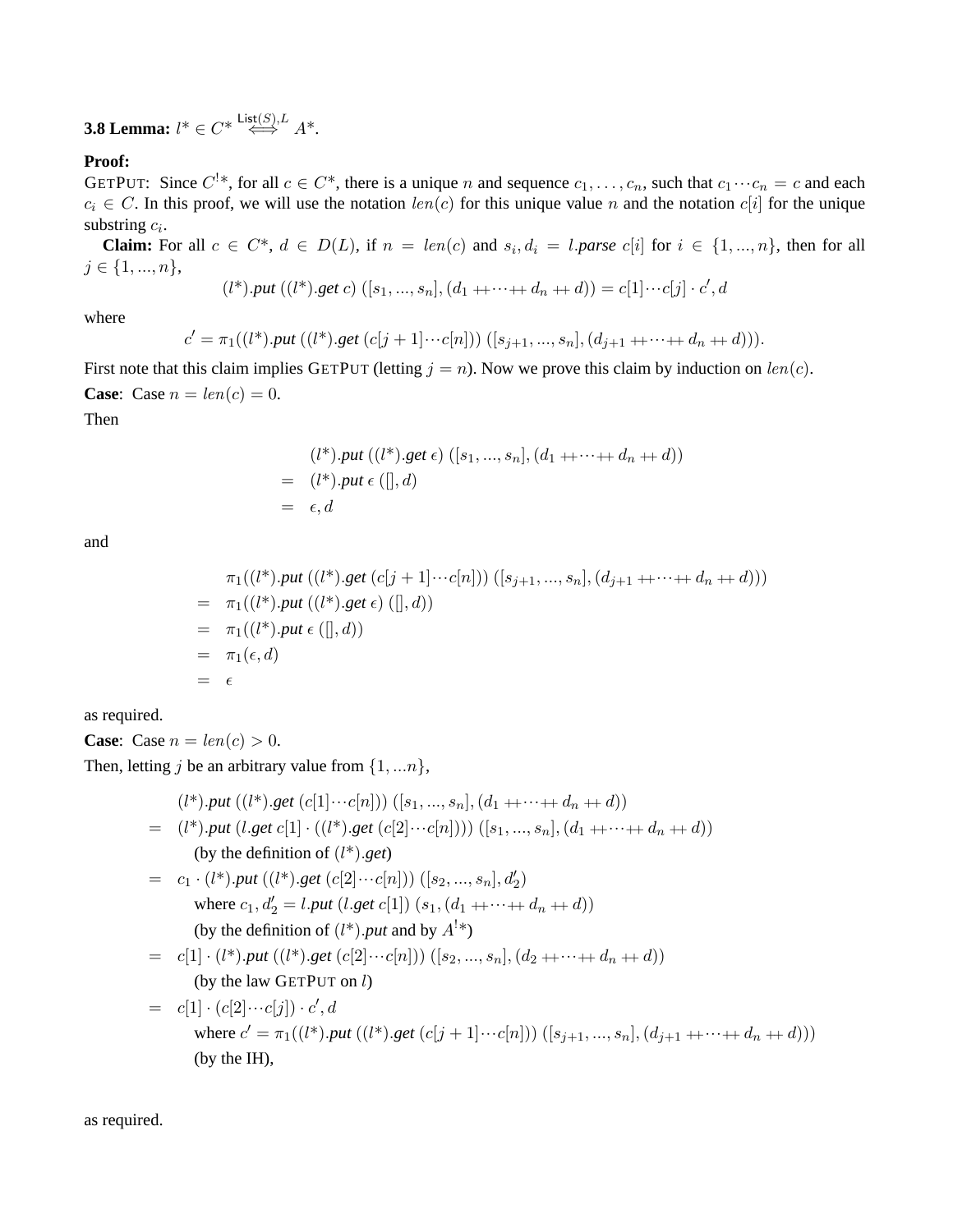PUTGET: Let  $a = a_1 \cdots a_n \in A^*$  and  $s = s_1 \cdots s_m \in \text{List}(S)$ , with  $a_i \in A$  and  $s_j \in S$ . Let  $d_1 \in D(L)$ . For every  $k \in \{1, ..., n\}$  define

$$
c_k, d_{k+1} = \begin{cases} l.put \ a_k \ (s_k, d_k) & \text{if } k \le m \\ l.create \ a_k \ d_k & \text{if } k > m. \end{cases}
$$

In either case we have *l.get*  $c_k = a_k$ , by PUTGET if  $k \le m$  and by CREATEGET if  $k > m$ .

Using these facts and the definition of  $(l^*)$ .*get*, we calculate as follows:

$$
(l^*).get (c_1 \cdots c_n)
$$
  
= (l.get c\_1) \cdots (l.get c\_n)  
= a\_1 \cdots a\_n  
= a,

as required.

CREATEGET: Follows from the previous case, as  $(l^*)$ .*create*  $a d = (l^*)$ .*put*  $a \in (l, d)$ .

The most interesting new combinator is *match*. Its *get* component passes off control to the sublens l. The *put* component matches up its abstract argument with a corresponding item in the dictionary and supplies both to the *put* function of l.

$$
\begin{array}{rcl}\n & l & \in & C \stackrel{S,L}{\Longleftrightarrow} A \\
 \hline\n \langle l \rangle & \in & C \stackrel{\{\Box\},S::L}{\Longleftrightarrow} A \\
 \text{get } c & = & \Box, \{l.\text{key } (l.\text{get } c) \mapsto [l.\text{parse } c] \} \\
 \text{key } a & = & l.\text{key } a \\
 \text{create } a d & = & \begin{cases}\n \pi_1(l.\text{put } a(s_a, d_a)), d' \\
 \text{if } (s_a, d_a), d' = \text{lookup}(l.\text{key } a, d) \\
 \text{if } \text{lookup}(l.\text{key } a, d) \text{ undefined} \\
 \text{if } (\text{say } d, d), d' = \text{lookup}(l.\text{key } a, d)\n \end{cases} \\
 \text{put } a (\Box, d) & = & \begin{cases}\n \pi_1(l.\text{put } a(s_a, d_a)), d' \\
 \text{if } (s_a, d_a), d' = \text{lookup}(l.\text{key } a, d) \\
 \pi_1(l.\text{create } a \{\}) , d \\
 \text{if } \text{lookup}(l.\text{key } a, d) \text{ undefined}\n \end{cases}\n\end{array}
$$

We prove that this combinator is a dictionary lens at the type described by its typing rule, after stating a key lemma about the  $lookup(\cdot, \cdot)$  function.

**3.9 Lemma:** Let  $d \in D_{S::L}$ ,  $k \in K$ ,  $e \in S \times D(L)$ . Then

$$
lookup(k, \{k \mapsto [e]\} + d) = e, d.
$$

**Proof:** Since

$$
(\lbrace k \mapsto [e] \rbrace + d)(k)
$$
  
= 
$$
\lbrace k \mapsto [e] \rbrace (k) \circledcirc d(k)
$$
  
= 
$$
[e] \circledcirc d(k)
$$
  
= 
$$
e :: d(k),
$$

 $\Box$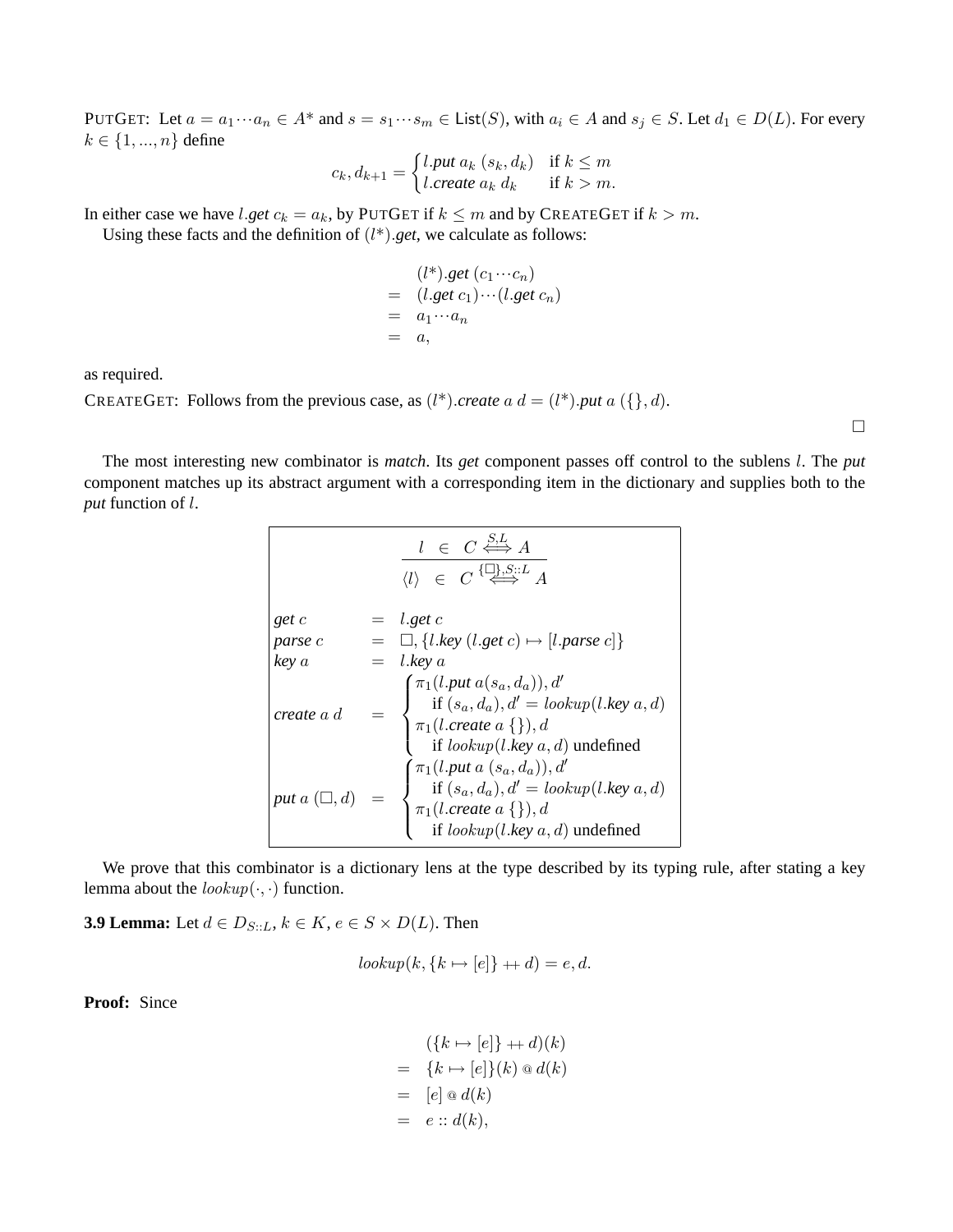we have

$$
lookup(k, \{k \mapsto [e]\} + d)
$$
  
= e,  $(\{k \mapsto [e]\} + d)[k \leftarrow d(k)]$   
= e, d.

**3.10 Lemma:**  $\langle l \rangle \in C \stackrel{\{\Box\}, S::L}{\iff} A$ .

# **Proof:**

GETPUT: Let  $c \in C$  and  $d \in D(L)$  and  $s, d' = (\langle l \rangle)$ . *parse* c. By the definition of  $(\langle l \rangle)$ . *parse* we have  $s = \Box$  and  $d' = \{l \cdot key \ (l \cdot get \ c) \mapsto [(s_c, d_c)]\}$  where  $s_c, d_c = l \cdot parse \ c$ . By Lemma 3.9 we have

$$
lookup(l.\textit{key}~(l.\textit{get}~c), \{l.\textit{key}~(l.\textit{get}~c) \mapsto [(s_c, d_c)]\} + d) = (s_c, d_c), d
$$

We then may calculate

$$
(\langle l \rangle).put ((\langle l \rangle).get c) (\Box, (\{l.key (l.get c) \mapsto [(s_c, d_c)]\} + d))
$$
  
= 
$$
(\langle l \rangle).put (l.get c) (\Box, (\{l.key (l.get c) \mapsto [(s_c, d_c)]\} + d))
$$
  
= 
$$
\pi_1(l.put (l.get c) (s_c, d_c)), d
$$
  
(by the equation above)  
= 
$$
\pi_1(c, \{\}), d
$$
  
(by GETPUT for l)  
= c, d

Noting that  $(\langle l \rangle)$ .*parse*  $c = (\square, \{l \text{.key } (l \text{.get } c) \mapsto [l \text{.parse } c] \})$ , this proves GETPUT. PUTGET: Let  $a \in A$  and  $s = \Box$  and  $d \in D(L)$  with  $c = \pi_1(\langle l \rangle)$ . *put* a s d). We analyze two cases. **Case:**  $\text{lookup}(a, d) = (s_k, d_k), d'$ :

Then by the definition of  $(\langle l \rangle)$ *, put* we have  $c = \pi_1(l$ *. put* a  $(s_k, d_k)$ *)*. We then calculate

$$
= \begin{array}{c} (\langle l \rangle).get c \\ = & l.get c \\ = & a \end{array}
$$

The last line follows by the PUTGET property for l.

**Case:**  $lookup(a, d)$  undefined:

Then by the definition of  $(\langle l \rangle)$ *.put* we have  $c = \pi_1(l\text{.create } a \{\})$ . We then calculate

$$
= \begin{array}{c} (\langle l \rangle).get c \\ = & l.get c \\ = & a \end{array}
$$

CREATEGET: Since  $(\langle l \rangle)$ .*create*  $a d = (\langle l \rangle)$ .*put*  $a \Box d$ , the argument is identical to the proof of PUTGET.

 $\Box$ 

To illustrate the operation of *match*, consider the lens  $\langle l_s \rangle^*$ . It has the same *get* behavior as  $l_s^*$ , but its *put* function restores the ys to each chunk using the association induced by keys rather than by position. Let us calculate the result produced by the following application of the derived *put* function:

$$
\overline{\langle l_{\$}\rangle^*}.put~xxzzz\$x\$~xyz\$xxyyzz\$
$$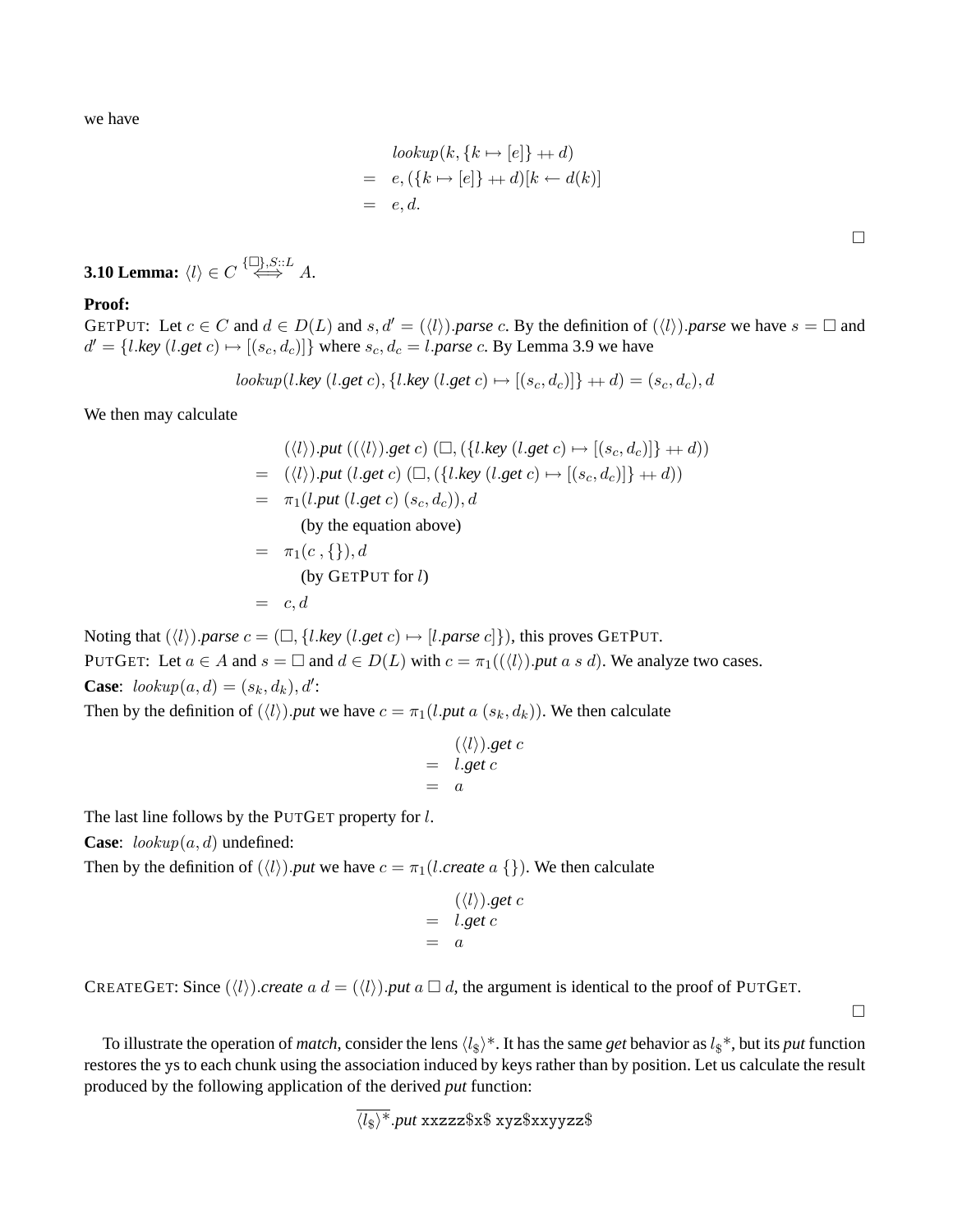Here, the update to the abstract string has swapped the order of the chunks and changed the number of zs in each chunk. The *parse* function produces a dictionary structure that associates (the parse of) each chunk to its key:

$$
\langle l_{\$}\rangle^*.parse\ xyz\$\x \rightarrow [((x, y, z\$), \{\})],= [\Box, \Box], \left\{\begin{array}{l} x \rightarrow [((x, y, z\$), \{\})],xx \rightarrow [((xx, yy, zz\$), \{\})]\end{array}\right\}
$$

Each step invokes the *put* of the match lens, which locates a concrete chunk from the dictionary and invokes the *put* of  $l_{\$}$ . The final result illustrates the "resourcefulness" of this lens:

$$
\overline{\langle l_{\$}\rangle^*}.put~xxzzz\$x\$~xyz\$xxyyzz\$ = xxyyzzz\$xy\$
$$

By contrast, the *put* component of the basic lens  $l_s^*$  is not resourceful—it restores the ys to each chunk by position:

 $l_{\$} * .$ *put* xxzzz $\$x\$ <sup>\*</sup> xyz $\$x$ xyyzz $\$ = x$ xyzzz $\$xy$ y $\$$ 

The final operator forms the union of two dictionary lenses:

$$
l_1 \in C_1 \xleftrightarrow{\sum_{i=1}^{S_1, L} A_1}
$$
  
\n
$$
l_2 \in C_2 \xleftrightarrow{\sum_{i=1}^{S_2, L} A_2}
$$
  
\n
$$
C_1 \cap C_2 = \emptyset \quad S_1 \cap S_2 = \emptyset
$$
  
\n
$$
l_1 | l_2 \in C_1 \cup C_2 \xleftrightarrow{\sum_{i=1}^{S_1 \cup S_2, L} A_1 \cup A_2}
$$
  
\nget  $c = \begin{cases} l_1.get \, c & \text{if } c \in C_1 \\ l_2.get \, c & \text{if } c \in C_2 \end{cases}$   
\nparse  $c = \begin{cases} l_1.get \, c & \text{if } c \in C_1 \\ l_2.parse \, c & \text{if } c \in C_2 \end{cases}$   
\nkey  $a = \begin{cases} l_1.get \, a & \text{if } a \in A_1 \\ l_2.get \, a & \text{if } a \in A_2 \setminus A_1 \\ l_2.create \, a & \text{if } a \in A_2 \setminus A_2 \end{cases}$   
\ncreate  $a d = \begin{cases} l_1.get \, a & \text{if } a \in A_1 \\ l_2.create \, a & \text{if } a \in A_2 \setminus A_2 \\ l_2.create \, a & \text{if } a, s \in A_2 \times S_2 \\ l_1.create \, a & \text{if } a, s \in (A_1 \setminus A_2) \times S_2 \\ l_2.create \, a & \text{if } a, s \in (A_2 \setminus A_1) \times S_1 \end{cases}$ 

**3.11 Lemma:**  $l_1 | l_2 \in (C_1 \cup C_2) \stackrel{(S_1 \cup S_2), L}{\iff} (A_1 \cup A_2).$ 

# **Proof:**

GETPUT: Let  $c \in C_1 \cup C_2$  and  $d \in D(L)$  with  $s, d' = (l_1 \mid l_2)$ . *parse* c. We analyze two cases. **Case:** Case  $c \in C_1$ :

Then  $(l_1 | l_2)$ .*parse*  $c = l_1$ .*parse* c and therefore  $s \in S_1$ . We calculate as follows:

$$
(l_1 | l_2).put ((l_1 | l_2).get c) (s, (d' + d))
$$
  
= (l\_1 | l\_2).put (l\_1.get c) (s, (d' + d))  
= l\_1.put (l\_1.get c) (s, (d' + d))  
(since  $s \in S_1$  and  $l_1.get c \in A_1$ )  
= c, d

The last line follows from the GETPUT property for  $l_1$ .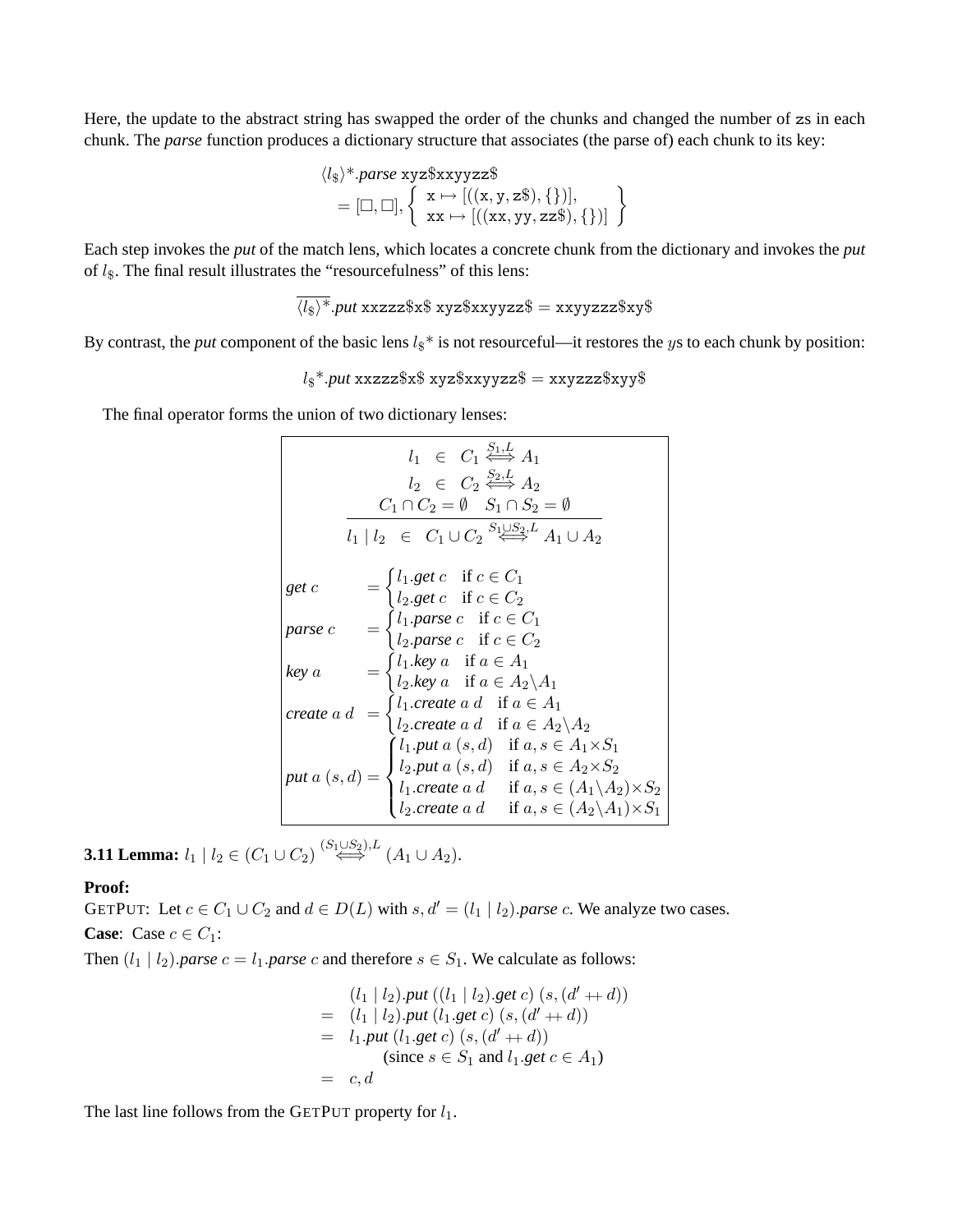**Case**: Case  $c \in C_2$ :

Symmetric to the previous case.

PUTGET: Let  $a \in (A_1 \cup A_2)$  and  $s \in (S_1 \cup S_2)$  and  $d \in D(L)$ . We analyze four subcases. **Case:** Case:  $a \in A_1$  and  $s \in S_1$ 

We have

$$
(l_1 | l_2).get (\pi_1((l_1 | l_2).put a s d))
$$
  
=  $(l_1 | l_2).get (\pi_1(l_1.put a (s, d)))$   
(since  $a \in A_1$  and  $s \in S_1$ )  
=  $l_1.get (\pi_1(l_1.put a (s, d)))$   
(since  $\pi_1(l_1.put a (s, d)) \in C_1$ )  
= a

The last line follows from the PUTGET property for  $l_1$ .

**Case**: Case  $a \in A_2$  and  $s \in S_2$ :

Symmetric to the previous case.

**Case**: Case  $a \in A_1 \setminus A_2$  and  $s \in S_2$ :

We have

$$
(l_1 | l_2).get (\pi_1((l_1 | l_2).put a s d))
$$
  
= (l\_1 | l\_2).get (\pi\_1(l\_1.create a d))  
(since  $a \in A_1 \setminus A_2$  and  $s \in S_2$ )  
= l\_1.get (\pi\_1(l\_1.create a d))  
(since  $\pi_1(l_1.create a d) \in C_1$ )  
= a

The last line follows from the CREATEGET property for  $l_1$ .

**Case**: Case  $a \in A_2 \setminus A_1$  and  $s \in S_1$ :

Symmetric to the previous case.

CREATEGET: Let  $a \in (A_1 \cup A_2)$  and  $d \in D(L)$ . We analyze two subcases.

**Case:** Case  $a \in A_1$ :

We have

$$
(l_1 | l_2).get (\pi_1((l_1 | l_2).create a d))
$$
  
= 
$$
(l_1 | l_2).get (\pi_1(l_1.create a d))
$$
  
(since  $a \in A_1$ )  
= 
$$
l_1.get (\pi_1(l_1.create a d))
$$
  
(since  $\pi_1(l_1.create a d) \in C_1$ )  
= a

The last line follows from the CREATEGET property for  $l_1$ .

**Case**: Case  $a \in A_2 \setminus A_1$ :

Symmetric to the previous case.

 $\Box$ 

This definition is analogous to the union operator for basic string lenses. Because the *put* function takes a skeleton and dictionary rather than a concrete string (as the basic lens *put* does), the last two cases select a branch using the skeleton value. The typing rule ensures that skeleton domains are disjoint so that this choice is well-defined. The union combinator is associative, but not commutative (for the same reason that the basic lens is not).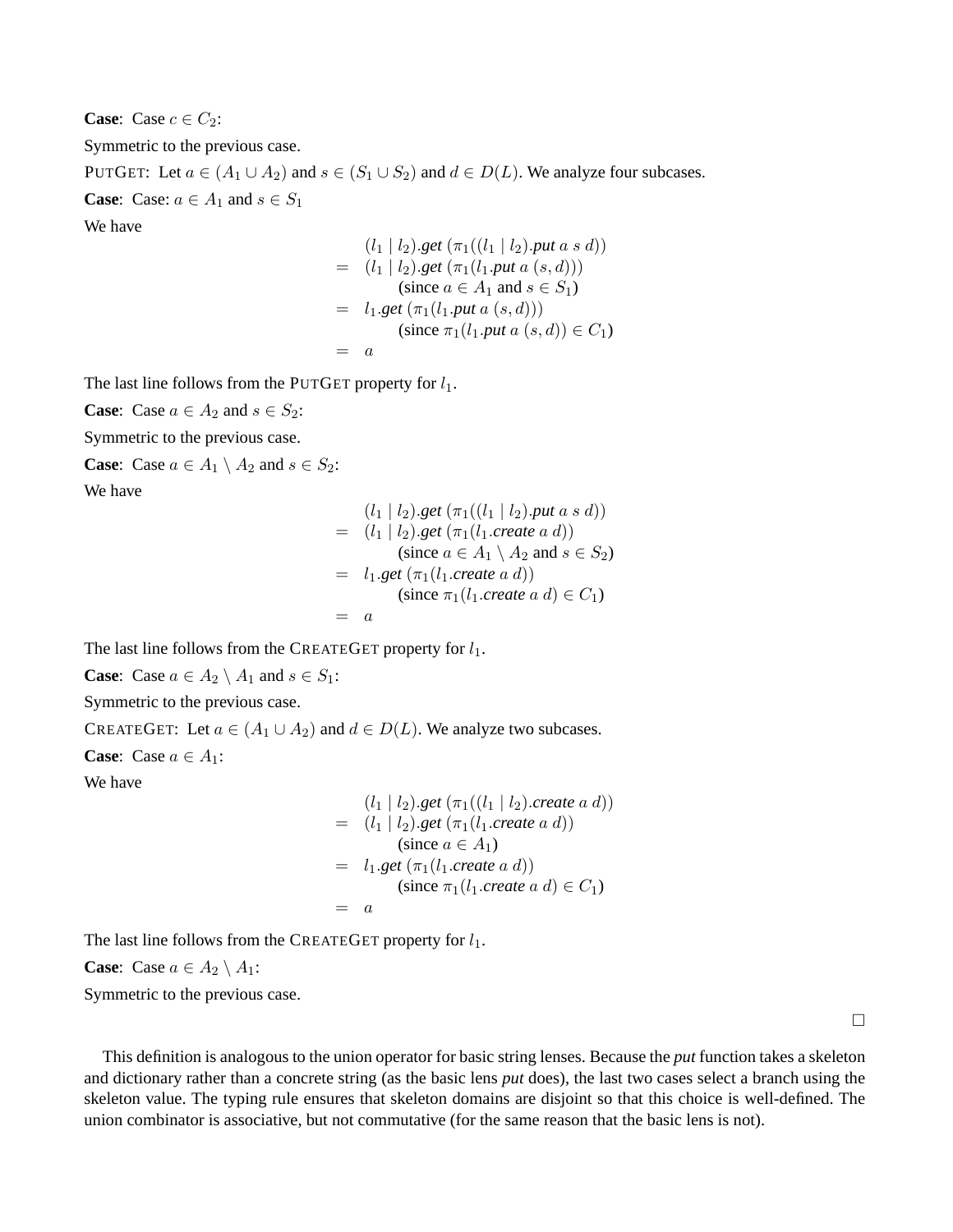One interesting difference from the basic lens is that the *create* function takes a dictionary argument, which can be used to transfer information from one branch to the other. The following example illustrates why this is useful. Define  $l_{\$}\ = \langle l_{\$}\rangle \ | \langle l_{\$}\rangle \cdot \langle l_{\$}\rangle$ . The typing rules give us the following facts:

$$
l_{\$$\in \text{EC} \mid E_C \cdot E_C$} \overset{\{\Box, (\Box, \Box)\}, [S]}{\iff} E_A \mid E_A \cdot E_A,
$$
\nwhere 
$$
E_C = \mathbf{x}^* \cdot \mathbf{y}^* \cdot \mathbf{z}^* \cdot \$ \qquad E_A = \mathbf{x}^* \cdot \mathbf{z}^* \cdot \$
$$
\n
$$
S = \mathbf{x}^* \times \mathbf{y}^* \times \mathbf{z}^* \cdot \$.
$$

Now consider  $c_1, c_2 \in E_C$  and  $a_1, a_2 \in E_A$ , where  $a_i = l_s.get$   $c_i$ . We have  $l_{ss}.get$   $c_1 \cdot c_2 = a_1 \cdot a_2$ . A natural way for the *put* function to reflect an update of  $a_1 \cdot a_2$  to  $a_2$  on the concrete string would be to produce  $c_2$  as the result. However, since the update involves crossing from one branch of the union to the other, the basic lens version cannot achieve this behavior—crossing branches always triggers a *create* with defaults. For example, with  $c_1 = xyz\$ ,  $c_2 = xxyyzz\$ ,  $a_1 = xz\$ , and  $a_2 = xxzz\$ , we have

$$
(\overline{l_{\$}} \mid \overline{l_{\$}} \cdot \overline{l_{\$}}).put x x z z \$ xyz \$ x xy y z z \$ = x x z z \$.
$$

The dictionary lens version, however, is capable of carrying information from the concrete string via its dictionary, even when the update changes which branch is selected. On the same example, we have

$$
l_{\$\$}.put \,\texttt{xzz2\$ xyz\$xxyyzz\$ = xxyyzz\$,
$$

as we might have hoped.

The union combinator is naturally associative.

**3.12 Fact:** For all  $l_1 \in C_1 \iff A_1, l_2 \in C_2 \iff A_2$ , and  $l_3 \in C_3 \iff A_3$  we have  $(l_1 \mid l_2) \mid l_3 \in C_3$  $C_1 \cup C_2 \cup C_3 \stackrel{S_1 \cup S_2 \cup S_3, L}{\iff} A_1 \cup A_2 \cup A_3$  if and only if  $l_1 \mid (l_2 \mid l_3) \in C_1 \cup C_2 \cup C_3 \stackrel{S_1 \cup S_2 \cup S_3, L}{\iff} A_1 \cup A_2 \cup A_3$ . Moreover,  $(l_1 | l_2) | l_3 = l_1 | (l_2 | l_3).$ 

# **4. Quasi-Obliviousness**

As the examples above demonstrate, dictionary lenses can be written to work well in situations where the updates to abstract strings involve reordering. In particular, the dictionary lens version of the composers lens in the introduction behaves well with respect to reordering, while the original basic lens version does not. In this section, we develop a refinement of the semantic space of basic lenses that makes such comparisons precise. We first define a space of *quasi-oblivious* lenses and show how it can be used to derive intuitive properties of lenses operating on ordered data. We then show how it can be used more generally to succinctly characterize two important special cases of basic lenses—oblivious and very well behaved lenses.

Quasi-obliviousness is an extensional property of lenses—i.e., a property of the way they transform entire abstract and concrete structures. When discussing it, there is no need to mention internal structures like skeletons and dictionaries. We therefore return in this section to the simpler vocabulary of basic lenses, keeping in mind that a dictionary lens l can be converted into a basic lens l as described in Section 3.

Let l be a basic lens from C to A and let ∼ be an equivalence relation on C. Then l is *quasi-oblivious* with respect to ∼ if it obeys the following law for every  $c, c' \in C$  and  $a \in A$ :

$$
\frac{c \sim c'}{l.put \, a \, c = l.put \, a \, c'}
$$
 (EQUIVPUT)

Note that the law has equality rather than ∼ in the conclusion; this is because the *put* must propagate all of the information contained in a to satisfy PUTGET. In particular, the order of chunks in the result of the *put* is forced by their order in a.

Like the basic lens laws, EQUIVPUT is a simple condition that guides the design of lenses by specifying what effect they must have in specific cases where the correct behavior is clear. One way to understand its effect is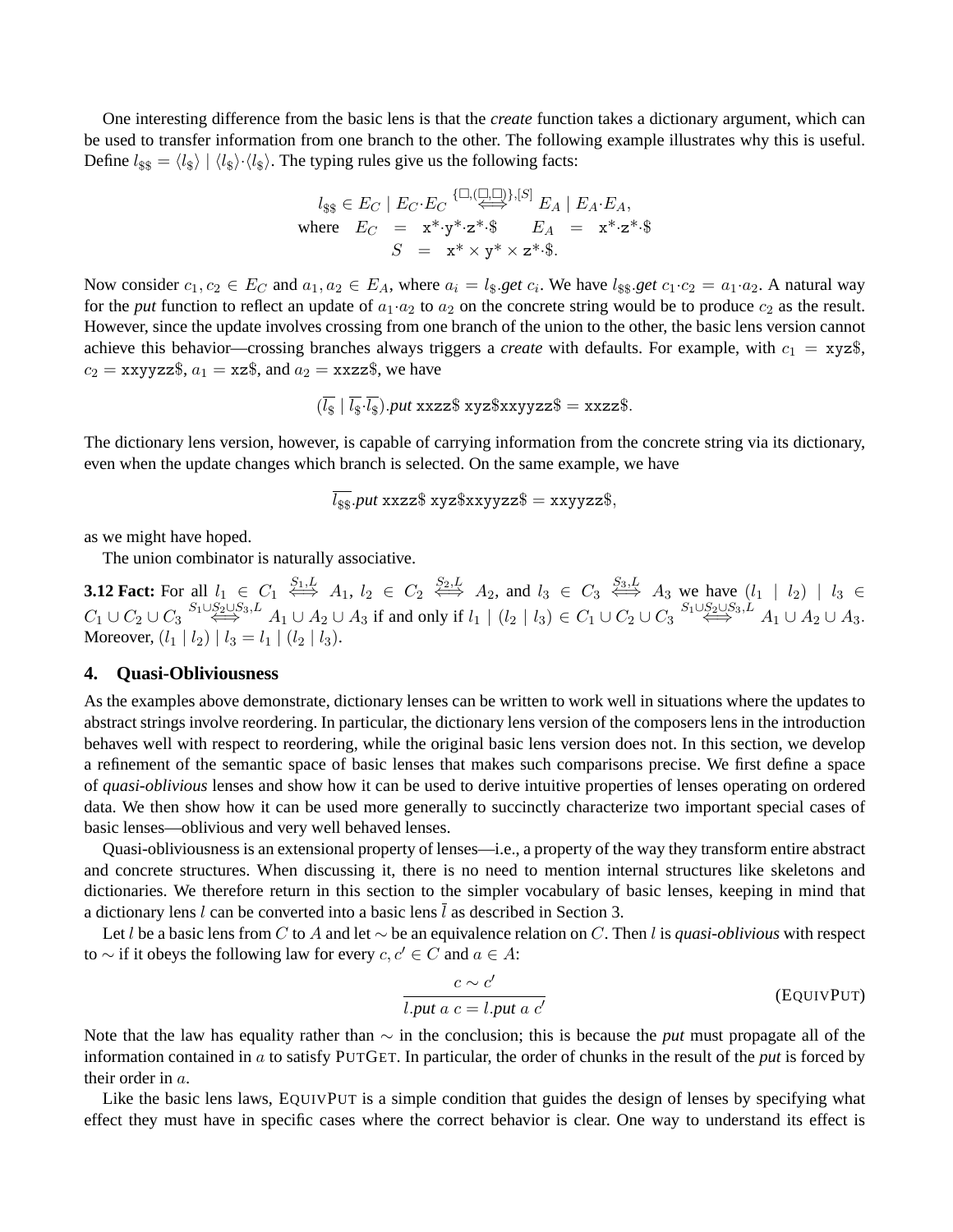to notice how it extends the range of situations to which the GETPUT law applies—GETPUT only constrains the behavior of the *put* on the unique abstract string generated from a concrete string by *get*; with EQUIVPUT, it must have the same behavior on the entire equivalence class.

Here is an example demonstrating how EQUIVPUT and GETPUT can be used together to derive an useful property of the *put* component of a lens, without any additional knowledge of how *put* operates. Let C and A be regular languages and suppose that we can identify the *chunks* of every string in C and the *key* of each chunk. For example, in the composers lens, the chunks are the lines and the keys are the names of the composers. These chunks and keys induce an equivalence relation on C where two strings c and  $c'$  are equivalent if they can be obtained from each other by a *key-respecting reordering* of chunks—i.e., by repeatedly swapping chunks such that the relative ordering of chunks with the same key is preserved. Write  $\sim$  for this equivalence relation. Now let l be a quasi-oblivious lens with respect to ∼ and suppose that the notions of chunks and keys on C are carried by the *get* function to A in a natural way, and that every key-respecting reordering on A can be generated by applying the *get* function to a correspondingly reordered string in C. (This is the case with our dictionary lens in the composer example: chunks in the abstract codomain are lines, the composer names are preserved by the *get* function, and the order of the abstract lines after a *get* is the same as the order of the lines in the concrete structure.) Consider an arbitrary concrete string  $c$ , an abstract string  $a = get c$ , and an updated abstract string  $a'$  that is obtained by reordering chunks in  $a$ . Let us calculate the result of applying *put* to  $a'$  and  $c$ . By the above hypothesis, since  $a'$  was obtained by reordering the chunks in  $a$ , it is equal to the *get* of  $c'$  for some  $c'$  obtained from  $c$  by the corresponding reordering of chunks. By the GETPUT law, applying the *put* function to a' and c' is c'; by EQUIVPUT, applying the *put* function to a' and c also yields c'. Thus, quasi-obliviousness lets us derive an intuitive result: the *put* function translates reorderings of chunks in the abstract string as corresponding reorderings on the concrete string.

The EQUIVPUT law is useful both as a constraint on the design of lens primitives (in particular, dictionary lenses are designed with this principle in mind, for an equivalence based on reordering chunks) and as a guide for developing intuitions. Quasi-obliviousness does not, however, provide a complete specification of the correct handling of ordering in bidirectional languages. For example, it does not say what happens when the update to the abstract string deletes chunks or edits the value of a key. To capture such cases, one could formulate a condition stipulating that the *put* function must align chunks by key. Specifying this condition, however, requires talking about the sublens that operates on the chunks, which implies a syntactic representation of lenses analogous to dictionary lenses. We thus prefer to only consider the extensional law, even though it provides guarantees in fewer situations.

By design, each dictionary lens is quasi-oblivious with respect to an equivalence relation that can be read off from its syntax. The equivalence identifies strings up to key-respecting reorderings of chunks, where chunks are denoted by the occurrences of angle brackets, and keys by the sections each chunk marked using the key combinator. To see that every dictionary lens is quasi-oblivious with respect to this equivalence, observe that *parse* maps strings that are equivalent in this sense to identical skeletons and dictionaries, and recall that the *put* function for a dictionary lens (when viewed as a basic lens) wraps an invocation of *parse*, and of *put*, which operates on this skeleton and dictionary directly. It follows that *put* behaves the same on equivalent concrete strings.

Returning to the composers example, we can see that why the basic lens is bad and the dictionary lens is good: the equivalence the programmer had in mind for *both* versions was the one that can be read off from the second one—every line is a chunk, and the relative order of lines with different names should not affect how dates are restored by the *put* function. The first version of the lens, which operates positionally, is not quasi-oblivious with respect to this equivalence.

So far, we have focused on equivalence relations which are key-respecting reorderings of chunks. More generally, we can consider arbitrary equivalences on  $C$ . In the rest of this section, we investigate some properties of this more general view of quasi-oblivious lenses.

For a given basic lens l, there are, in general, many equivalence relations  $\sim$  such that l is an quasi-oblivious lens with respect to  $\sim$ . We write  $Cl(\sim)$  for the set of equivalence classes (i.e., subsets of the concrete domain) of  $\sim$ . Every lens l is trivially quasi-oblivious with respect to equality, the finest equivalence relation on C, and the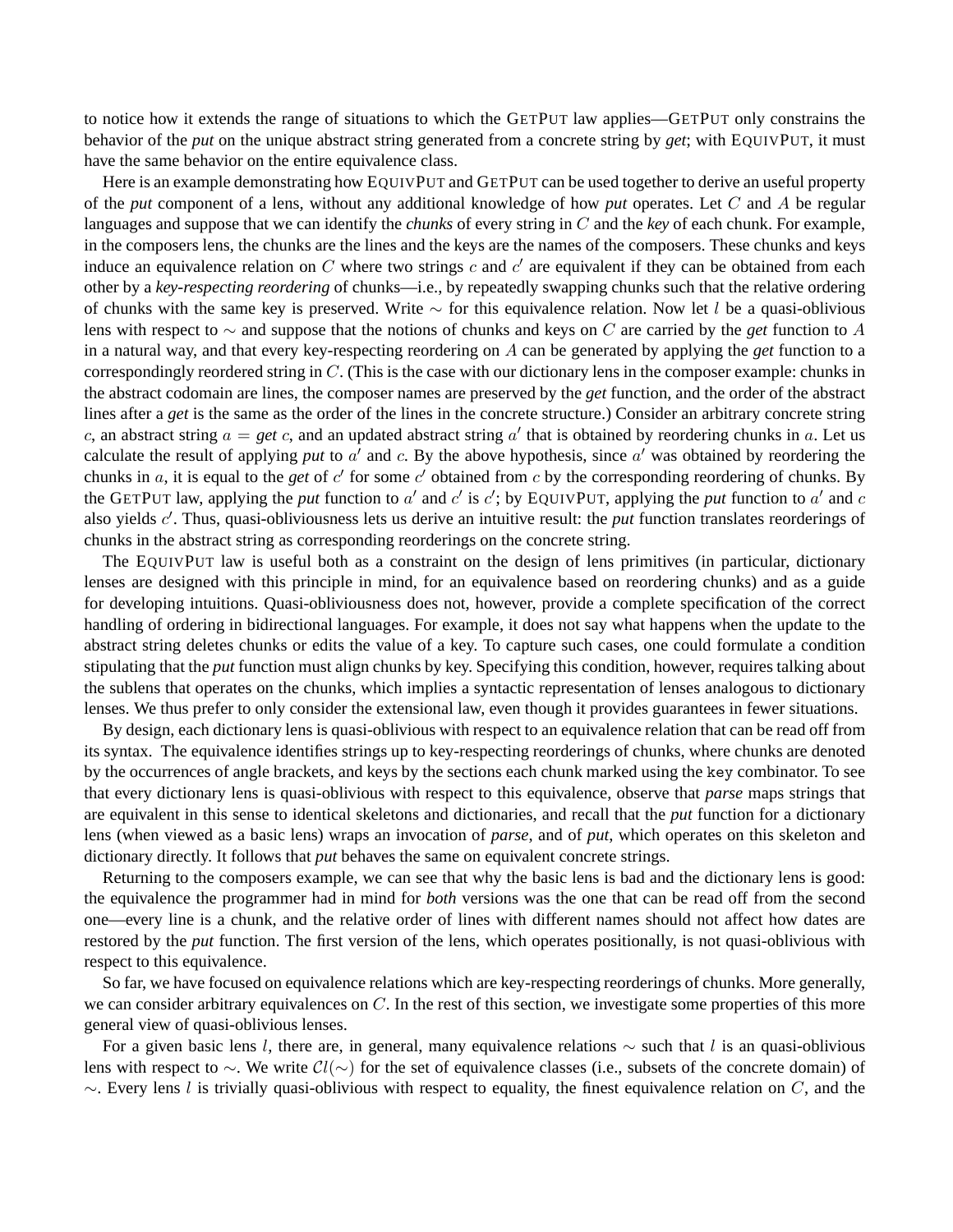relation ∼*max*, defined as the coarsest equivalence for which l satisfies EQUIVPUT (c∼*max*c ′ iff ∀a. *put* a c = *put* a c′ ). Between equality and the coarsest equivalence, there is a lattice of equivalence relations.

Given an equivalence relation, every concrete element  $c$  may be characterized by the data preserved in the abstract codomain and the rest of the data shared by every other view of the equivalence class containing  $c$ . That is, given  $C_i \in \mathcal{C}l(\sim)$  and an abstract view a, there is at most one view c such that  $c \in C_i$  and l.get  $c = a$ . Conversely, if two different concrete views map to the same a, then they must belong to different equivalence classes.

In the original lens paper (Foster et al. 2007b), two special classes of lenses are discussed. A lens  $l \in C \iff A$ is called *oblivious* if its *put* function ignores its concrete argument completely. A lens l is *very well behaved* if the effect of two *put*s in sequence just has the effect of the second—i.e., if *l.put*  $a$  (*l.put*  $a'$  *c*) = *l.put*  $a$  *c* for every  $a$ ,  $a'$ , and c. (Very well behavedness is a strong condition and imposing it on all lenses would prevent writing many useful transformations. For example, note that neither variant of the composers lens is very well behaved: if we remove a composer and add the same composer back immediately after, the birth and death dates will be the default ones instead of the original ones. This may be seen as unfortunate, but the alternative is disallowing deletions!)

Interestingly, both of these conditions can be formulated in terms of ∼*max*. A lens l is oblivious iff the coarsest relation ~<sub>*max*</sub> satisfying EQUIVPUT is the total relation on C. Moreover, l is very well behaved iff  $\forall C_i \in$  $Cl(\sim_{max})$ . l.get  $C_i = A$ . This condition puts the abstract codomain in a bijection with each equivalence class of ∼ and forces the operation of the *put* function to use the information in the abstract and concrete structures as follows: the concrete structure identifies an equivalence class  $C_i$ ; the information contained in the abstract structure determines an element of  $C_i$ . This turns out also to be equivalent to the classical notion of view update translation under "constant complement" (Bancilhon and Spyratos 1981).

#### **5. Boomerang**

Programming with combinators alone is low-level and tedious. To make lens programing more convenient, we have implemented a high-level programming language called *Boomerang* on top of our core primitives.

Boomerang's architecture is simple: dictionary lens combinators are embedded in a simply typed functional language (we use the syntactic conventions of OCaml) built over the base types string, regexp, and lens. The language has all of the usual constructs: functions and  $1$ et-definitions,<sup>4</sup> as well as constants for using dictionary lenses with the interface of a basic lens (as described in Section 3):

```
get : lens -> string -> string
put : lens -> string -> string -> string
create : lens -> string -> string
```
Evaluation in Boomerang is logically divided into two levels, in the style of Algol 60. At the first level, expressions are evaluated using the standard strategy of a call-by-value  $\lambda$ -calculus. This, in turn, may trigger the assembly (and type checking!) of a new dictionary lens value. The run-time representation of a dictionary lens value is a record of functions (representing the *get*, *parse*, *key*, *create*, and *put* components) and several finite-state automata (representing the concrete, abstract, skeleton, and dictionary components of the type); when a lens is built, the type checker checks the conditions mentioned in the typing rules using operations on these automata.

Using libraries and user-defined functions, it is possible to assemble large combinator programs quite rapidly. For example, the following user-defined function encapsulates the low-level details of escaping characters in XML. It takes a regular expression excl of excluded characters, and yields a lens mapping between raw and escaped PCDATA characters:

```
let xml_esc (excl:regexp) =
  copy ([^{\circ}\&\&\&\&\] - \text{excl})| ">" <-> "&gt;"
  | "<" <-> "&lt;"
  | "k" <-> "kamp:"
```
<sup>&</sup>lt;sup>4</sup> Although it is semantically straightforward to define lenses by recursion (see Foster et al. (2007b)), Boomerang does not support recursive definitions as it would then be possible to define lenses with context-free types.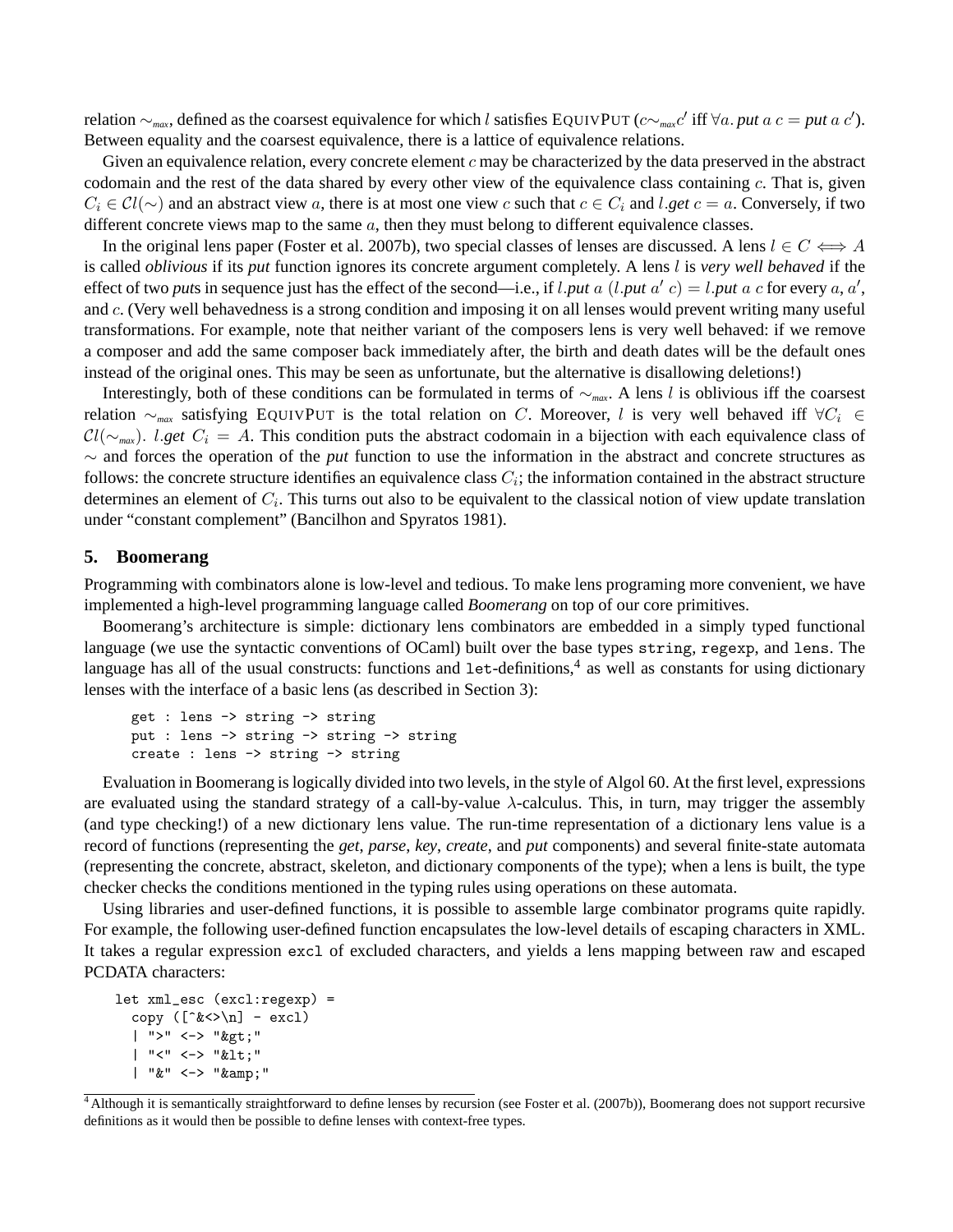(When xml\_esc is applied, the value passed for excl typically contains the "separators" of fields in the format; these are used by the type checker, e.g., to verify unambiguous iteration.)

Similarly, the next two functions handle the details of processing atomic values and entire fields in BibTeX and RIS-formatted bibliographic databases. They are defined in a context where ws, quot\_str, brac\_str, and bare\_str are bound to the lenses used to process whitespace, quoted strings, strings enclosed in curly braces, and bare strings respectively.

```
let val (ld:string) (r:regexp) (rd:string) =
 del (ws . "=" . ws . ld) .
 copy r .
 del (rd . ws . "," . ws . "\n")
let field (bibtex:string) (ris:string) =
 let quot_val = val "\"" quot_str "\"" in
 let brac_val = val "\{" brac_str "\}" in
 let bare_val = val "" bare_str "" in
 let any_val = quot_val | brac_val | bare_val in
 ws . bibtex <-> ris . any_val . ins "\n"
```
The val function is used to tidy BibTeX values; when it is applied to a left delimiter string ld, a regular expression describing the value r, and a right delimiter string rd, it produces a dictionary lens that strips out the "=" character, whitespace, and delimiters. The field function takes as arguments strings representing the name of a BibTeX field (e.g. title) and the corresponding RIS field (T1) and produces a dictionary lens that maps between entire key-value pairs in each format.

The most significant challenges in implementing Boomerang come from the heavy use of regular expressions in its type system. Since the types of dictionary lenses involve regular languages, Boomerang's type checker needs to be able to decide equivalence, inclusion, and emptiness of regular languages, which are all standard. However, standard automata libraries do not provide operations for deciding unambiguous concatenation and iteration, so we implemented a custom automata library for Boomerang. Our library uses well-known techniques to optimize the representation of transition relations, and to recognize several fast paths in automata constructions. Even with these optimizations, as several operations use product constructions, the memory requirements can be significant. In our experience, performance is good enough for examples of realistic size, but we plan to investigate further optimizations in the future.

Because the type analysis performed by the dictionary lens type checker is so precise, many subtle errors overlapping unions, ambiguous concatenations, etc.—are detected early. Boomerang supports explicit programmer annotations of dictionary lens types, written in the usual way as let e:  $(C \le -\ge A)$ . It also has mechanisms for printing out inferred types and generating counterexamples when type checking fails. We have found all these features incredibly helpful for writing, testing, and debugging large lens programs.<sup>5</sup>

# **6. Experience**

We have built Boomerang lenses for a variety of real-world formats, including an address book lens that maps between vCard, CSV, and XML; a lens that maps BibTeX and RIS bibliographic databases; and lenses for calculating simple ASCII views of LaTeX documents and iTunes libraries represented in XML as Apple Plists. Our largest Boomerang program converts between protein sequence databases represented in ASCII using the SwissProt format and XML documents conforming to the UniProtKB schema. For example, the following snippet of a SwissProt entry

```
OS Solanum melongena (Eggplant) (Aubergine).
```
- OC Eukaryota; Viridiplantae.
- OX NCBI\_TaxID=4111;

<sup>&</sup>lt;sup>5</sup> And small ones! All the lenses and examples typeset in a typewriter font in this document were checked and run within the Boomerang system.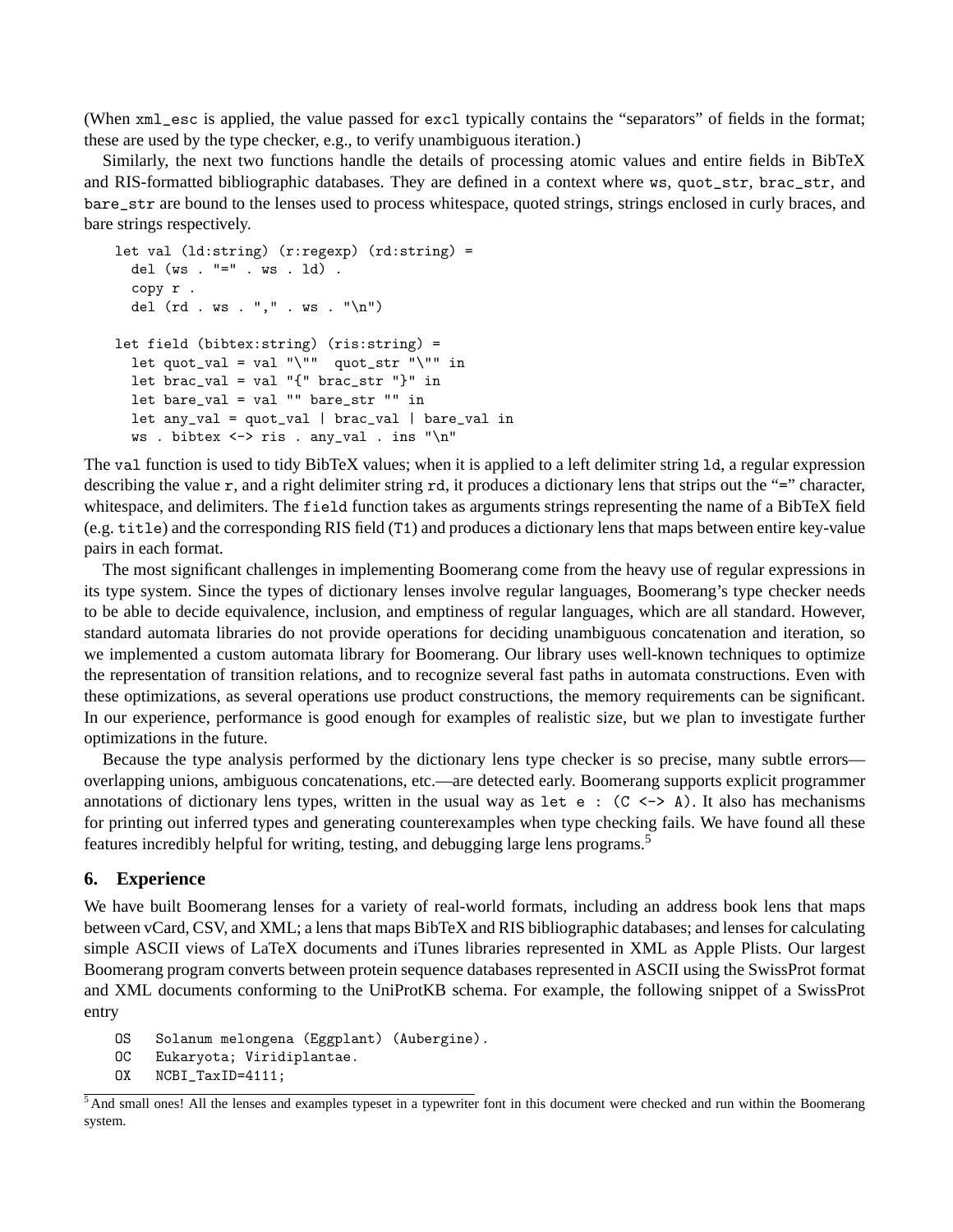is mapped to a corresponding UniProtKB XML value:

```
<name type="scientific">Solanum melongena</name>
<name type="common">Eggplant</name>
<name type="synonym">Aubergine</name>
<dbReference type="NCBI Taxonomy" key="1" id="4111"/>
<lineage>
  <taxon>Eukaryota</taxon>
  <taxon>Viridiplantae</taxon>
</lineage>
```
Like many textual database formats, SwissProt databases are lists of entries consisting of tagged lines; our lens follows this structure. Entries are processed by the *match* combinator as distinct chunks, so that the information discarded by the *get* (e.g., metadata about each entry's creation date) can be restored correctly when updates involve reorderings. The identifier line provides a natural key. Other lines are processed using lenses specifically written for their data (of course, we factor out common code when possible). Most of these consist of simple filtering and reformatting (and swapping—see Section 8), and are therefore straightforward to write as dictionary lens combinators.

Interestingly, as we were developing this lens, the Boomerang type checker uncovered a subtle ambiguity in one of the lines that stems from the use of both "," and ";" as separators. Some implicit conventions not mentioned in the specification avoid this ambiguity in practice (and we were able to revise our code to reflect these conventions). The precision of Boomerang's type system makes it a very effective tool for debugging specifications!

# **7. Related Work**

Basic lenses were the starting point for this work. The original paper (Foster et al. 2007b) includes an extensive survey of the connections between basic lenses and the view update problem in the database literature. Basic lenses for relational structures, using primitives based on relational algebra, have also been developed (Bohannon et al. 2006). The combinators for tree lenses described in the first lens paper can be used to write lenses for lists encoded as trees, and all of the problems with ordered data described in the present work arise in that setting too. (These problems do not come up in the relational setting, since the structures handled there are unordered.)

Meertens's formal treatment of *constraint maintainers* for user interfaces (Meertens 1998, Section 5.3) recognizes the problem we are dealing with in this paper when operating on lists, and proposes a solution for the special case of "small updates" specified by edit operations, using a network of constraints between list entries. The idea of using constraints between concrete and abstract structures is related to our use of keys in dictionary lenses, but handling updates by translating edit operations represents a significant departure from the approach used in lenses, where "updates" are not given as operations, but by the updated value itself. The treatment of ordering for lists and trees in the bidirectional languages X and Inv (Hu et al. 2004; Mu et al. 2004), comes closest to handling the sorts of "resourceful updating" situations that motivate this work. Their approach is based on Meertens's ideas. As in his proposal, updates to lists in X are performed using edit operations. But rather than maintaining a correspondence between elements of concrete and abstract lists, the semantics of the edit operation is a function yielding a tagged value indicating which modification was performed by the edit. The structure editor described in (Hu et al. 2004) based on X does handle single *insert* and *delete* operations correctly by propagating these modification tags locally in lists. However, the *move* operation is implemented as a *delete* followed by an *insert*. This means that the association between the location of the moved element in the concrete and abstract lists is not maintained, and so moved data is populated with default values at the point of insertion; e.g., our composers example is not handled correctly.

There is a large body of work on bidirectional languages for situations in which round-trips are intended to be bijective modulo "ignorable information" (such as whitespace). XSugar (Brabrand et al. 2007) is a bidirectional language that targets the special case when one structure is an XML document and the other is a string. Transformations are specified using pairs of intertwined grammars. A similar bidirectional language, biXid (Kawanaka and Hosoya 2006), operates just on XML data. The PADS system (Fisher and Gruber 2005) makes it possible to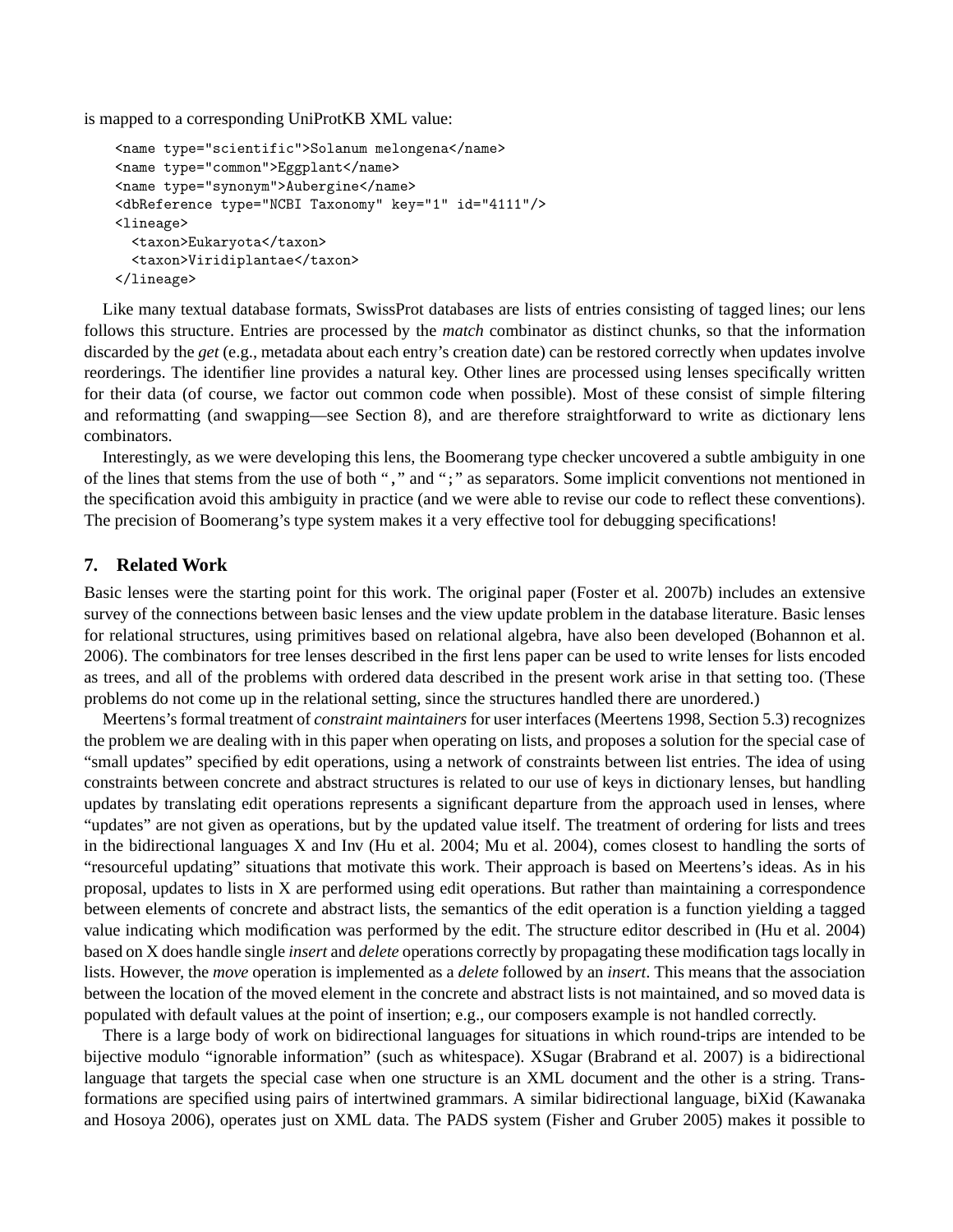generate a data type, parser, and pretty printer for an ad-hoc data formats from a single, declarative description. PADS comes with a rich collection of primitives for handling a wide variety of data including characters, strings, fixed-with integers, floating point values, separated lists, etc. Kennedy's combinators (2004) describe pickler and unpicklers. Benton (2005) and Ramsey (2003) both describe systems for mapping between run-time values in a host language and values manipulated by an embedded interpreter. In all of these systems, as round-trips are intended to be essentially bijective, the problems with reordering that our dictionary lenses are designed to solve do not come up.

JT (Ennals and Gay 2007) synchronizes programs written in different high level languages, such as C and Jekyll, an extension of C with features from ML. JT relies on a notion of distance to decide how to propagate modifications, allowing the detection of non local edits such as the swap of two functions. The synchronization seems to work well in many cases but there is no claim that the semantics of the synchronized programs are the same.

Recently, Stevens (2007) has applied the ideas of basic lenses in the context of *model transformations* (leaving aside issues of ordering, for the moment, though this is a goal for future work).

Our lens combinators are based on finite-state transducers, which were first formulated as multitape automata by Scott and Rabin (1959). Languages based on finite-state automata have been developed, largely in the area of natural language processing; the collection edited by Roche and Schabes gives a survey (1996). Mechanized checking for string processing languages that, like Boomerang, have type systems based on regular automata have also been studied (Tabuchi et al. 2002).

# **8. Extensions and Future Work**

This final section presents some extensions to the basic design described in previous sections—including both ideas we have already implemented in Boomerang and ones we leave for future work. We discuss a range of topics including additional combinators, implementation optimizations, and stronger semantic constraints.

We first consider extensions to the set of operators, starting with *sequential composition*. Extending the grammar of skeletons with a new form of pairs,  $\langle S_1, S_2 \rangle$ , and writing  $X \otimes Y$  for  $\{x, y \mid x \in X, y \in Y\}$ , we can define the sequential composition of  $l_1$  and  $l_2$  as follows.

$$
\begin{array}{rcl}\n\frac{l_1 & \in & C \stackrel{S_1, L}{\Longleftrightarrow} B & l_2 \in B \stackrel{S_2, L}{\Longleftrightarrow} A \\
\hline\n& l_1 \; ; l_2 & \in & C \stackrel{S_1 \otimes S_2, L}{\Longleftrightarrow} A \\
\text{get } c & = & l_2.get \; (l_1.get \; c) \\
\text{parse } c & = & \langle s_1, s_2 \rangle, (d_2 + d_1) \\
\text{where } s_1, d_1 = l_1 \text{ parse } c \\
\text{and } s_2, d_2 = l_2 \text{parse } (l_1.get \; c) \\
\text{key } a & = & l_2 \text{key } a \\
\text{create } a \; d & = & c, d_2 \\
\text{where } b, d_1 = l_2 \text{create } b \; d_2 \\
\text{put } a \; (\langle s_1, s_2 \rangle, d) & = & c, d_2 \\
\text{where } b, d_1 = l_2 \text{put } a \; (s_2, d) \\
\text{and } c, d_2 = l_1 \text{put } b \; (s_1, d_2)\n\end{array}
$$

**8.1 Lemma:**  $l_1$  ;  $l_2 \in C \stackrel{S_1 \otimes S_2, L}{\Longleftrightarrow} A$ .

# **Proof:**

GETPUT: Let  $c \in C$  and  $d \in D(L)$  with  $(\langle s_1, s_2 \rangle, d') = (l_1; l_2)$ . *parse* c. Then by the definition of  $(l_1; l_2)$ . *parse* we have  $d' = d'_2 + d'_1$  where  $s_1, d'_1 = l_1$  *parse c* and  $s_2, d'_2 = l_2$  *parse*  $(l_1, get$ *c*). Let  $a \in A$  with  $a = (l_1; l_2)$ *.get* c. Then  $a = l_2$ *.get* b where  $b = l_1$ *.get* c.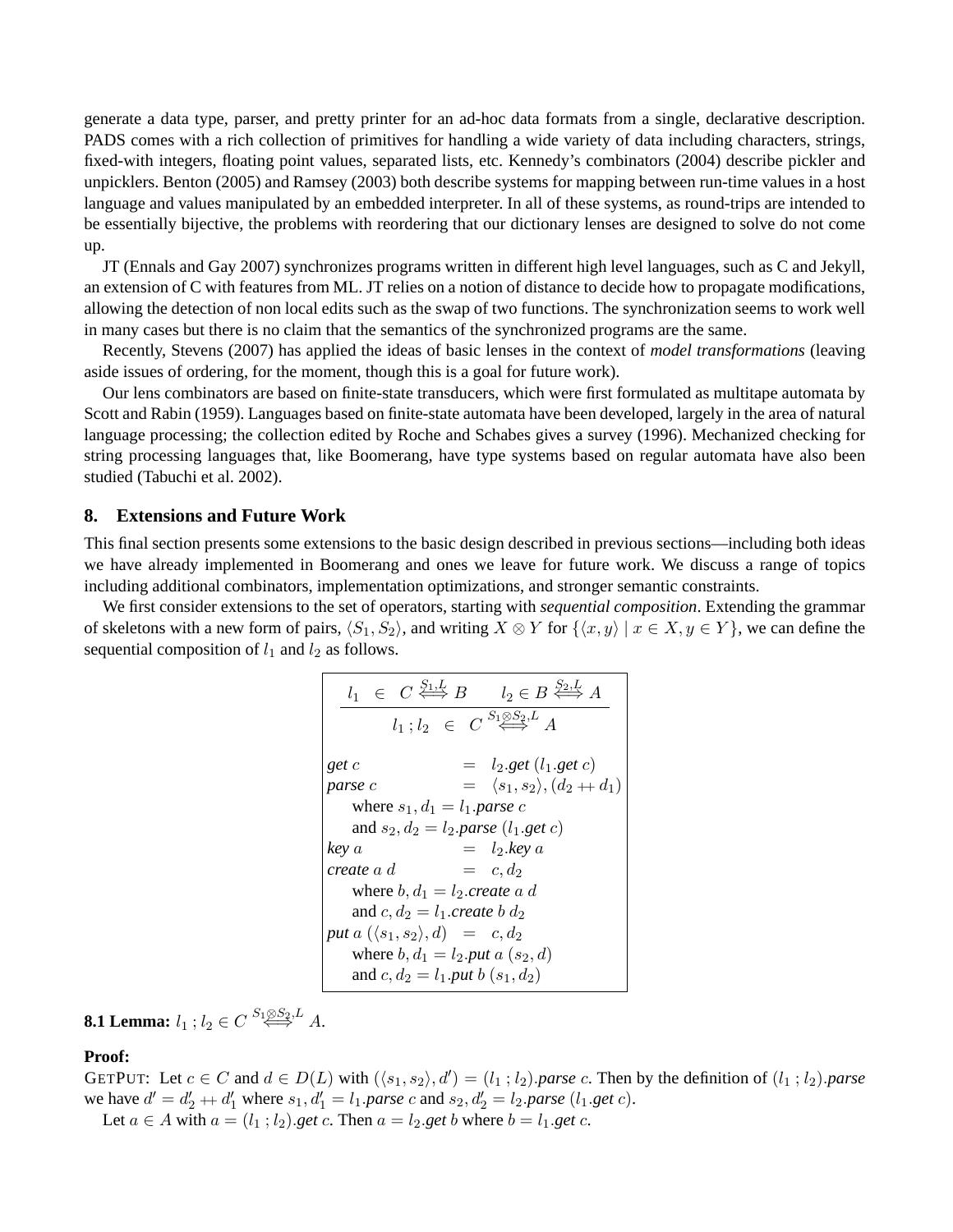Using these facts, and the definition of  $(l_1; l_2)$ .*put*, we calculate as follows:

$$
(l_1; l_2).put ((l_1; l_2).get c) (\langle s_1, s_2 \rangle, (d' + d))
$$
  
= (l\_1; l\_2).put (l\_2.get (l\_1.get c)) (\langle s\_1, s\_2 \rangle, (d'\_2 + d'\_1 + d))  
= l\_1.put b' (s\_1, f)  
where b', f = l\_2.put (l\_2.get (l\_1.get c)) (s\_2, (d'\_2 + d'\_1 + d))

By the GETPUT property for  $l_2$ , we have  $b' = l_1.get \, c$  and  $f = (d'_1 + d)$ . Then, by the GETPUT property for  $l_1$  we have

$$
l_1. put b' (s_1, f)
$$
  
=  $l_1. put (l_1. get c) (s_1, (d'_1 + d))$   
= c, d

as required.

PUTGET: Let  $a \in A$  and  $\langle s_1, s_2 \rangle \in S_1 \otimes S_2$  and  $d \in D(L)$ . We calculate as follows:

$$
\begin{aligned}\n(l_1; l_2) \cdot \text{put } a & (\langle s_1, s_2 \rangle, d) \\
&= c, d_2 \\
\text{where } c, d_2 &= l_1 \cdot \text{put } b & (s_1, d_1) \\
\text{and } b, d_1 &= l_2 \cdot \text{put } a & (s_2, d)\n\end{aligned}
$$

By the PUTGET property for  $l_1$  and  $l_2$  we have  $l_1.get$   $c = b$  and  $l_2.get$   $b = a$ . We calculate as follows:

$$
(l_1; l_2).get c
$$
  
=  $l_2.get (l_1.get c)$   
=  $l_2.get b$   
= a,

as required.

CREATEGET: Let  $a \in A$  and  $d \in D(L)$ . We calculate as follows:

$$
(l_1; l_2).create\ a\ d
$$
  
=\ c, d<sub>2</sub>  
where c, d<sub>2</sub> = l<sub>1</sub>.create\ b\ d<sub>1</sub>  
and b, d<sub>1</sub> = l<sub>2</sub>.create\ a\ d

By the CREATEGET property for  $l_1$  and  $l_2$  we have  $l_1.get$   $c = b$  and  $l_2.get$   $b = a$ . We calculate as follows:

$$
(l_1; l_2).get c
$$
  
=  $l_2.get (l_1.get c)$   
=  $l_2.get b$   
= a,

as required.

 $\Box$ 

Sequential composition is very useful in practice when some preprocessing of data is needed so that every chunk with the same information actually belongs to the same regular language. For instance, suppose that the concrete language is a concatenation of substrings belonging to  $x^* \cdot y^* \cdot \hat{y} \cdot z^*$  followed by a separator "#" and then a concatenation of substrings belonging to  $x^* \cdot y^* \cdot z^* \cdot$  \$. If we want to ignore the position of the symbol \$ and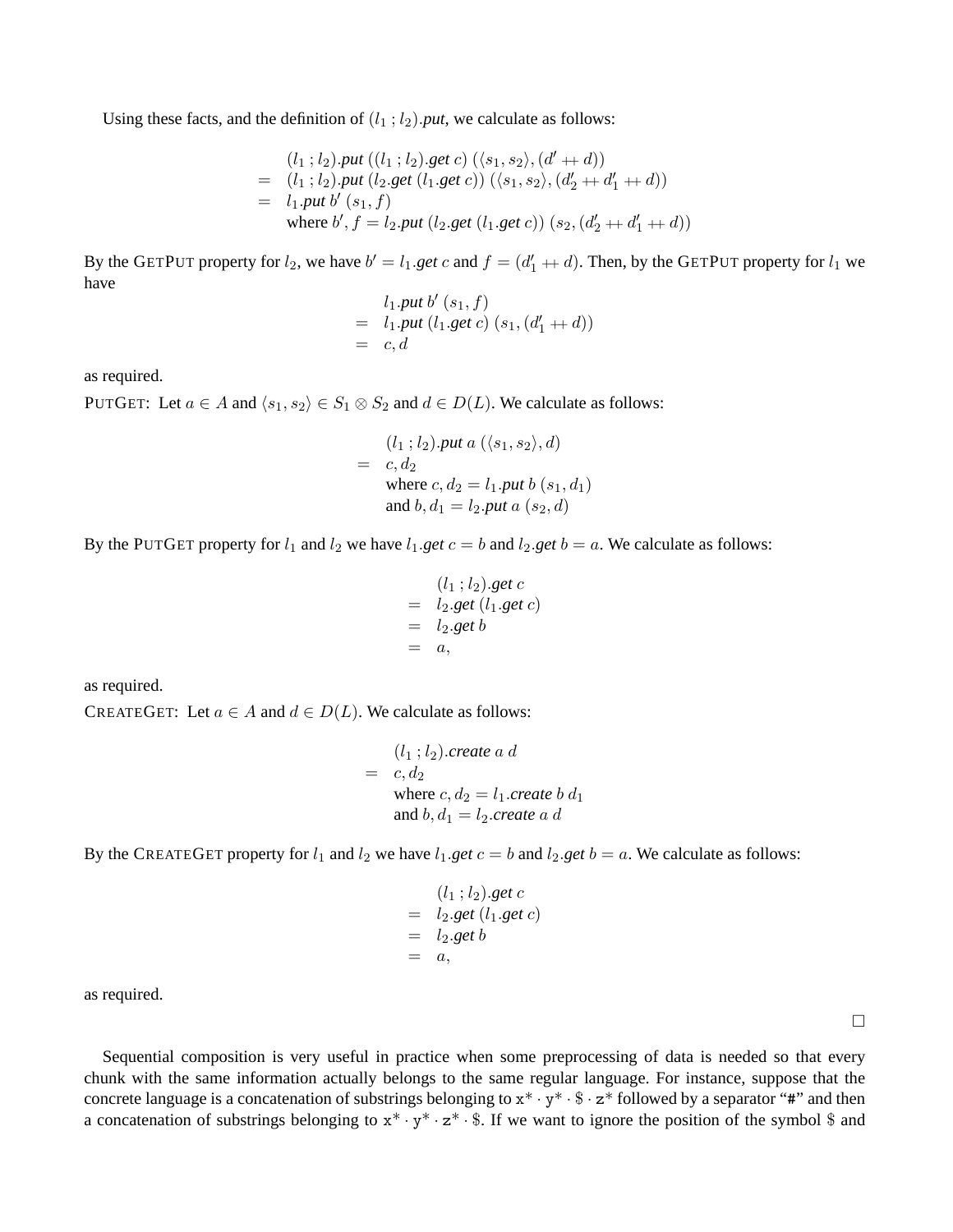process these substrings uniformly as chunks, allowing reordering to occur freely between any chunk, we can use the following lens:

$$
l_{\#} =
$$
  
(copy (x<sup>\*</sup>·y<sup>\*</sup>) · del \$ · copy z<sup>\*</sup> · ins \$)\* · copy # ·  
(copy (x<sup>\*</sup>·y<sup>\*</sup>·z<sup>\*</sup>·\$))<sup>\*</sup>;  

$$
\langle l_{\$} \rangle^* \cdot copy \# \cdot \langle l_{\$} \rangle^*
$$

With  $c = xy$zxxyy$zz#zzz$xxxyyy$, we have$ 

$$
l_{\#}.get\,c\quad=\quad xz\$xxzz\$\#zzz\$xxx\$\\ \overline{l_{\#}}.put\ xxxzzz\$\#xxzz\$\,c\quad=\quad xxxyyy\$zzz\#xxyyzz\$
$$

as desired. However, the interactions of sequential composition with parsing and dictionaries are somewhat tricky because, in general, each lens in a composite can have its own notion of chunk. Thus, we leave a full investigation of the composition operator as future work.

The *get* components of the string lens combinators we have described—*copy* and *const* closed under the regular operators and composition—are all expressible as standard one-way finite state transducers. This class contains many useful transformations, powerful enough to express a large collection of examples, but has a fundamental limitation: the restriction to finite state means that it is impossible for a lens to "remember" arbitrary amounts of data. For example, with the basic combinators, we cannot write a variant of the composers example where the order of the name and nationality are inverted in the view:

"Finnish, Jean Sibelius American, Aaron Copland"

Lifting this restriction poses no semantic problems, and the actual set of dictionary lenses implemented in Boomerang includes primitives for swapping and sorting arbitrary data. For example, the combinator *swap*  $l_1$   $l_2$ swaps the views computed by the *get* functions—i.e.,  $c_1 \cdot c_2$  maps to  $(l_2 \cdot get \, c_2) \cdot (l_1 \cdot get \, c_1)$ —and unswaps the results computed by the *put* functions.

$$
l_1 \in C_1 \overset{S_1,L}{\Longleftrightarrow} A_1 \quad C_1 \cdot {}^1C_2
$$
\n
$$
\frac{l_2 \in C_2 \overset{S_2,L}{\Longleftrightarrow} A_2 \quad A_2 \cdot {}^1A_1}{swap \ l_1 \ l_2 \in C_1 \cdot C_2 \overset{S_1 \times S_2,L}{\Longleftrightarrow} A_2 \cdot A_1}
$$
\n*get c*<sub>1</sub>·c<sub>2</sub> =  $(l_2.get c_2) \cdot (l_1.get c_1)$   
\n*parse c*<sub>1</sub>·c<sub>2</sub> =  $(s_1, s_2), d_2 + d_1$   
\n*where s<sub>i</sub>, d<sub>i</sub> = l<sub>i</sub> *parse c<sub>i</sub>*  
\n*key a*<sub>2</sub>·a<sub>1</sub> =  $l_2$ .*key a*<sub>2</sub>·l<sub>1</sub>.*key a*<sub>1</sub>  
\n*create a*<sub>2</sub>·a<sub>1</sub> d<sub>1</sub> =  $c_1$ ·c<sub>2</sub>, d<sub>3</sub>  
\n*where c*<sub>2</sub>, d<sub>2</sub> = l<sub>2</sub>.*create a*<sub>1</sub> d<sub>2</sub>  
\n*put a*<sub>2</sub>·a<sub>1</sub> ((s<sub>1</sub>, s<sub>2</sub>), d<sub>1</sub>) = c<sub>1</sub>·c<sub>2</sub>, d<sub>3</sub>  
\n*where c*<sub>2</sub>, d<sub>2</sub> = l<sub>2</sub>.*put a*<sub>2</sub> (s<sub>2</sub>, d<sub>1</sub>)  
\n*where c*<sub>1</sub>, d<sub>3</sub> = l<sub>1</sub>.*put a*<sub>1</sub> (s<sub>1</sub>, d<sub>2</sub>)*

A lens that computes the above transformation for a single composer is the following:

swap (key ALPHA) (del (", " . YEARS . ", ") . ALPHA . ins ", ")

Swap and other related primitives are used critically in the lenses for real-world data that we have built, including the BibTeX and SwissProt lenses. Building on swap and union, we have also defined lenses for handling simple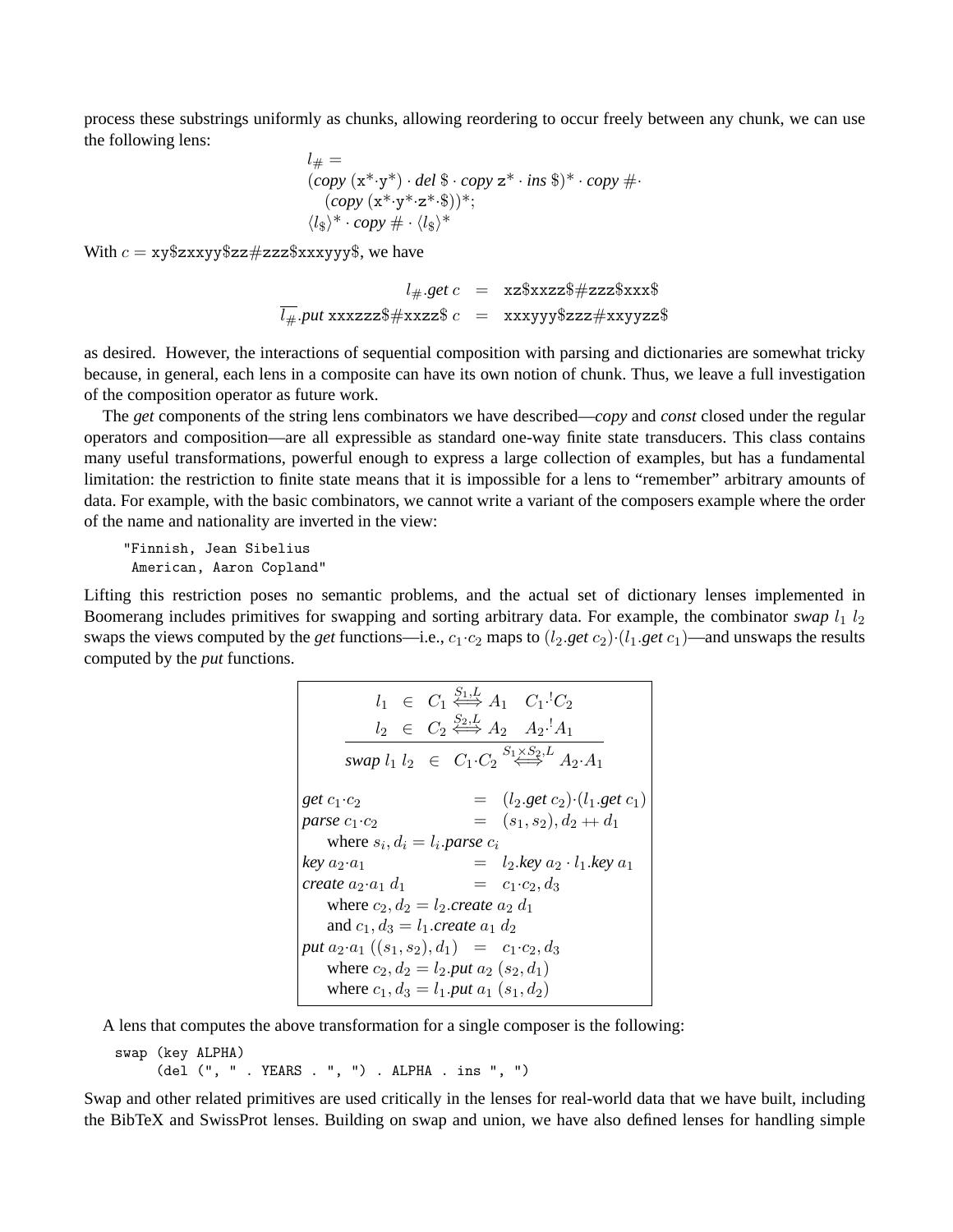forms of sorting: e.g., where the concrete domain is the interleaving of a list of regular languages and the abstract codomain has the languages in list order. A related generalization of the iteration combinator yields another kind of sorting. It partitions a sequence by moving elements that do not belong to a given regular expression to the end.

We have also implemented a generalized version of the *match* combinator. The lens described in Section 3 uses a single dictionary structure to match concrete chunks with pieces of the abstract string having the same key. This matching is performed globally across the entire concrete string. Nested match combinators provide one way to limit the scope of matching, but in other situations, it is convenient to use matchable regions with several distinct sorts, and to have the matching of chunks with different sorts kept separate. In our implementation, we generalize the design described above by fixing a set T of string "tags", and associating each  $\langle l \rangle$  combinator to a tag. The type D of dictionaries is similarly generalized from finite maps from keys K to lists, to finite maps from tags T to K to lists. This allows us to express transformations in which different pieces of the input and view are matched globally, using different dictionaries.

Thus far, we have assumed that keys are generated by concatenating the non-empty substrings generated by the key combinator. In some situations it is useful to ignore parts of the key (e.g., with nested matches), or to add a fixed string to a key (e.g., to separate keys that are concatenated). Boomerang includes primitives to do these operations on keys. More generally, our basic design could also be extended so that keys are represented by richer structures e.g., strings, sets, and lists—and add combinators for transforming between different kinds of keys. For example, the iteration combinator could return the list of keys of chunks instead of their flat concatenation, and this list could be further transformed into a set, if order is not important, or concatenated into a string.

Many languages where transformations are bijective modulo "ignorable information"—e.g., whitespace and minor formatting details—have been proposed. We are investigating the generalization of this idea to lenses in the domain of strings. The *get* and *put* functions may discard ignorable information, and the lens laws are only required modulo the same information. As an example, we have implemented a variant of the *const* lens whose *get* function produces a constant string, but whose *put* function accepts a regular language. This variant is used in the SwissProt lens to indicate that whitespace occurring in XML documents can be ignored.

We now turn the discussion to ongoing work concerning the efficiency of our implementation. Our Boomerang interpreter is based on an NFA representation of finite automata. These are used to decide the side conditions in the typing rules of dictionary lenses, and for operations such as splitting a string belonging to unambiguous concatenations into unique substrings. The performance of this implementation is good enough for examples of realistic size, but we would like to engineer an optimized implementation in the future. One possibility is to compile regular expressions to DFAs using derivatives (Brzozowski 1964). Although DFAs can be exponentially larger than NFAs, string matching is much faster, and they can be constructed lazily. The main challenge is developing efficient techniques for deciding non-ambiguity directly.

Another extension we would like to explore is streaming string lenses. This is motivated by large examples such as SwissProt, where the size of the concrete string is on the order of 1GB! We would like to develop a variant of the iteration combinator whose *get* function processes elements one at a time, rather than operating on a string representing the whole sequence. Similarly, the *put* function would operate on elements of the abstract string one at a time. Of course, the *put* function also needs a dictionary that, in the current design, represents the entire concrete string. To optimize the memory requirements, we are also investigating an extension in which only the minimum information needed to satisfy GETPUT is kept in skeletons and dictionaries. For example, *copy* could produce a trivial skeleton rather than copying the entire string (which is ignored by *put*). Interestingly, these minimal "complements" to the *get* function, would result in *parse* functions that calculate the coarsest equivalence satisfying PUTEQUIV. Thus, they may provide insights into semantic properties of lenses such as very well behavedness.

Semantics is another area of ongoing work. The EQUIVPUT law is stated with respect to an equivalence relation on the concrete domain  $∼<sub>C</sub>$ . As observed, this equivalence arises naturally from a dictionary lens. Moreover,  $∼<sub>C</sub>$ also induces an equivalence on the abstract codomain by taking the image of ∼<sub>C</sub> under *get*. However, our lenses do not guarantee that the induced equivalence is expressible solely in terms of chunks and keys in the abstract codomain. We are investigating an extension of dictionary lenses that gives rise to an explicit equivalence on the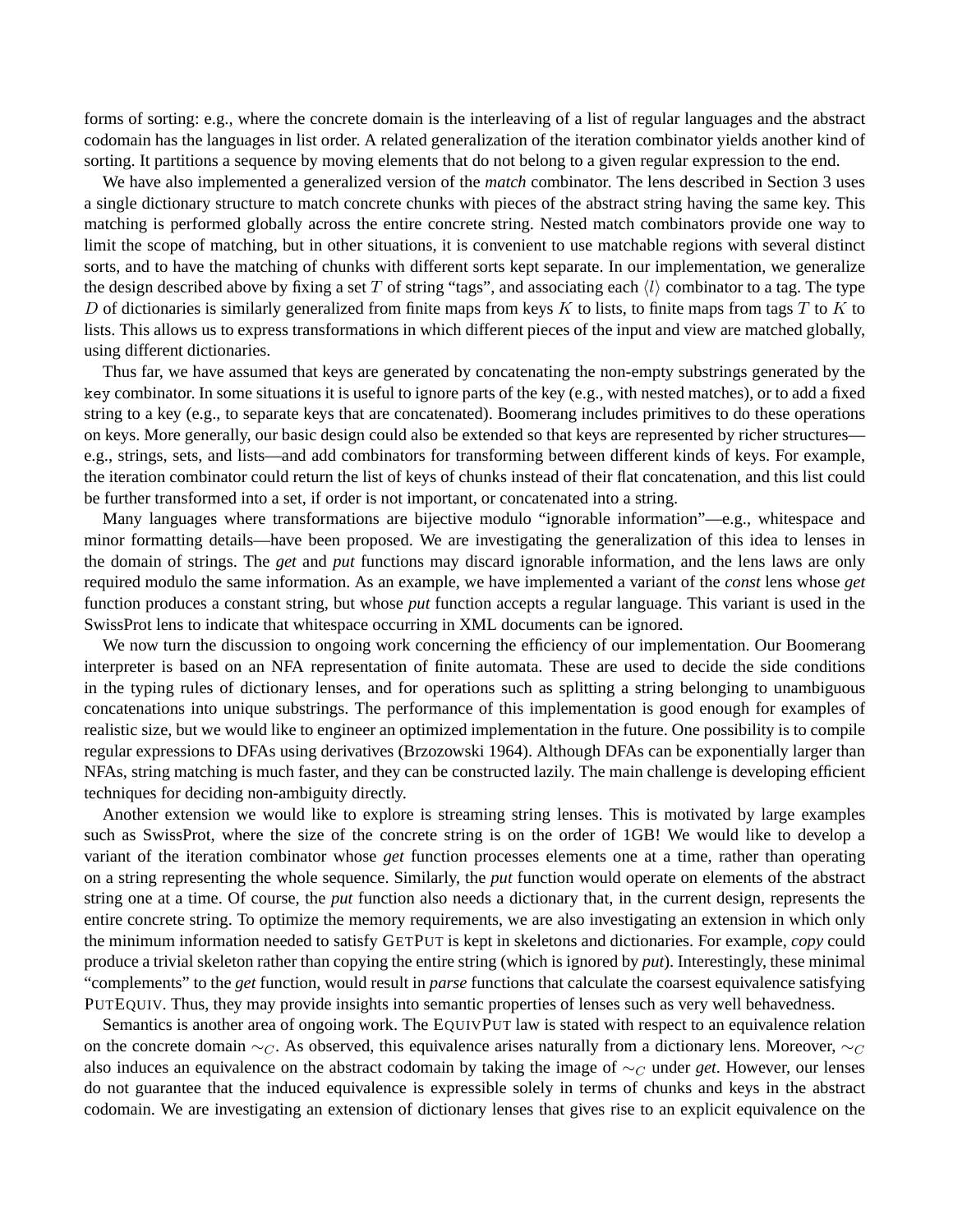abstract codomain  $~\sim_A$ . With such an equivalence in hand, we would then like to ensure that our lenses translate equivalence-preserving updates to equivalence-preserving updates. The first step is to check that our lenses satisfy the law

$$
\frac{l.get \ c \sim_A a'}{\exists c'. c \sim_C c' \land l.get \ c' = a'}
$$
 (EQUIVEXISTS)

which asserts, in the case where the equivalences are based on key-respecting reorderings of chunks, that every reordering of chunks in an abstract string can be realized as a corresponding reordering of chunks in the concrete domain. Combining this with EQUIVPUT, we can prove a derived rule

$$
\frac{l.get \ c \sim_A a'}{l.put a' \ c \sim_C c}
$$
 (GETPUTEQUIV)

which states that reorderings on A *are*, in fact, translated as reorderings on C.

Finally, we plan on investigating resourceful and quasi-oblivious lenses for trees, relations, and graphs.

# **Acknowledgments**

We are grateful to Peter Buneman, Perdita Stevens, Stijn VanSummeren, Val Tannen, James Cheney, Ravi Chugh, and the members of the Penn PLClub, CLunch, and Database Groups for stimulating discussions, and to Michael Greenberg for helpful comments on an earlier draft of the paper. Our work is supported by the National Science Foundation under grant IIS-0534592 *Linguistic Foundations for XML View Update*. Nathan Foster is also supported by an NSF Graduate Research Fellowship.

# **References**

- Artem Alimarine, Sjaak Smetsers, Arjen van Weelden, Marko van Eekelen, and Rinus Plasmeijer. There and back again: Arrows for invertible programming. In *ACM SIGPLAN Workshop on Haskell*, pages 86–97, 2005.
- Francois Bancilhon and Nicolas Spyratos. Update semantics of relational views. *ACM Transactions on Database Systems*, 6 (4):557–575, December 1981.
- Nick Benton. Embedded interpreters. *Journal of Functional Programming*, 15(4):503–542, 2005.
- Jean Berstel, Dominique Perrin, and Christophe Reutenauer. *Codes and Automata*. 2005. Manuscript available from http:// www-igm.univ-mlv.fr/~berstel/LivreCodes/.
- Aaron Bohannon, Jeffrey A. Vaughan, and Benjamin C. Pierce. Relational lenses: A language for updateable views. In *Principles of Database Systems (PODS)*, 2006. Extended version available as University of Pennsylvania technical report MS-CIS-05-27.
- Claus Brabrand, Anders Møller, and Michael I. Schwartzbach. Dual syntax for XML languages. *Information Systems*, 2007. To appear. Extended abstract in *Database Programming Languages (DBPL)* 2005.
- Janusz A. Brzozowski. Derivatives of regular expressions. *Journal of the ACM*, 11(4):481–494, 1964.
- Peter Buneman, Sanjeev Khanna, and Wang Chiew Tan. Why and where: A characterization of data provenance. In *International Conference on Database Theory (ICDT), London, UK*, volume 1973 of *Lecture Notes in Computer Science*, pages 316–330. Springer, 2001.
- Yingwei Cui and Jennifer Widom. Lineage tracing for general data warehouse transformations. *VLDB Journal*, 12(1):41–58, 2003.
- Robert Ennals and David Gay. Multi-language synchronization. In *European Symposium on Programming (ESOP), Braga, Portugal*, volume 4421 of *Lecture Notes in Computer Science*, pages 475–489. Springer-Verlag, 2007.
- Kathleen Fisher and Robert Gruber. PADS: a domain-specific language for processing ad hoc data. In *ACM SIGPLAN Conference on Programming Language Design and Implementation (PLDI), Chicago, IL*, pages 295–304, 2005.
- J. Nathan Foster, Michael B. Greenwald, Christian Kirkegaard, Benjamin C. Pierce, and Alan Schmitt. Exploiting schemas in data synchronization. *Journal of Computer and System Sciences*, 73(4):669–689, June 2007a. Extended abstract in *Database Programming Languages (DBPL)* 2005.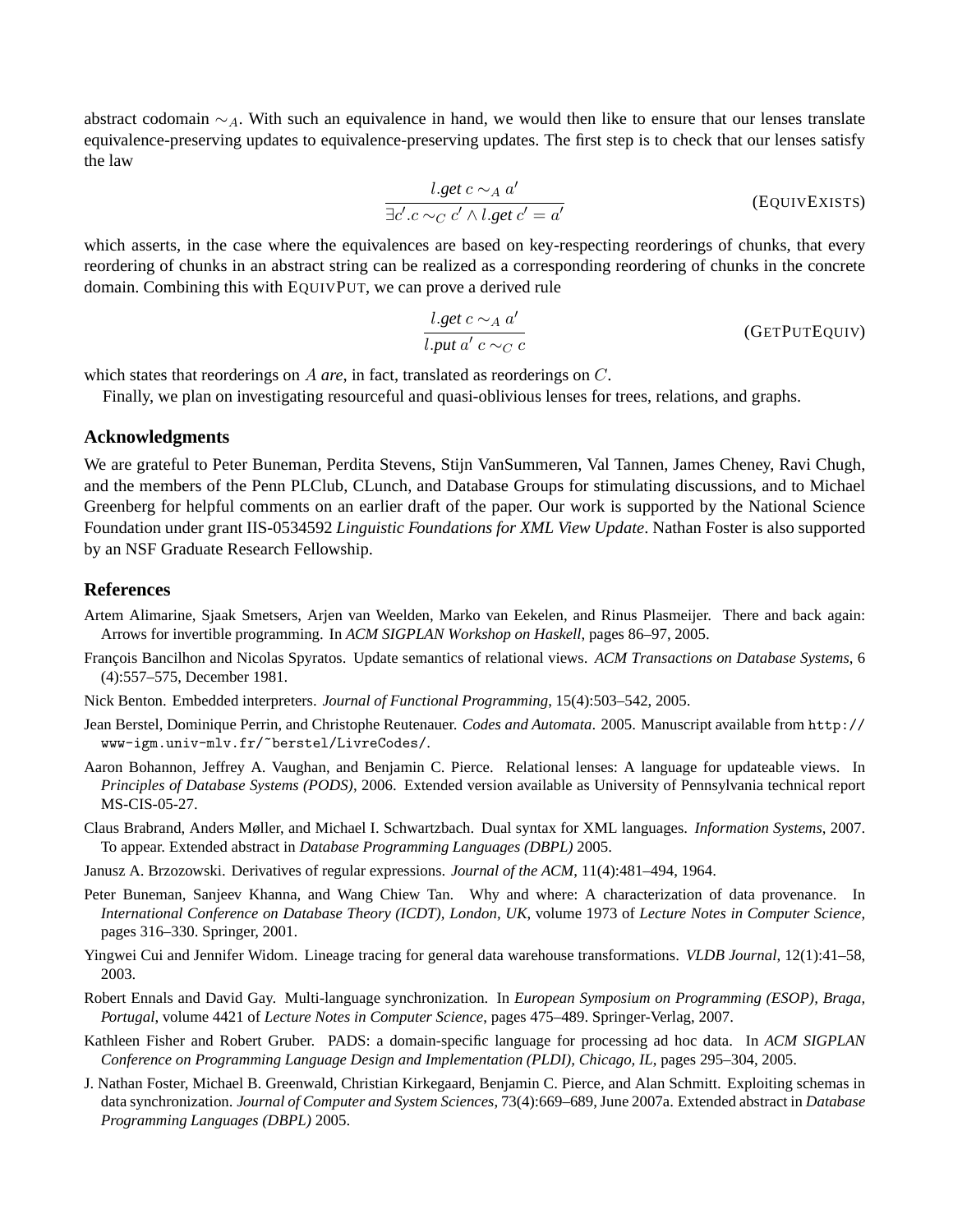- J. Nathan Foster, Michael B. Greenwald, Jonathan T. Moore, Benjamin C. Pierce, and Alan Schmitt. Combinators for bidirectional tree transformations: A linguistic approach to the view update problem. *ACM Transactions on Programming Languages and Systems*, 29(3):17, May 2007b. Extended abstract in *Principles of Programming Languages* (POPL), 2005.
- Zhenjiang Hu, Shin-Cheng Mu, and Masato Takeichi. A programmable editor for developing structured documents based on bi-directional transformations. In *Partial Evaluation and Program Manipulation (PEPM)*, pages 178–189, 2004.
- Shinya Kawanaka and Haruo Hosoya. bixid: a bidirectional transformation language for XML. In *ACM SIGPLAN International Conference on Functional Programming (ICFP), Portland, Oregon*, pages 201–214, 2006.
- Andrew J. Kennedy. Functional pearl: Pickler combinators. *Journal of Functional Programming*, 14(6):727–739, 2004.
- Lambert Meertens. Designing constraint maintainers for user interaction, 1998. Manuscript.
- Shin-Cheng Mu, Zhenjiang Hu, and Masato Takeichi. An algebraic approach to bi-directional updating. In *ASIAN Symposium on Programming Languages and Systems (APLAS)*, pages 2–20, November 2004.
- Benjamin C. Pierce et al. Harmony: A synchronization framework for heterogeneous tree-structured data, 2006. http:// www.seas.upenn.edu/~harmony/.
- M. O. Rabin and D. Scott. Finite automata and their decision problems. *IBM Journal of Research and Development*, 3(2): 114–125, 1959.
- Norman Ramsey. Embedding an interpreted language using higher-order functions and types. In *ACM SIGPLAN Workshop on Interpreters, Virtual Machines and Emulators (IVME), San Diego, CA*, pages 6–14, 2003.
- Emmanuel Roche and Yves Schabes, editors. *Finite-State Language Processing*. MIT Press, 1996.
- Perdita Stevens. Bidirectional model transformations in QVT: Semantic issues and open questions. In *International Conference on Model Driven Engineering Languages and Systems (MoDELS), Nashville, TN*, volume 4735 of *Lecture Notes in Computer Science*, pages 1–15. Springer-Verlag, 2007.
- Naoshi Tabuchi, Eijiro Sumii, and Akinori Yonezawa. Regular expression types for strings in a text processing language. In *Workshop on Types in Programming (TIP), Dagstuhl, Germany*, volume 75 of *Electronic Notes in Theoretical Computer Science*, pages 95–113, 2002.

#### **A. Manual Lenses**

In this appendix we entertain a heretical proposition—that bidirectional languages might not be worth the trouble. Might it not be simpler just to write the *get* and *put* components as separate functions in a general-purpose programming language?<sup>6</sup> To evaluate this proposition (and ultimately reject it), we consider OCaml definitions of the *get* and *put* functions for the composers example from the introduction, and then step through the reasoning needed to verify that they are total and obey the lens laws.

The get function is written as follows:

```
let get c =let comps_c = split '\n' c in
  let comps_a = List.map
    (fun ci \rightarrowlet [n; y; c] = \text{split} ',' ci in
      join ',' [n;c])
    comps_c in
  join '\n' comps_a
```
It splits the input into a list of lines, maps a function over this list that retains the name and country from each line, and joins the resulting list. The corresponding put function is:

```
let put a c =let a_s,c_s = split \n\in 'n' a, split \n'\in 'n' c in
```
<sup>6</sup> Of course, there are many semantically valid lenses whose *get* and *put* functions can *only* be expressed in a general-purpose language—or, equivalently, by adding new primitives to Boomerang. Whether or not our choice to focus on finite-state string transductions hits a "sweet spot" between expressiveness and tractable reasoning is a different question—one whose answer will require more experience with additional real-world examples.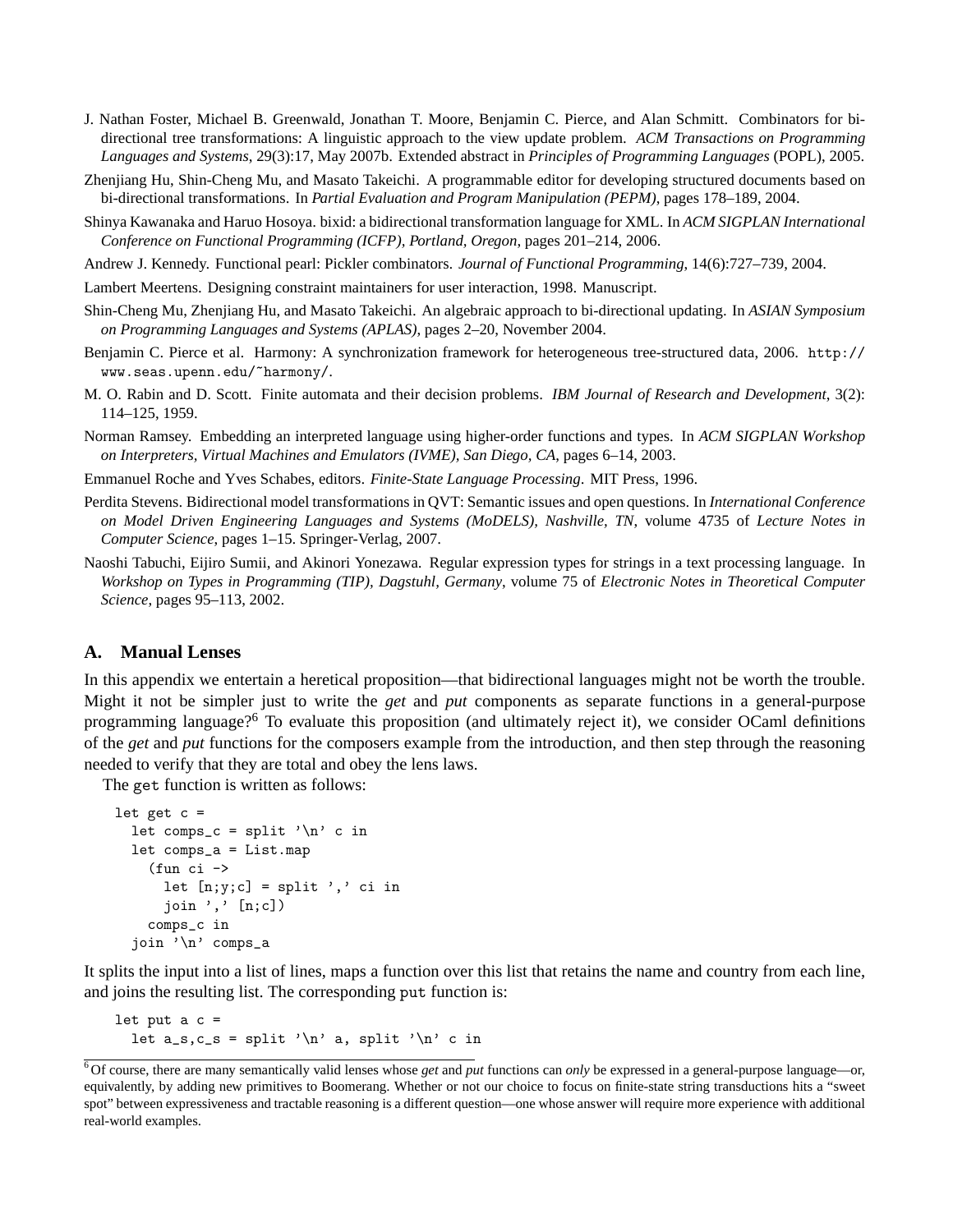```
let c_s_assoc = List.map
  (fun ci \rightarrow let [n; y; c] = (split ', ci) in (n, y))
  c_s in
let cs' = List.fold_left
  (fun (acc, assoc) ai ->
     let [n;c] = split ',' ai in
     let yi = assoc_find n assoc " 0000-0000" in
     let assoc' = assoc_remove n assoc in
     ((join ', ' [n; yi; c]):i, ac, assoc'))([], c_s_assoc) a_s in
join '\n' (List.rev (fst cs'))
```
This splits the concrete and abstract arguments into lists of lines, and then constructs an association list from the concrete list in which every name is paired with the corresponding year range. Next, it folds down the abstract list, locates a year range from the association list (using a default when none is found), and concatenates the name, dates, and nationality together. Finally, it joins the resulting list, yielding the new concrete view.

These two functions have the same behavior as the second lens from the introduction. To finish the job we need to prove that each function is total and that the pair satisfies the lens laws. Demonstrating totality is not difficult, although we need to say what type they are total at. They are not total functions on the set of all strings—e.g., when get is applied to

"Jean\nSibelius, 1865-1957, Finnish"

neither line yields a list of length three when split by ',' which triggers a Match\_failure exception. To prevent such failures, we can wrap the bare functions with code that checks that the arguments match the regular expressions

 $[A-Za-z]$ +,  $[0-9]{4}-[0-9]{4}$ ,  $[A-Za-z]$ +

and:

 $[A-Za-z] +$ ,  $[A-Za-z] +$ 

With this modification, checking totality is straightforward.

To verify the GETPUT law, we have to consider an arbitrary concrete string together with the unique abstract string produced from it by the get function, and show that applying put to these arguments yields the original concrete string. We can do this in three steps. First, we check that the string obtained by joining comps\_a produced at the end of get splits into the same list at the start of put. Second, we check that each step of the List.fold\_left locates the correct year range for the composer. This requires a few additional steps of reasoning about the value in the assoc accumulator as it is threaded through the fold (in particular, if the list contains repeated names, then we must verify that the corresponding year ranges are restored positionally). Finally, we check that the order of elements in the updated concrete list is the same as in the original concrete list. Checking PUTGET is similar but simpler, since the year ranges produced by put do not matter—they are discarded by get. Checking EQUIVPUT is also straightforward since the put function only uses the concrete string via the association list it constructs, and every concrete list containing the same names and dates maps to the same association list.

By contrast, the Boomerang version of the same lens (written here with explicit regular expressions)

```
let comp = key [A-Za-z] + . copy ", "
           . del ([0-9]\{4\}. "-" . [0-9]\{4\}. ". ")
           . copy [A-Za-z] +
let comps = "" | \langlecomp> . (\n\cdot\ n\cdot \langle \cdot \rangle)^*
```
consists of a single phrase which is only a little more complicated than the regular expressions that we had to add to the OCaml program to ensure totality. Moreover, types are inferred automatically, and well-typedness implies the lens laws.